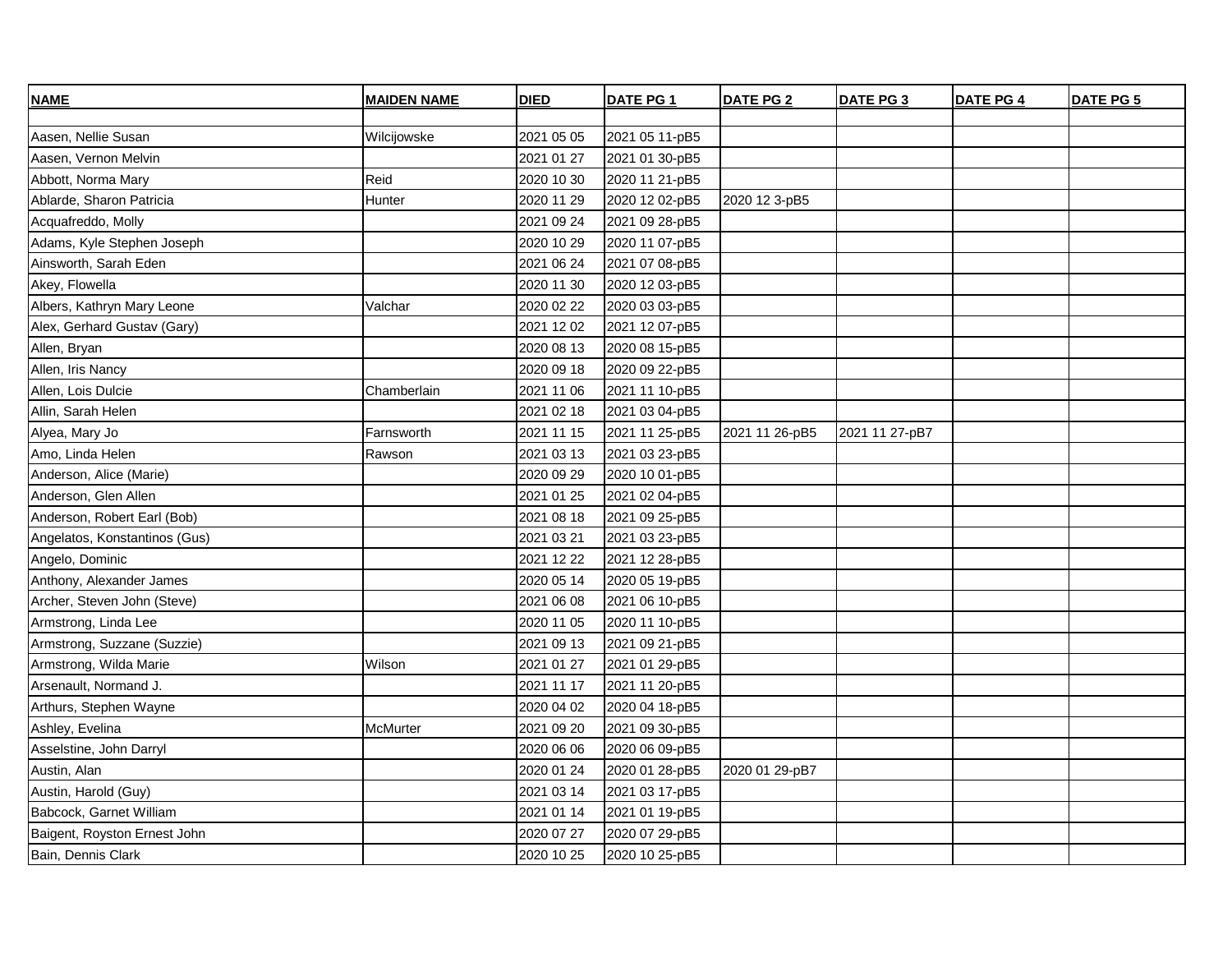| Baker, Charles (Burton)                   |               | 2020 09 23 | 2020 09 29-pB5 |                |                |  |
|-------------------------------------------|---------------|------------|----------------|----------------|----------------|--|
| Baker, Ilene Barbara                      | Lancaster     | 2020 12 11 | 2020 12 15-pB5 |                |                |  |
| Baker, Joan Bernice                       | MacKay        | 2020 02 29 | 2020 03 03-pB5 | 2020 03 04-pB7 |                |  |
| Baker, John Henry                         |               | 2021 02 02 | 2021 02 12-pB5 |                |                |  |
| Balance, Tyler                            |               | 2021 01 09 | 2021 01 12-pB5 |                |                |  |
| Bannon, Frances Elizaberth                | Thompson      | 2021 11 06 | 2021 11 13-pB5 |                |                |  |
| Baragar, Theresia Veronica Agnes (Teresa) | Rumleskie     | 2021 06 20 | 2021 06 26-pB5 |                |                |  |
| Barber, Bonnie                            | Rowe          | 2021 04 19 | 2021 04 24-pB5 |                |                |  |
| Barbier, Marie Carmen                     |               | 2020 08 31 | 2020 09 12-pB5 |                |                |  |
| Barney, Brian David                       |               | 2020 07 02 | 2020 07 04-pB5 |                |                |  |
| Barrett, Kathleen Grace                   |               | 2020 02 26 | 2020 03 07-pB5 |                |                |  |
| Bartlow, Iona Luella Elvina               | <b>Bright</b> | 2020 04 18 | 2020 05 02-pB5 | 2020 05 09-pB5 |                |  |
| Bateman, Barbara Ann (Sally)              |               | 2021 12 06 | 2021 12 09-pB5 |                |                |  |
| Bateman, Ernest Ray                       |               | 2021 11 10 | 2021 11 20-pB5 |                |                |  |
| Bateman, Robert James                     |               | 2021 07 04 | 2021 07 08-pB5 |                |                |  |
| Bauder, Doug                              |               | 2021 03 12 | 2021 03 20-pB5 |                |                |  |
| Baxtter, Joan Eleanor                     | Gillespie     | 2020 11 01 | 2020 11 05-pB5 | 2020 11 06-pB5 | 2020 11 07-pB5 |  |
| Beer, Sharon Anne                         | Spice         | 2021 02 25 | 2021 03 09-pB5 |                |                |  |
| Begbie, Agnes Grace                       |               | 2020 09 06 | 2020 09 12-pB5 |                |                |  |
| Belch, Clifford John (Sonny)              |               | 2020 12 04 | 2020 12 08-pB5 |                |                |  |
| Bell, John Ronald                         |               | 2021 07 29 | 2021 08 03-pB5 |                |                |  |
| Belzer, Horst                             |               | 2020 08 02 | 2020 08 06-pB5 |                |                |  |
| Bence, Robert Joseph                      |               | 2021 03 18 | 2021 03 23-pB5 |                |                |  |
| Benn, Patricia Diane (Pat)                | Wheeler       | 2021 09 21 | 2021 09 23-pB5 |                |                |  |
| Bennett, Helen                            | Dickinson     | 2020 05 27 | 2020 10 06-pB5 |                |                |  |
| Bennett, Richard (Wayne)                  |               | 2020 11 02 | 2020 11 05-pB5 |                |                |  |
| Bentley, Betty Jane                       | Sparks        | 2021 04 28 | 2021 05 01-pB4 | 2021 10 02-pB5 |                |  |
| Bergeron, Marilyn Florence                |               | 2020 11 24 | 2021 02 23-pB5 |                |                |  |
| Bernhardt, Brent Anthony                  |               | 2021 07 15 | 2021 08 04-pB5 |                |                |  |
| Beswick, Rowland Harold                   |               | 2020 04 10 | 2020 04 14-pB5 |                |                |  |
| Billyard, Evelyn Kathleen                 |               | 2021 04 05 | 2021 04 10-pB5 |                |                |  |
| Bint, Ronald (John)                       |               | 2021 05 09 | 2021 05 11-pB5 |                |                |  |
| Birchard, Edna Lillian                    |               | 2020 03 03 | 2020 03 07-pB5 |                |                |  |
| Bird, Maurice George                      |               | 2021 02 28 | 2021 03 02-pB5 |                |                |  |
| Bishop, Christopher                       |               | 2021 05 06 | 2021 06 02-pB5 |                |                |  |
| Blake, Lillian Eileen                     |               | 2021 03 11 | 2021 03 17-pB5 |                |                |  |
| Blower, Rodney Ivor                       |               | 2021 07 16 | 2021 07 20-pB5 |                |                |  |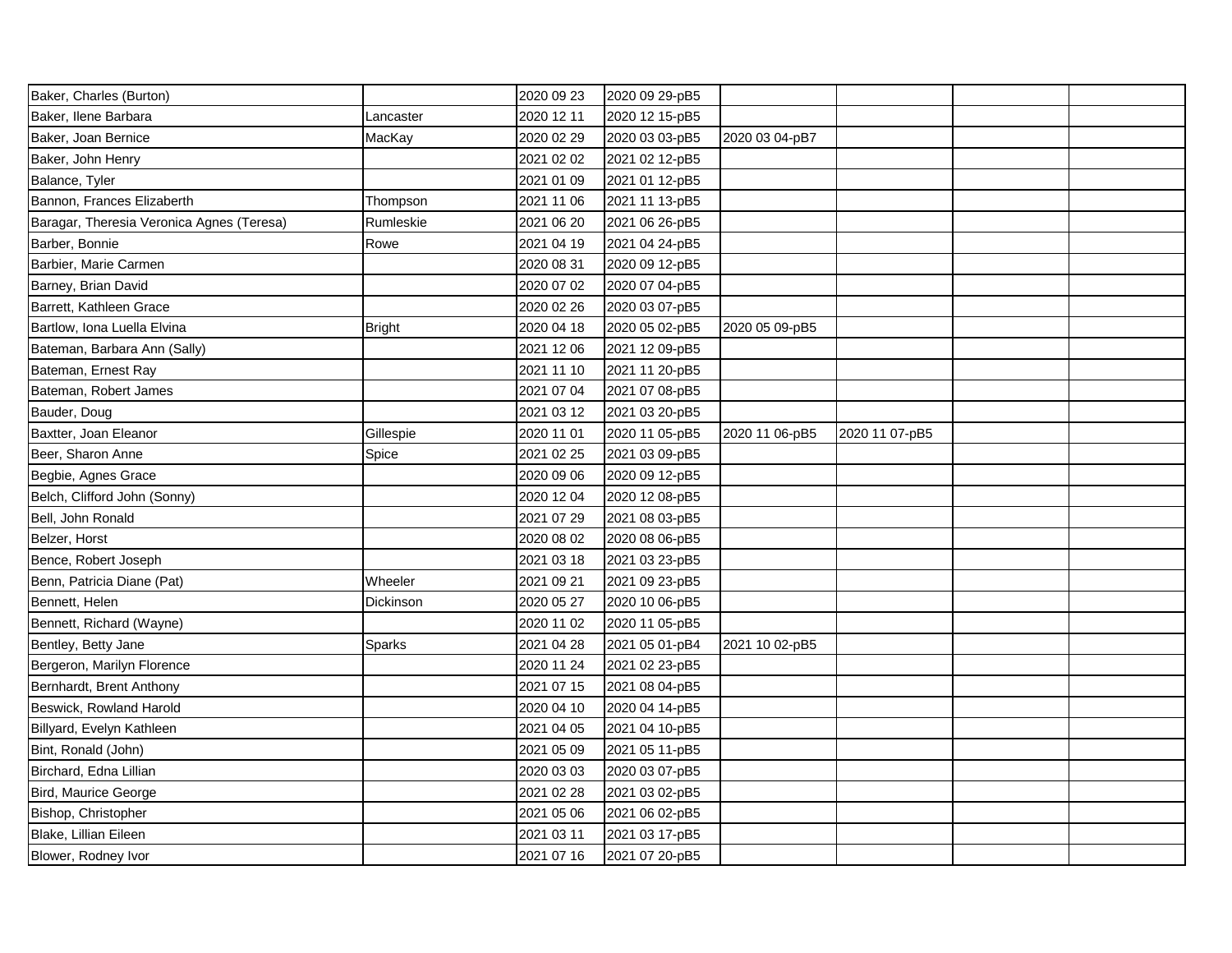| Boardman-Chisholm, Ruth Alverda       | McLatchie     | 2021 12 20 | 2021 12 23-pB5 |                |                |  |
|---------------------------------------|---------------|------------|----------------|----------------|----------------|--|
| Boily, Nicole Irene                   |               | 2020 08 10 | 2020 08 14-pB5 |                |                |  |
| Bolton, Lloyd                         |               | 2020 01 25 | 2020 01 28-pB5 |                |                |  |
| Bone, Joan Marlene                    | <b>Shires</b> | 2020 10 25 | 2020 10 29-pB5 | 2020 10 31-pB5 |                |  |
| Bottomley, Susan                      |               | 2020 02 03 | 2020 02 05-pB7 | 2020 02 06-pC6 | 2020 02 07-pC6 |  |
| Boucher, Monica                       |               | 2021 06 29 | 2021 07 09-pB5 |                |                |  |
| Boulter, Shelia Ann                   | Aman          | 2021 02 21 | 2021 02 27-pB5 |                |                |  |
| Boundy, James Hector                  |               | 2020 04 10 | 2020 04 14-pB5 |                |                |  |
| Bowen, Lymand Ernest                  |               | 2021 08 27 | 2021 09 11-pB5 |                |                |  |
| Bowers, Gertrude Doreen               |               | 2021 05 16 | 2021 05 19-pB5 |                |                |  |
| Bowes, Margaret (Jean)                | Pender        | 2020 10 13 | 2020 10 16-pB5 |                |                |  |
| Boyce, Shirley Ailene                 |               | 2021 11 16 | 2021 11 18-pB5 |                |                |  |
| Boyle, Audentia                       | Cross         | 2021 12 28 | 2021 12 30-pB5 |                |                |  |
| Boyle, Raymond Alfred (Boots)         |               | 2020 01 31 | 2020 02 04-pB5 |                |                |  |
| Bradford, Catherine Ellen             | Moher         | 2021 09 28 | 2021 09 30-pB5 |                |                |  |
| Bradshaw, Michael Lawrence            |               | 2021 04 01 | 2021 05 01-pB4 |                |                |  |
| Brak, Erica Hermina                   |               | 2020 12 04 | 2020 12 08-pB5 |                |                |  |
| Brant, Albert Ronald                  |               | 2021 12 20 | 2022 01 04-pB5 |                |                |  |
| Brant, Jacqueline Lavina (Jackie)     |               | 2020 01 04 | 2020 01 07-pB5 |                |                |  |
| Brant, Russell Winston                |               | 2021 09 17 | 2021 09 21-pB5 |                |                |  |
| Brennan, Barbara Ann                  | SIIIs         | 2021 12 23 | 2021 12 29-pB5 |                |                |  |
| Brennan, Doris Elda                   | Courneyea     | 2020 04 30 | 2020 05 02-pB5 |                |                |  |
| Brennan, George Arthur                |               | 2020 04 02 | 2020 04 07-pB5 |                |                |  |
| Brennen, Jean Frances                 |               | 2021 02 05 | 2021 02 09-pB7 |                |                |  |
| Brennen, Thomas James (Jim)           |               | 2020 10 14 | 2020 11 06-pB5 |                |                |  |
| Brian, Robert Richard (Dr.)           |               | 2020 10 21 | 2020 10 24-pB5 |                |                |  |
| Bristol, Marilyn                      | Wray          | 2020 12 11 | 2021 01 07-pB5 |                |                |  |
| <b>Britnell, Ruth Barnett</b>         | Elliott       | 2021 06 29 | 2021 07 03-pB5 |                |                |  |
| Britto, Michael                       |               | 2020 07 10 | 2020 07 15p-B5 |                |                |  |
| Britton, Vivian Doreen                | Prout         | 2020 12 23 | 2020 12 29-pB5 |                |                |  |
| Broadbridge, Lee Edward               |               | 2020 01 26 | 2020 01 29-pB7 |                |                |  |
| Brosseau, Jo-Ann Mary Magdalene Grace |               | 2020 08 25 | 2020 09 04-pB6 |                |                |  |
| Brown, Dorothy Mary                   | Strudwick     | 2021 11 23 | 2021 11 30-pB5 |                |                |  |
| Brown, Dorothy Mary                   | Strudwick     | 2021 11 23 | 2021 12 01-pB5 | 2021 12 02-pB5 |                |  |
| Brown, Irene Martha                   |               | 2021 09 09 | 2021 09 11-pB5 |                |                |  |
| Brown, Mable Audrey Elizabeth         |               | 2020 12 24 | 2021 01 05-pB5 |                |                |  |
| Brown, Mark Ernest                    |               | 2020 11 ?  | 2020 11 27-pB5 | 2020 11 28-pB5 |                |  |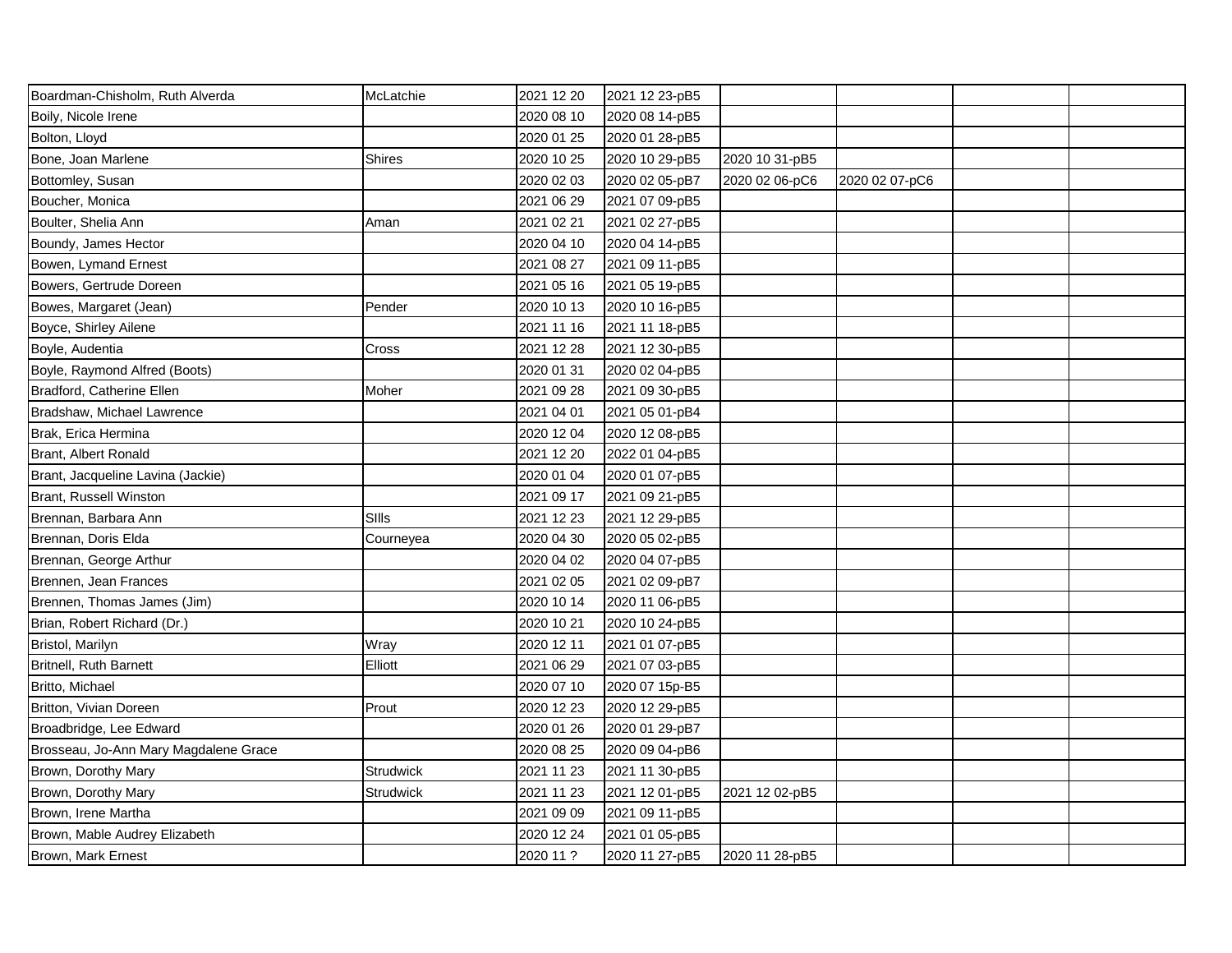| Brown, Mona Jean                   |                | 2021 04 09 | 2021 04 03-pB5 |                |  |  |
|------------------------------------|----------------|------------|----------------|----------------|--|--|
| Brown, Muriel Florence             |                | 2021 01 04 | 2021 01 07-pB5 |                |  |  |
| Brown, Ralph                       |                | 2021 01 09 | 2021 01 13-pB5 |                |  |  |
| Brown, Wilbert (Wib)               |                | 2021 04 18 | 2021 04 21-pB5 |                |  |  |
| Browne, Norma Hilda Kathaleen      | Andrews        | 2021 11 14 | 2021 11 19-pB5 |                |  |  |
| Brownson, Phyllis Fay              | McMurter       | 2020 05 04 | 2020 05 07-pB5 |                |  |  |
| Buckley, Edward Charles (Ted)      |                | 2021 01 11 | 2021 01 13-pB5 | 2021 01 14-pB5 |  |  |
| Bunnett, Allen (Wayne)             |                | 2021 06 09 | 2021 06 12-pB5 |                |  |  |
| Burke, Michael John Lawrence       |                | 2021 04 10 | 2021 04 03-pB5 |                |  |  |
| Burke, Nancy                       |                | 2021 03 18 | 2021 03 20-pB5 |                |  |  |
| Burkholer, Robert George (Bob)     |                | 2020 10 01 | 2020 10 06-pB5 |                |  |  |
| Burley, LaRue (Lou)                |                | 2020 12 09 | 2020 12 12-pB5 |                |  |  |
| Burley, Mary (Cecelia)             | <b>Bickley</b> | 2020 02 10 | 2020 02 15-pB5 |                |  |  |
| Burn, Ernest Edward                |                | 2020 06 18 | 2020 06 19-pB5 |                |  |  |
| Burr, Ronald Werden                |                | 2021 02 22 | 2021 03 03-pB5 |                |  |  |
| Burrch, Wayne Edward               |                | 2020 11 21 | 2020 11 24-pB5 |                |  |  |
| Burris, Corey Douglas              |                | 2021 11 19 | 2021 11 23-pB5 |                |  |  |
| Burrowes, Joseph Norman Robb       |                | 2020 08 22 | 2020 08 25-pB5 |                |  |  |
| Burrows, Elaine Katherine          |                | 2021 03 14 | 2021 03 20-pB5 |                |  |  |
| Burt, Minnie Gouldene (Goldie)     | Colbourne      | 2020 04 02 | 2020 04 04-pB5 |                |  |  |
| Burt, Susan Ruth                   | Boardman       | 2020 01 19 | 2020 01 22-pB7 |                |  |  |
| Burtt, Marylea Beattrice           | Fox            | 2021 07 23 | 2021 07 27-pB5 |                |  |  |
| Bush, Gwendoline Ruth              | Newman         | 2021 12 08 | 2021 12 14-pB5 |                |  |  |
| Bushey, Matthew Alexander          |                | 2021 10 14 | 2021 10 19-pB5 |                |  |  |
| Butcher, Jack Alan                 |                | 2021 04 25 | 2021 05 01-pB4 | 2021 09 11-pB5 |  |  |
| Butler, Helen Margaret (Wilkinson) |                | 2021 02 27 | 2021 03 02-pB5 |                |  |  |
| Butler, Sharon Patricia            | Quinn          | 2020 03 02 | 2020 03 04-pB7 |                |  |  |
| Bylsma, Steven Richard             |                | 2021 02 13 | 2021 02 16-pB7 |                |  |  |
| Byrd, Carl Orlan                   |                | 2021 05 08 | 2021 05 11-pB5 |                |  |  |
| Cadieux, George Lindsay            |                | 2020 09 18 | 2020 09 23-pB5 |                |  |  |
| Cailles, Ella                      | Bauming        | 2020 03 21 | 2020 03 25-pB7 |                |  |  |
| Cain, Edward                       |                | 2020 04 ?? | 2020 04 24-pB5 |                |  |  |
| Callaghan, Mary Lourdes            |                | 2021 03 06 | 2021 03 09-pB5 |                |  |  |
| Callahan, Margaret Ellen           |                | 2020 11 29 | 2020 12 03-pB5 |                |  |  |
| Cameron, Deborah Ann (Deb)         | Maher          | 2021 04 10 | 2021 04 03-pB5 |                |  |  |
| Cameron, Gladys M.                 | Bell           | 2021 05 07 | 2021 05 11-pB5 |                |  |  |
| Campbell, Elinor Jeannie Cullen    |                | 2021 06 20 | 2021 06 26-pB5 |                |  |  |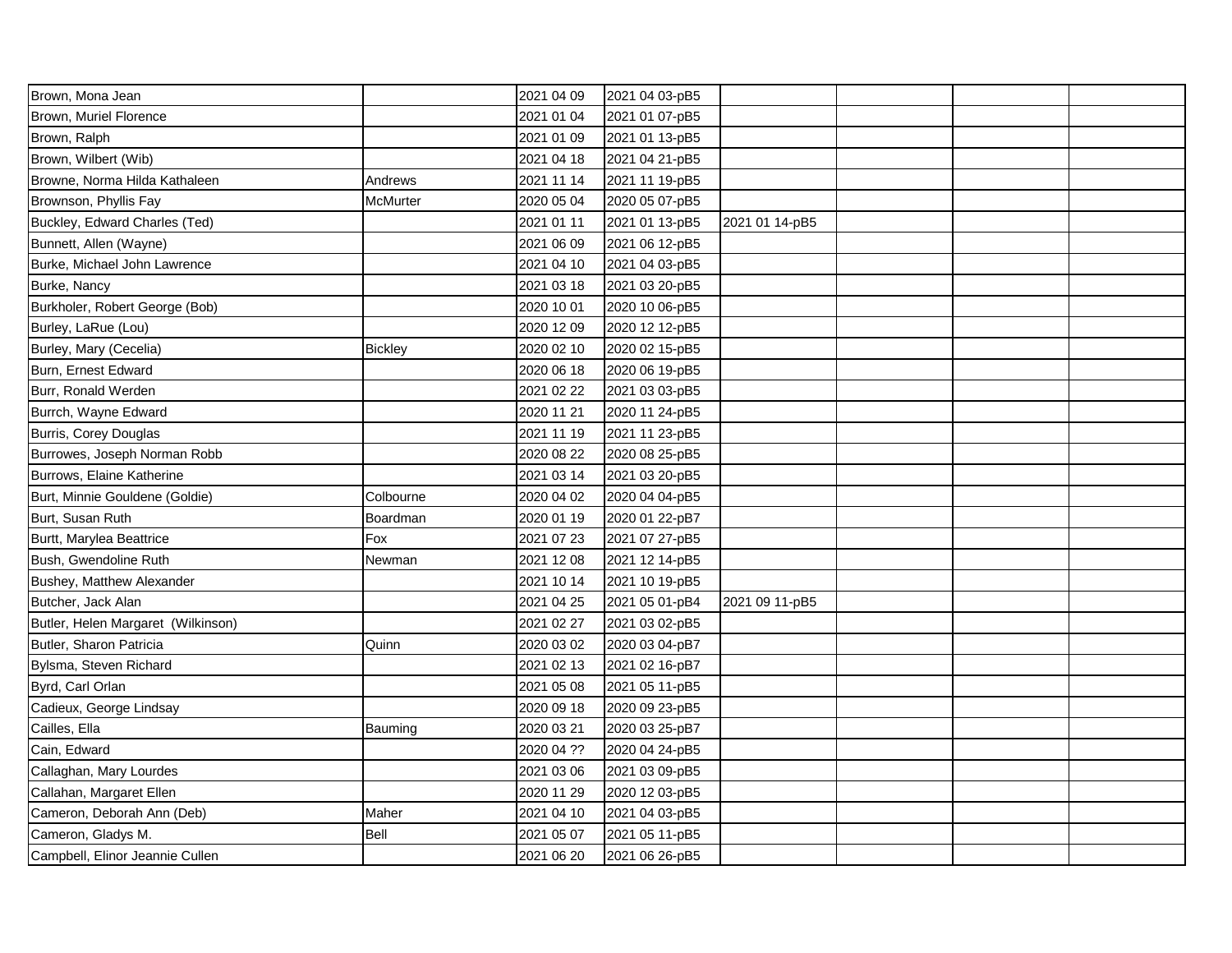| Campbell, Glen Donald                  |                | 2020 12 15 | 2020 12 18-pB5 |                |                |  |
|----------------------------------------|----------------|------------|----------------|----------------|----------------|--|
| Campbell, Ian                          |                | 2021 11 14 | 2021 11 20-pB5 |                |                |  |
| Campbell, Paul Finkle                  |                | 2021 09 19 | 2021 09 23-pB5 | 2021 09 24-pB5 | 2021 09 25-pB5 |  |
| Campbell, William Arnold (Bill)        |                | 2020 09 12 | 2020 09 17-pB5 |                |                |  |
| Canden, Norma Helen                    | Vaughan        | 2021 01 ?  | 2021 01 13-pB5 |                |                |  |
| Candler, Gail                          |                | 2020 06 17 | 2020 06 23-pB5 |                |                |  |
| Canning, John Henry (Jack)             |                | 2021 12 25 | 2021 12 28-pB5 |                |                |  |
| Canty, James Keenan                    |                | 2020 05 09 | 2020 05 14-pB5 |                |                |  |
| Carlisle, Elizabeth Rose (Betty)       |                | 2021 03 10 | 2021 03 11-pB5 |                |                |  |
| Carney, Anna-Lisa                      | Prinzen        | 2020 03 17 | 2020 03 19-pC6 | 2020 03 21-pB4 |                |  |
| Caron, William Edward (ed)             |                | 2021 08 24 | 2021 09 18-pB5 |                |                |  |
| Carpenter, William Percy               |                | 2020 12 09 | 2020 12 15-pB5 |                |                |  |
| Carr, William Alexander (Bill)         |                | 2021 03 24 | 2021 03 27-pB5 |                |                |  |
| Carrie, Marjorie Helen                 | Scriven        | 2020 08 25 | 2020 08 27-pB5 |                |                |  |
| Carroll, Joseph                        |                | 2021 07 03 | 2021 07 16-pB5 |                |                |  |
| Carson, John Thomas                    |                | 2020 02 10 | 2020 02 15-pB5 | 2020 04 28-pB5 | 2020 06 13-pB5 |  |
| Carter, Jean Theresa                   | Armstrong      | 2020 10 07 | 2020 10 09-pB5 |                |                |  |
| Caslick, Effie Agnes                   |                | 2021 01 16 | 2021 01 22-pB5 |                |                |  |
| Cassibo, Rhoda Pauline                 | Anderson       | 2020 07 07 | 2020 07 11-pB5 |                |                |  |
| Cassidy, Dorothy                       |                | 2021 04 03 | 2021 04 06-pB5 |                |                |  |
| Cassidy, Patrick Thomas John           |                | 2020 01 27 | 2020 01 29-pB7 |                |                |  |
| Cassidy, Shannon Marie                 | <b>Stewart</b> | 2021 06 18 | 2021 07 24-pB5 |                |                |  |
| Caterer, Beverly Jean                  |                | 2020 12 02 | 2020 12 04-pB5 |                |                |  |
| Catford, Geoffrey                      |                | 2020 11 06 | 2020 11 14-pB5 |                |                |  |
| Caughey, Jason Andrew                  |                | 2020 05 12 | 2020 05 16-pB5 |                |                |  |
| Cavalier, Joanne                       | Atkinson       | 2021 11 16 | 2021 11 20-pB5 |                |                |  |
| Cavanaugh, Edward (Ted)                |                | 2021 06 12 | 2021 06 19-pB5 |                |                |  |
| Chalmers, David Steward (Stew)         |                | 2020 10 13 | 2020 10 17-pB5 |                |                |  |
| Chalmers, Marilyn Dorothy              | Creek          | 2020 04 20 | 2020 04 24-pB5 |                |                |  |
| Chamberlain, William Farnsworth (Bill) |                | 2020 07 23 | 2020 07 25-pB5 |                |                |  |
| Chambers, Alicia (Kenny)               |                | 2021 04 12 | 2021 04 24-pB5 |                |                |  |
| Chapelle, James Edward                 |                | 2020 08 06 | 2020 08 11-pB5 |                |                |  |
| Chapman, Hazel Doreen                  |                | 2020 08 02 | 2020 08 06-pB5 |                |                |  |
| Chapman, Kathleen Mary                 | King           | 2020 09 26 | 2020 09 29-pB5 |                |                |  |
| Chapman-Daley, Aneeka                  | Keirstead      | 2020 01 03 | 2020 01 07-pB5 | 2020 01 08-pB7 |                |  |
| Chartrand, Marlene                     | Stevenson      | 2020 05 23 | 2020 05 30-pB5 |                |                |  |
| Chase, Ramona Violet                   | Farrara        | 2021 05 20 | 2021 05 22-pB5 |                |                |  |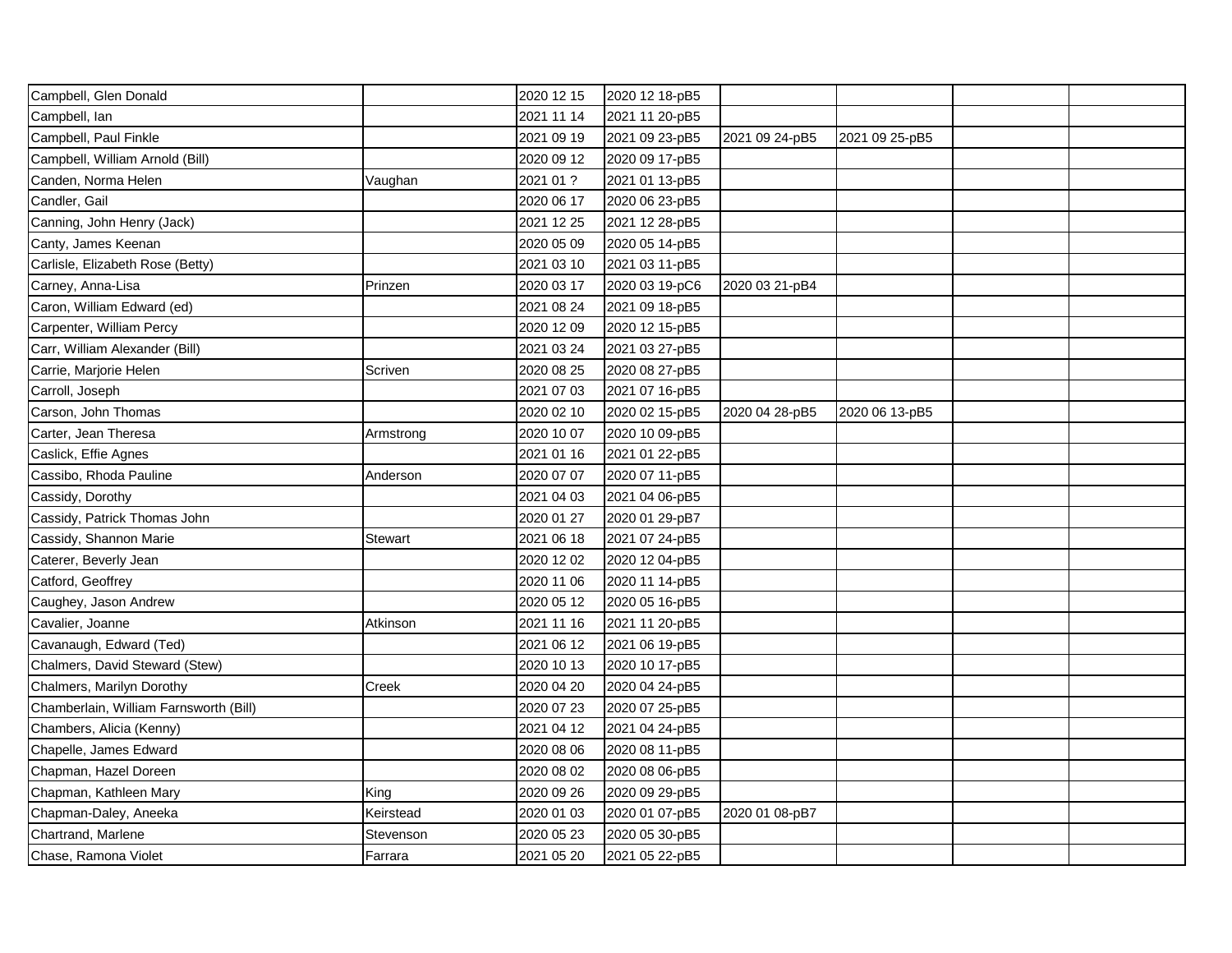| <b>Chretien Aline</b>           | Chaine        | 2020 09 12 | 2020 09 15-pB5 |                |  |  |
|---------------------------------|---------------|------------|----------------|----------------|--|--|
| Chrisoforatos, Athanasia (Sia)  |               | 2021 04 27 | 2021 04 30-pB5 |                |  |  |
| Christensen, Fritzi             |               | 2021 11 17 | 2021 11 20-pB5 |                |  |  |
| Christian, Harold Edward        |               | 2021 01 21 | 2021 07 10-pB5 |                |  |  |
| Christy, Vernon J.              |               | 2020 01 03 | 2020 01 09-pC6 |                |  |  |
| Clairmont, Bradley Joseph       |               | 2020 02 12 | 2020 02 14-pC6 | 2020 02 15-pB5 |  |  |
| Clairmont, Elda Lillian Audrey  | Spence        | 2020 04 25 | 2020 04 30-pB5 |                |  |  |
| Clark, William (Ronald)         |               | 2020 09 11 | 2020 09 15-pB5 |                |  |  |
| Clarke, April Nicole            |               | 2021 08 11 | 2021 08 14-pB5 |                |  |  |
| Clarke, Constance Leah          | <b>Morris</b> | 2020 02 28 | 2020 03 03-pB5 |                |  |  |
| Clarke, Grace Maureen           | Hamilton      | 2020 01 10 | 2020 01 14-pB5 |                |  |  |
| Clarke, Hubert Edward (Radio)   |               | 2020 02 29 | 2020 03 03-pB5 |                |  |  |
| Cleaver, Carol Irene            | Keech         | 2020 11 19 | 2020 11 25-pB5 |                |  |  |
| Clemens, Nina Eillene           | Reynolds      | 2021 12 12 | 2021 12 15-pB5 |                |  |  |
| Clements, David Frank           |               | 2021 06 01 | 2021 06 08-pB5 |                |  |  |
| Clutton, Marilue Judene         |               | 2021 02 03 | 2021 03 06-pB5 |                |  |  |
| Coates, Carl Leonard            |               | 2020 10 28 | 2020 11 03-pB5 |                |  |  |
| Colden, Ruby Eileen             | Kelly         | 2021 06 22 | 2021 06 25-pB5 |                |  |  |
| Cole, Keith                     |               | 2021 11 21 | 2021 11 24-pB5 |                |  |  |
| Cole, Ruth Lurene               | <b>Brady</b>  | 2020 01 09 | 2020 01 11-pB5 |                |  |  |
| Cole, Sharon Ann                | Sprague       | 2020 07 30 | 2020 08 06-pB5 |                |  |  |
| Coleman, Robert Andrew (Bob)    |               | 2021 02 04 | 2021 02 09-pB7 |                |  |  |
| Coles, Maureen Elizabeth        |               | 2021 01 21 | 2021 01 23-pB5 | 2021 10 27-pB5 |  |  |
| Collins, Anastasia              |               | 2021 10 03 | 2021 10 07-pB5 |                |  |  |
| Collins, Keitha Margarete       |               | 2021 01 20 | 2021 01 23-pB5 |                |  |  |
| Conchie, Marion                 |               | 2021 ?     | 2021 03 19-pB5 |                |  |  |
| Conn, Arlene Joan               | Dickey        | 2021 12 03 | 2021 12 07-pB5 |                |  |  |
| Cooke, Brian                    |               | 2020 02 04 | 2020 02 06-pC6 |                |  |  |
| Coombs, Margaret Irene (Maggie) |               | 2020 11 19 | 2020 11 25-pB5 |                |  |  |
| Cooper, Marguerite Genevieve    | McDonnell     | 2020 12 03 | 2020 12 08-pB5 |                |  |  |
| Copeland, Steven Kenneth Clare  |               | 2021 09 01 | 2021 09 04-pB5 |                |  |  |
| Cornelissen, Jeannette          | Jansen        | 2021 04 30 | 2021 05 05-pB5 |                |  |  |
| Coulson, Barbara Ann            | Lloyd         | 2021 09 07 | 2021 09 11-pB5 |                |  |  |
| Cournyea, Richard               |               | 2021 12 15 | 2021 12 18-pB5 | 2021 12 21-pB5 |  |  |
| Courtney, Layla Flora Lynn      |               | 2021 06 10 | 2021 06 15-pB5 |                |  |  |
| Cowan, Audrey                   |               | 2021 07 28 | 2021 07 30-pB5 |                |  |  |
| Cowie, Betty Jane               | Dow           | 2020 11 20 | 2020 12 01-pB5 |                |  |  |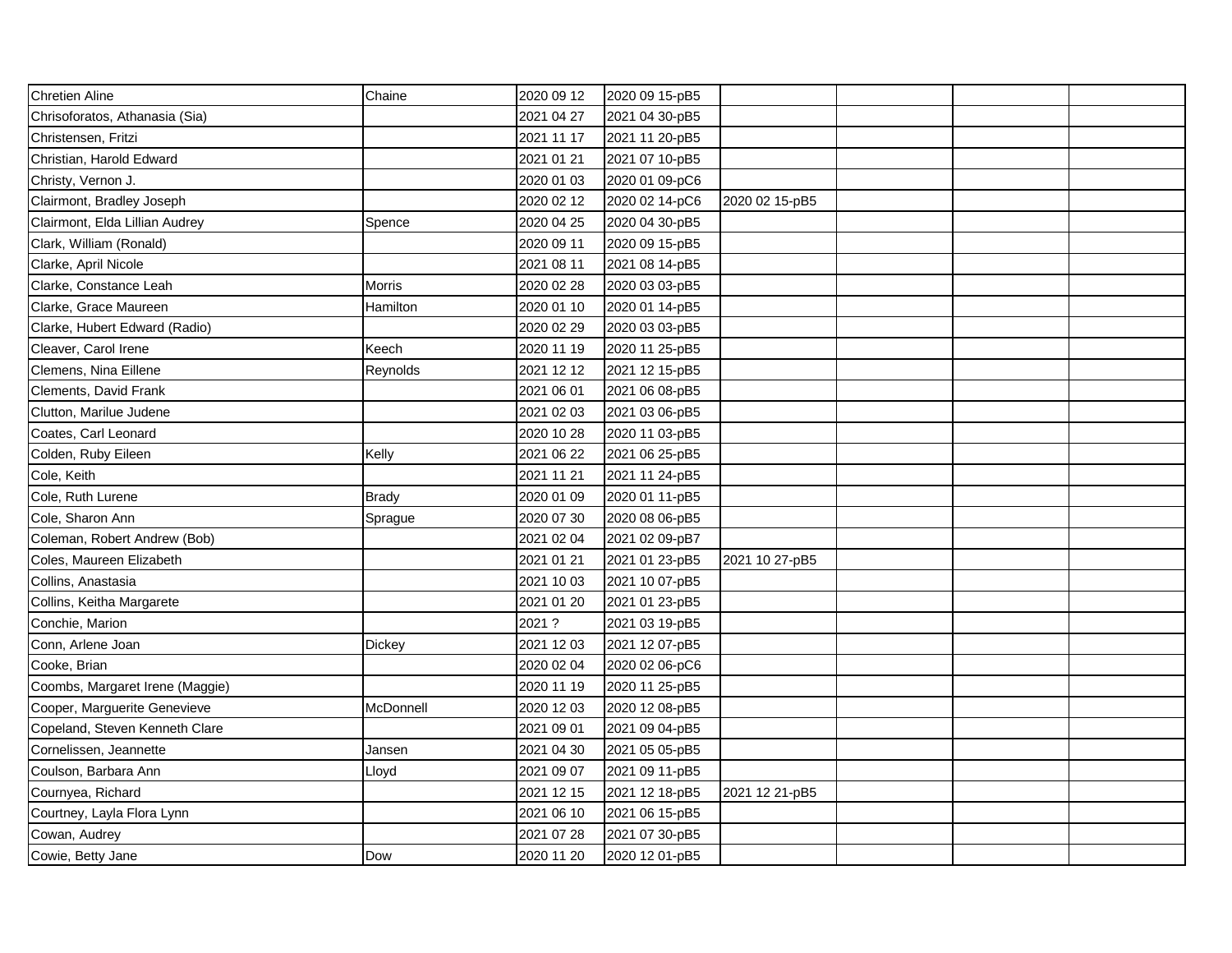| Cox, Josephine Vera (Jo)             | <b>McCormick</b> | 2021 06 03 | 2021 06 09-pB5 |                |                |  |
|--------------------------------------|------------------|------------|----------------|----------------|----------------|--|
| Craig, Beatrice                      | Irvine           | 2021 10 28 | 2021 10 30-pB5 |                |                |  |
| Craig, Joan Ann                      | <b>Mills</b>     | 2021 01 18 | 2021 01 20-pB5 |                |                |  |
| Craig, Margaret Estelle              | Atwood           | 2021 05 19 | 2021 05 21-pB5 |                |                |  |
| Craighead, Dorothy June              |                  | 2021 03 08 | 2021 03 10-pB5 |                |                |  |
| Crake, Gordon Harry                  |                  | 2020 10 29 | 2020 11 05-pB5 |                |                |  |
| Crawford, Mary Margaret              |                  | 2020 10 22 | 2020 10 24-pB5 | 2020 10 27-pB5 |                |  |
| Crawford, Pauline Lucille            | Regimbald        | 2020 10 15 | 2020 10 17-pB5 |                |                |  |
| Cronkright, Lorne Mitchell           |                  | 2020 03 01 | 2020 03 07-pB5 |                |                |  |
| Cronkwright, Audrey                  | Maybee           | 2020 09 10 | 2020 09 15-pB5 |                |                |  |
| Cross, Bertha Doris                  | Sills            | 2021 10 07 | 2021 10 09-pB5 |                |                |  |
| Cross, Lois                          | Lockwood         | 2020 05 06 | 2020 05 12-pB5 |                |                |  |
| Cross, Raymond (Earl)                |                  | 2020 09 20 | 2020 09 24-pB5 |                |                |  |
| Crowe, Anita Avalon                  | Calvert          | 2021 06 12 | 2021 06 15-pB5 |                |                |  |
| Crowe, Dorothy                       | <b>Baty</b>      | 2020 02 10 | 2020 02 12-pB7 |                |                |  |
| Crowe, Keith Glenn                   |                  | 2021 09 11 | 2021 09 18-pB5 |                |                |  |
| Cruickshank, Robert (Bob)            |                  | 2020 05 11 | 2020 05 16-pB5 |                |                |  |
| Culhane, Patricia Marie              |                  | 2020 11 08 | 2020 11 13-pB5 |                |                |  |
| Cummings, Roscoe James               |                  | 2020 02 09 | 2020 02 15-pB5 |                |                |  |
| Cunningham, Robert John              |                  | 2020 01 29 | 2020 02 25-pB5 | 2020 02 26-pB7 |                |  |
| Cunningham, Winnifred Lorraine       | Adams            | 2020 05 07 | 2020 05 19-pB5 | 2020 05 20-pB7 | 2020 05 21-pB5 |  |
| Curtis, Denis Cyril                  |                  | 2020 12 28 | 2021 01 05-pB5 |                |                |  |
| Curtis, Linda Darlene                | Cox              | 2020 07 15 | 2020 07 23-pB5 |                |                |  |
| Dafoe, Helen May                     | Flindall         | 2020 02 26 | 2020 02 29-pB5 |                |                |  |
| Dafoe, John Wesley                   |                  | 2020 01 25 | 2020 01 29-pB7 |                |                |  |
| Dafore, Marion Ruby                  | Keller           | 2020 11 17 | 2020 11 20-pB5 |                |                |  |
| Dainard, Linda Nance June (Nanny)    |                  | 2021 02 26 | 2021 03 04-pB5 |                |                |  |
| Dallas, Gladys                       | <b>Beatty</b>    | 2021 11 17 | 2021 11 23-pB5 |                |                |  |
| Danford, Elizabeth Christine (Betty) |                  | 2020 07 03 | 2020 07 04-pB5 |                |                |  |
| Dasilva, Clive Ivor                  |                  | 2020 04 21 | 2020 04 25-pB5 |                |                |  |
| David, Bradley Simpson               |                  | 2020 03 30 | 2020 04 04-pB5 |                |                |  |
| Davidson, Shirley                    |                  | 2020 11 23 | 2020 12 19-pB5 |                |                |  |
| Davies-Flindall, Dorothy Louise      | Forse            | 2020 09 17 | 2020 09 22-pB5 |                |                |  |
| Davis, Anne Harrower                 | Haydon           | 2020 01 29 | 2020 02 01-pB4 |                |                |  |
| Davis, Barry Walter Bernard          |                  | 2021 09 10 | 2021 09 15-pB5 |                |                |  |
| Day, Marion Gertrude                 | Wannamaker       | 2021 05 06 | 2021 05 08-pB5 |                |                |  |
| Daynard, Luella Mary                 |                  | 2021 01 23 | 2021 01 26-pB5 |                |                |  |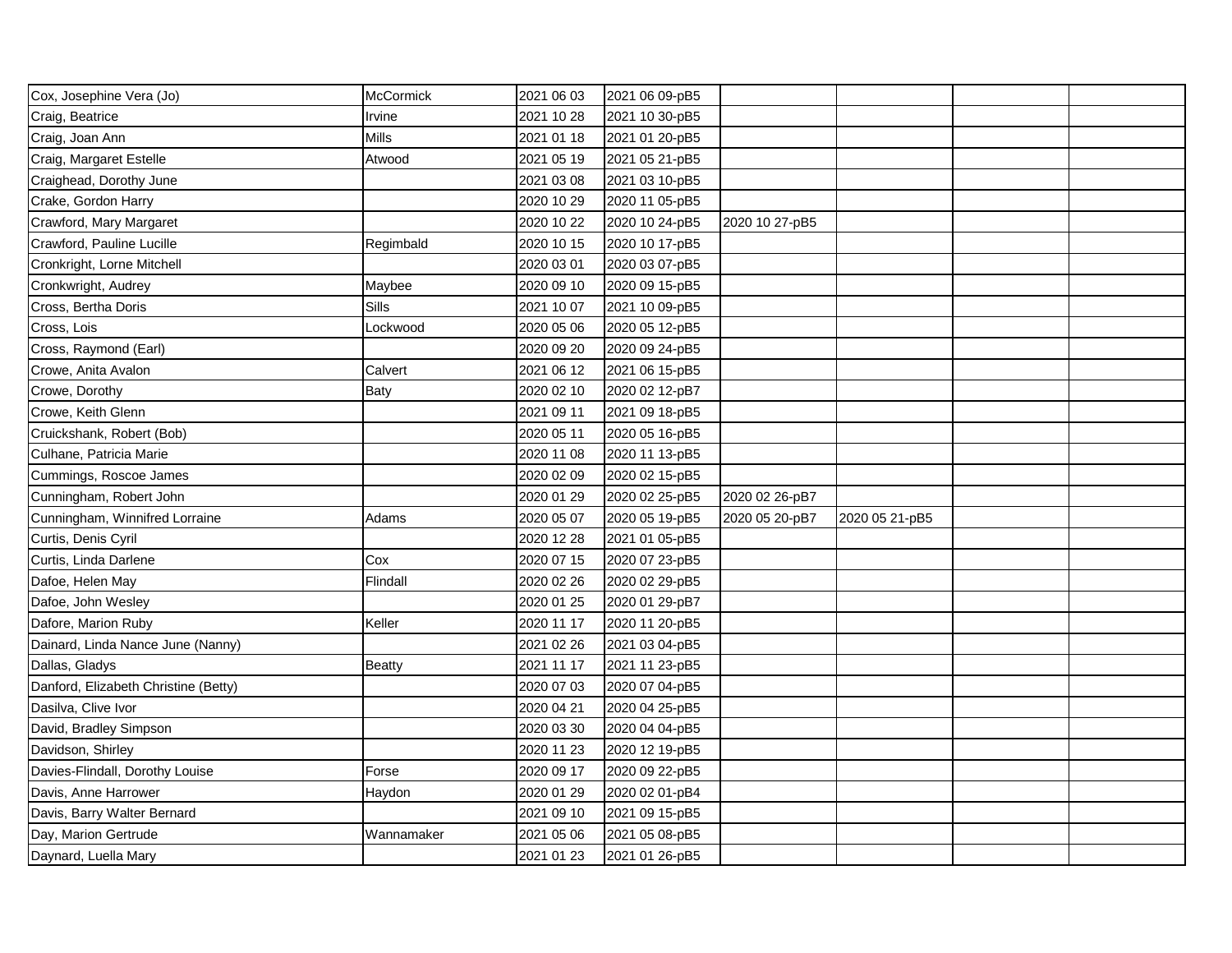| Deacon, Carolyn Martha Dennis        | Over       | 2020 10 13 | 2020 10 15-pB5 |                |                |  |
|--------------------------------------|------------|------------|----------------|----------------|----------------|--|
| Declair, Eilene Elizabeth            | O'Rourke   | 2021 11 13 | 2021 11 16-pB5 |                |                |  |
| Deeth, Gary John                     |            | 2020 07 10 | 2020 07 14-pB5 |                |                |  |
| Deline, Mazikeen Donna-Lee           |            | 2021 05 29 | 2021 06 01-pB5 |                |                |  |
| Dellar, Rosalie Louise Annie         | Gibbons    | 2020 04 27 | 2020 04 29-pB7 |                |                |  |
| Denard, Richard Manley               |            | 2021 07 14 | 2021 07 21-pB5 | 2021 07 22-pB5 | 2021 07 23-pB5 |  |
| Denton, John Wilfred                 |            | 2020 04 17 | 2020 04 21-pB5 | 2020 04 25-pB5 |                |  |
| Desjardins, Bernard William (Bernie) |            | 2020 04 07 | 2020 04 11-pB5 |                |                |  |
| Deveau, Olga Mary                    |            | 2021 02 07 | 2021 02 09-pB7 |                |                |  |
| Dewey, Tamara Lynn                   |            | 2021 03 09 | 2021 03 12-pB5 |                |                |  |
| DeWitt, Bernard                      |            | 2020 02 09 | 2020 02 29-pB5 |                |                |  |
| Di Clemente, Luigi                   |            | 2021 03 06 | 2021 03 13-pB5 |                |                |  |
| Di Tomaso, Maria Vincenza            |            | 2020 01 24 | 2020 01 25-pB5 |                |                |  |
| Diamond, Bruce Herbert               |            | 2021 01 14 | 2021 01 30-pB5 |                |                |  |
| Dickson, Earl                        |            | 2020 05 12 | 2020 05 16-pB5 |                |                |  |
| Dilts, John Arnold                   |            | 2020 07 31 | 2020 08 07-pB5 |                |                |  |
| Dobson, Wayne Paul                   |            | 2021 06 08 | 2021 06 12-pB5 |                |                |  |
| Dolittle, Alma June                  | McVicker   | 2020 05 20 | 2020 05 30-pB5 |                |                |  |
| Donald, Denise Joyce                 | Bloomer    | 2020 07 27 | 2020 07 31-pB5 | 2020 08 01-pB5 |                |  |
| Donald, Saundra                      |            | 2021 04 20 | 2021 04 22-pB5 |                |                |  |
| Donaldson, Bernadette Constance      | Kuczkowski | 2020 06 28 | 2020 06 30-pB5 |                |                |  |
| Donato, Edith Frances                | Draycott   | 2020 10 19 | 2020 10 31-pB5 |                |                |  |
| Donker, Shirley Anne                 | Edmonson   | 2020 08 14 | 2020 08 18-pB5 |                |                |  |
| Donohoe, Marguerite                  | Garvin     | 2021 11 22 | 2021 11 24-pB5 |                |                |  |
| Donovan, Thomaseena Joan             | LaRue      | 2020 05 16 | 2020 05 26-pB5 |                |                |  |
| Doran, Ursula Marie                  | Allore     | 2021 07 31 | 2021 08 06-pB5 |                |                |  |
| Doucette, Sonny                      |            | 2020 01 04 | 2020 01 08-pB7 |                |                |  |
| Dowling, James Joseph (Jim)          |            | 2021 06 06 | 2021 06 09-pB5 |                |                |  |
| Doxtator, Wallace Elmer (Wally)      |            | 2021 03 12 | 2021 03 16-pB5 |                |                |  |
| Doyle, Jeffrey Leo Gerald            |            | 2020 05 12 | 2020 05 16-pB5 |                |                |  |
| Dracup, Frederick Harold             |            | 2020 06 11 | 2020 06 13-pB5 |                |                |  |
| Dracup, Frederick Harold             |            | 2021 06 11 | 2021 06 11-pB5 |                |                |  |
| Drew, Gladys (Roberta)               |            | 2021 03 21 | 2021 04 01-pB5 |                |                |  |
| Drouillard, Clayton Ernest           |            | 2021 02 10 | 2021 02 16-pB7 |                |                |  |
| Duffus, William (Bill)               |            | 2021 06 03 | 2021 06 05-pB5 |                |                |  |
| Dulmage, Ronald (Ron)                |            | 2020 11 21 | 2020 12 05-pB5 |                |                |  |
| Dunham, William Reginald (Reg)       |            | 2020 08 19 | 2020 08 21-pB5 |                |                |  |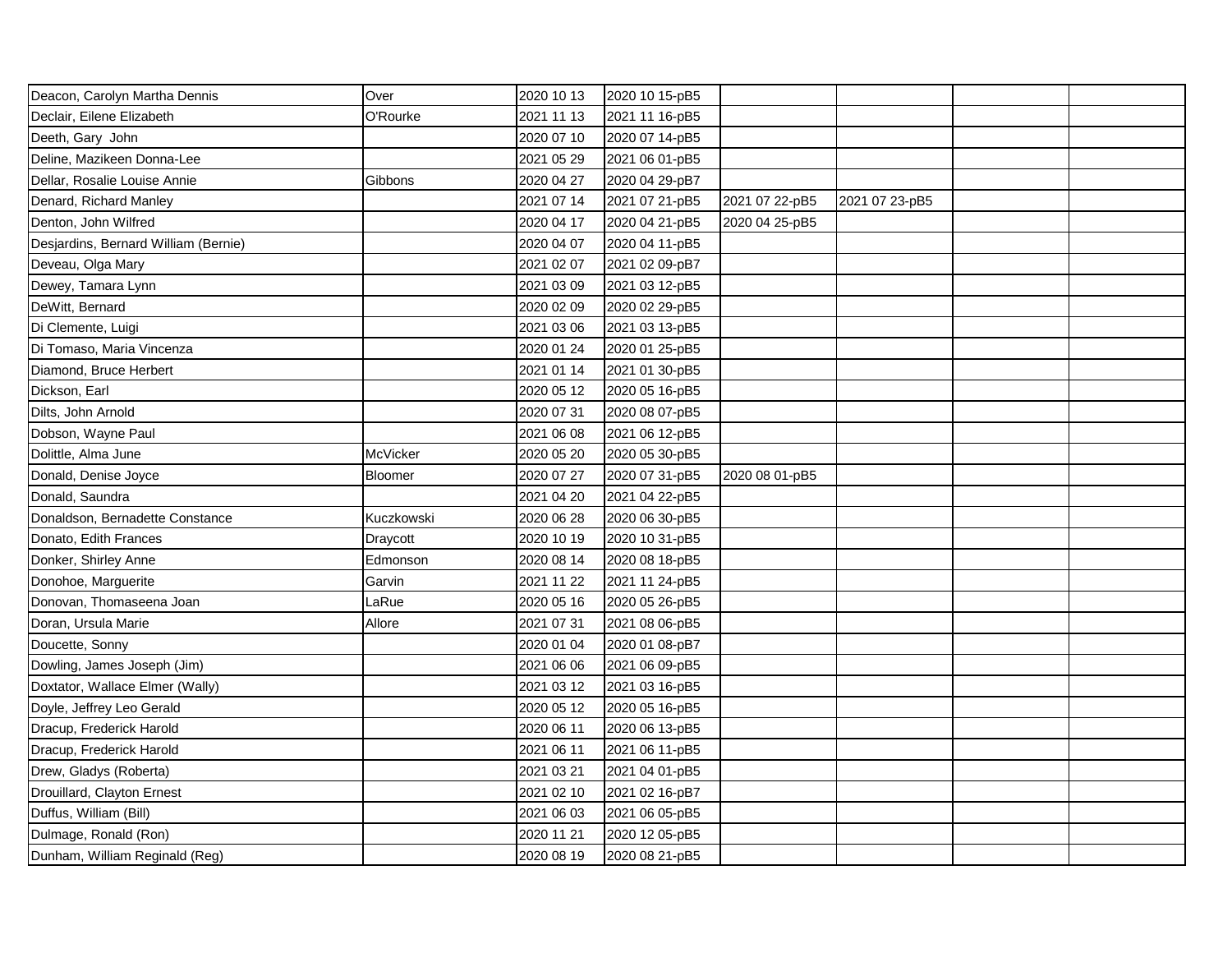| Dunlop, Edward David Alexander     |           | 2020 01 04 | 2020 01 09-pC6 |                |                |  |
|------------------------------------|-----------|------------|----------------|----------------|----------------|--|
| Eakins, Willam John (Bill)         |           | 2020 12 01 | 2020 12 03-pB5 |                |                |  |
| Edwards, Peter Samuel              |           | 2021 09 11 | 2021 09 23-pB5 |                |                |  |
| Edwardson, Kevin James             |           | 2020 03 15 | 2020 03 18-pB7 |                |                |  |
| Elder, Helen Gwendolyn             |           | 2020 05 10 | 2020 05 14-pB5 | 2020 05 15-pB5 | 2020 05 16-pB5 |  |
| Elder, Mary Elizabeth (Betty)      | Clow      | 2021 07 21 | 2021 07 27-pB5 |                |                |  |
| Elliott, Carmel Madeline           |           | 2021 03 24 | 2021 03 27-pB5 |                |                |  |
| Elliott, Gail Mae                  | Harrigan  | 2020 07 05 | 2020 07 07-pB5 |                |                |  |
| Ellis, Dorothy Adele               | Smallman  | 2021 05 25 | 2021 05 27-pB5 |                |                |  |
| Ellis, Evelyn (Jean)               | Palmer    | 2020 01 23 | 2020 01 25-pB5 |                |                |  |
| Elmy, Phyllis Marie                | Walker    | 2021 03 10 | 2021 03 13-pB5 |                |                |  |
| Embury, Vera Lucille               |           | 2021 07 20 | 2021 07 22-pB5 |                |                |  |
| Emerson, Alice Lorraine            | Urch      | 2020 03 02 | 2020 03 07-pB5 |                |                |  |
| Emerson, Raymond Herbert (Ray)     |           | 2020 04 16 | 2020 04 18-pB5 |                |                |  |
| Empy, Betty Ann                    | Reeves    | 2020 04 06 | 2020 04 08-pB7 |                |                |  |
| Endicott, Margaret Mae             | Johnson   | 2020 01 25 | 2020 01 28-pB5 |                |                |  |
| English, Donald Ross (Don)         |           | 2021 02 27 | 2021 03 02-pB5 |                |                |  |
| Entwistle, Barbara Alice           | Gibson    | 2020 06 20 | 2020 06 26-pB5 |                |                |  |
| Essensa, Kenneth Edgar             |           | 2020 07 15 | 2020 07 17-pB5 |                |                |  |
| Essensa, Lynda Jane                | Fisk      | 2020 12 20 | 2020 12 22-pB5 |                |                |  |
| Ethier, Jack William               |           | 2020 02 17 | 2020 02 20-pC6 |                |                |  |
| Ethier, James Steven               |           | 2021 03 16 | 2021 03 19-pB5 |                |                |  |
| Etty, Phil                         |           | 2021 12 19 | 2021 12 23-pB5 |                |                |  |
| Farrell, Bernice Margaret          | McDermott | 2020 12 01 | 2020 12 03-pB5 | 2020 12 4-pB5  |                |  |
| Farrell, Marjorie Joan             | Taylor    | 2020 08 12 | 2020 08 13-pB5 |                |                |  |
| Fawcett, Mark Thomas James (Tom)   |           | 2020 11 02 | 2020 11 07-pB5 |                |                |  |
| Fellows, Kathryn Quinn             |           | 2021 03 03 | 2021 03 10-pB5 |                |                |  |
| Ferguson, Garry                    |           | 2020 02 15 | 2020 02 18-pB5 |                |                |  |
| Ferguson, Roger Wayne              |           | 2021 04 06 | 2021 04 09-pB5 |                |                |  |
| Fields, Marian Rose                | Currie    | 2021 10 27 | 2021 11 02-pB5 |                |                |  |
| Filion, Della Marie (Reilly)       |           | 2021 01 10 | 2021 01 12-pB5 |                |                |  |
| Finch, Reverend Raymond Dale       |           | 2021 05 01 | 2021 05 04-pB5 |                |                |  |
| Finkle, Evangeline dorothy (Vange) | Reilly    | 2020 02 23 | 2020 02 28-pC6 | 2020 02 29-pB5 |                |  |
| Finn, Miles Eugene                 |           | 2021 10 10 | 2021 10 14-pB5 |                |                |  |
| Fisher, Marion Grace               |           | 2021 01 14 | 2021 01 23-pB5 |                |                |  |
| Fleming, Loretta Ann               |           | 2021 09 16 | 2021 09 18-pB5 |                |                |  |
| Flindall, Gerald William           |           | 2020 05 ?? | 2020 05 09-pB5 |                |                |  |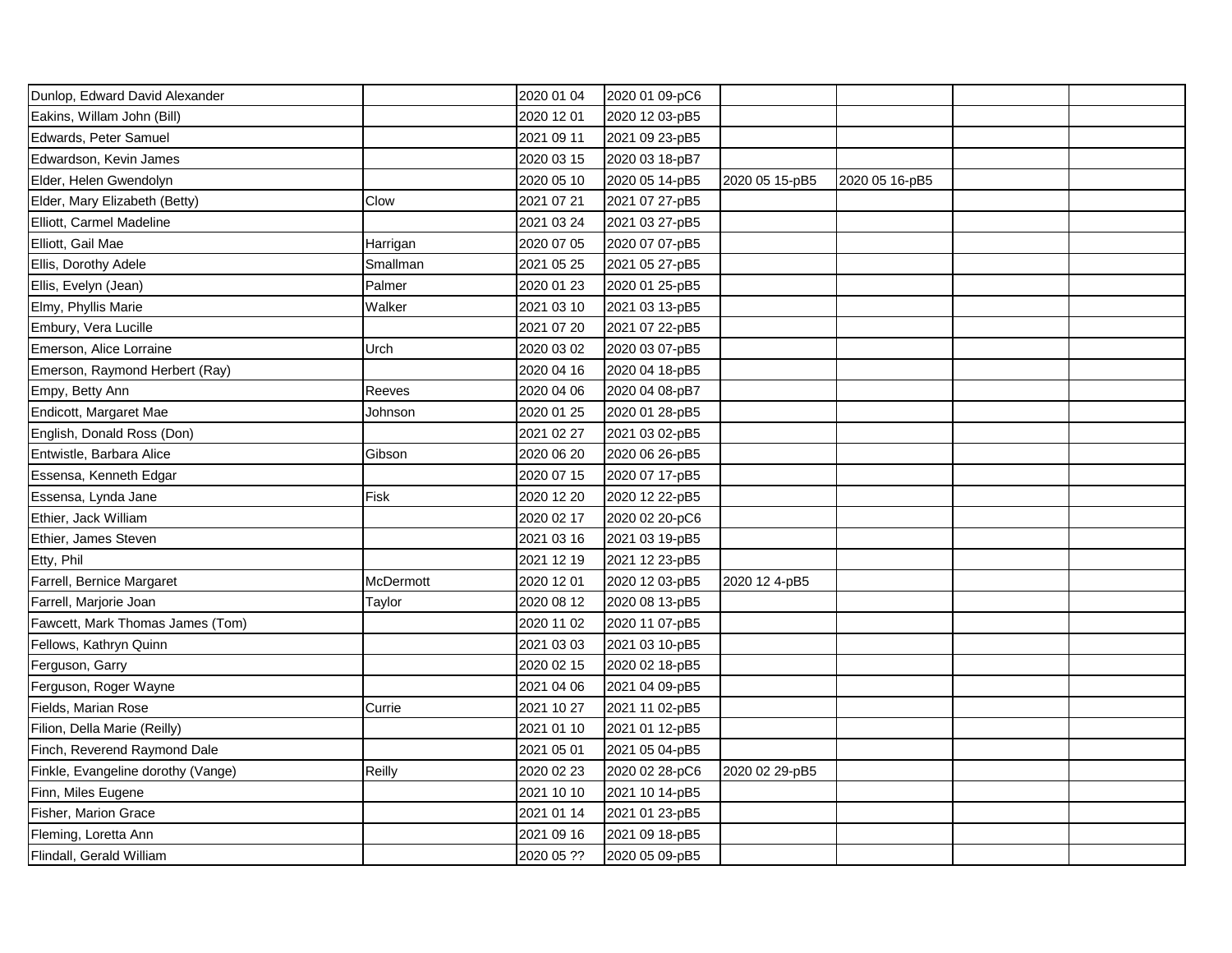| Flindall, Rev. Robert L.            |           | 2020 04 28 | 2020 05 02-pB5 |                |                |  |
|-------------------------------------|-----------|------------|----------------|----------------|----------------|--|
| Flint, George Christopher           |           | 2021 04 27 | 2021 05 01-pB4 |                |                |  |
| Fobert, Beverly Ann                 | Woloszik  | 2021 04 17 | 2021 04 20-pB5 |                |                |  |
| Fobert, John Francis                |           | 2020 07 07 | 2020 07 10-pB5 |                |                |  |
| Fobert, Vera Monica                 | Foley     | 2020 04 09 | 2020 04 14-pB5 |                |                |  |
| Fong, Kam Chun                      |           | 2020 01 30 | 2020 02 04-pB5 |                |                |  |
| Forsyth-Madsgaard, Courtney Annette |           | 2020 03 19 | 2020 04 04-pB5 |                |                |  |
| Foshay, C.E. Duane                  |           | 2021 10 23 | 2021 10 26-pB5 |                |                |  |
| Foshay, James (Jim)                 |           | 2020 01 05 | 2020 01 09-pC6 |                |                |  |
| Foster, Florence Grace              |           | 2021 07 25 | 2021 07 30-pB5 |                |                |  |
| Foster, Frances                     |           | 2020 06 08 | 2020 06 16-pB5 |                |                |  |
| Francis, Evelyn Forence Rita        | Gauthier  | 2020 02 01 | 2020 02 15-pB5 |                |                |  |
| Francois, Daniel Rose               |           | 2022 01 01 | 2022 01 04-pB5 |                |                |  |
| Francois, Doris Lillian             | Lacey     | 2020 03 30 | 2020 04 01-pB7 |                |                |  |
| Fraser, Jack                        |           | 2020 11 21 | 2020 11 27-pB5 |                |                |  |
| Fraser, Lorraine                    |           | 2021 09 08 | 2021 09 15-pB5 | 2021 09 16-pB5 |                |  |
| French, Margaret (Isabell)          | Stephens  | 2020 10 10 | 2020 10 13-pB4 |                |                |  |
| Froese, George G.                   |           | 2020 06 29 | 2020 07 07-pB5 |                |                |  |
| Fulton, Marion Elizabeth (Betty)    |           | 2021 ?     | 2021 03 23-pB5 |                |                |  |
| Fulton, Robert Judson               |           | 2020 12 06 | 2020 12 24-pB5 |                |                |  |
| Futers, Beverly June                | Redner    | 2020 04 05 | 2020 04 07-pB5 |                |                |  |
| Gaffney, Helen (Holbert)            | Spencer   | 2020 11 28 | 2020 12 01-pB5 |                |                |  |
| Galpin, Sidney Francis (Son)        |           | 2021 06 15 | 2021 06 17-pB5 |                |                |  |
| Gardner, Dorothy                    | Musgrave  | 2021 06 30 | 2021 07 10-pB5 |                |                |  |
| Garrison, Gerald Lorne              |           | 2020 09 21 | 2020 09 24-pB5 | 2020 09 25-pB5 | 2020 09 26-pB5 |  |
| Garvin, Roy Stephen                 |           | 2020 12 12 | 2020 12 15-pB5 | 2020 12 16-pB5 |                |  |
| Gauthier, Edith Marie               |           | 2021 09 21 | 2021 09 25-pB5 |                |                |  |
| Gelsthorpe, Marion                  |           | 2020 06 14 | 2020 06 16-pB5 |                |                |  |
| Gemmell, John (Jack)                |           | 2021 07 14 | 2021 07 17-pB5 |                |                |  |
| Geoenewegen, Arnold                 |           | 2021 01 20 | 2021 01 23-pB5 |                |                |  |
| Gill, Patricia Constance            | Gallagher | 2020 10 02 | 2020 11 06-pB5 |                |                |  |
| Gilmour, Peggy Lynn                 |           | 2021 09 08 | 2021 09 11-pB5 |                |                |  |
| Gleeson, Sherry Lorraine            | Moreton   | 2020 02 14 | 2020 02 18-pB5 |                |                |  |
| Glynn, Andrew                       |           | 2021 01 09 | 2021 01 19-pB5 |                |                |  |
| Godbout, Marilyn                    |           | 2021 02 03 | 2021 02 06-pB5 |                |                |  |
| Goerke, Carol Ann                   | Woodley   | 2021 10 20 | 2021 10 21-pB4 |                |                |  |
| Gollin, Amanda Christina            | Tummon    | 2020 05 22 | 2020 05 27-pB7 |                |                |  |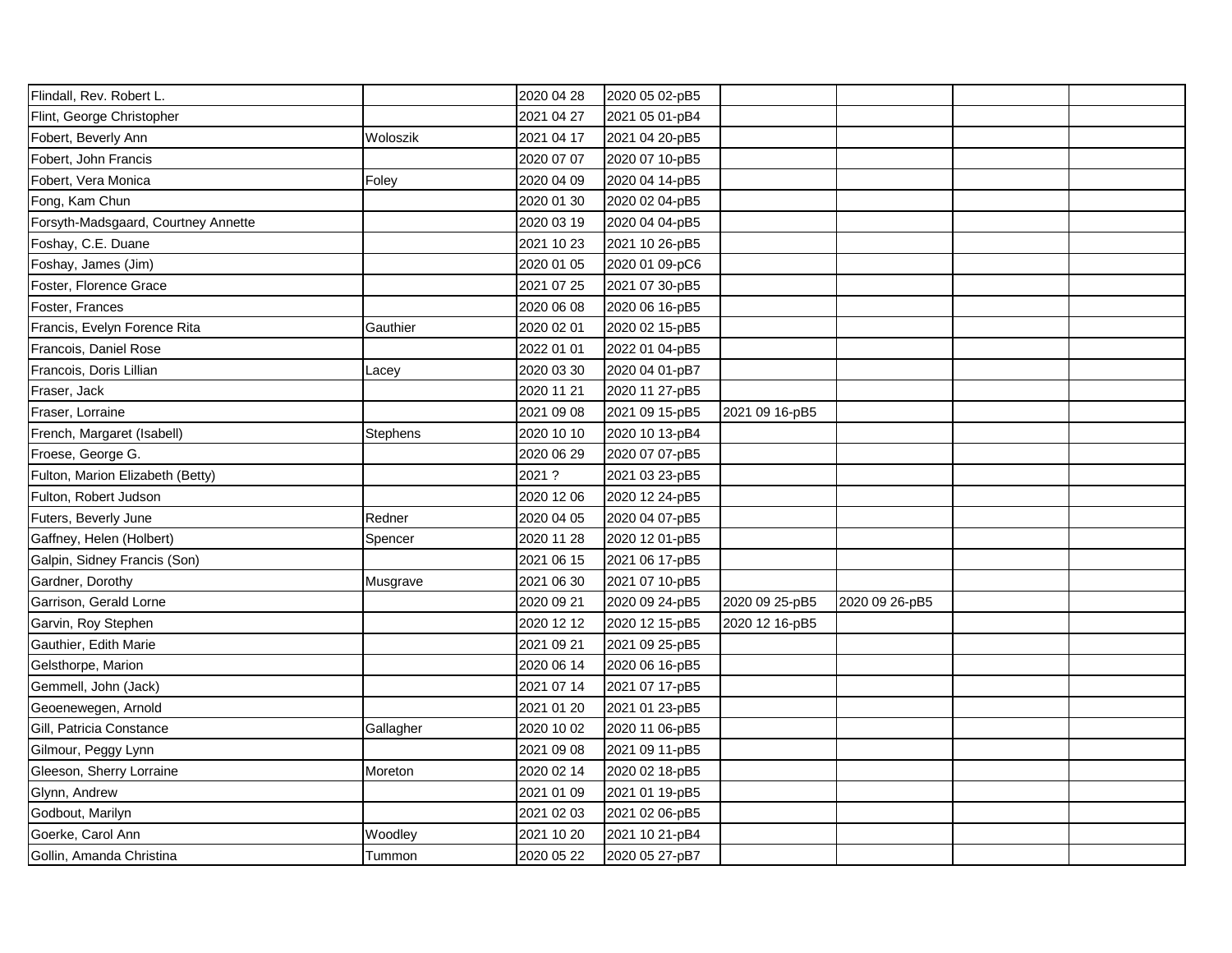| Goodchild, Fern Eva                    | Smith         | 2020 06 01 | 2020 06 03-pB5 |  |  |
|----------------------------------------|---------------|------------|----------------|--|--|
| Goodchild, Fern Eva                    | Smith         | 2020 06 01 | 2020 09 03-pB5 |  |  |
| Goodfellow, Donna Evelyn               |               | 2021 02 19 | 2021 02 23-pB5 |  |  |
| Goodfellow, Doreen                     |               | 2020 11 21 | 2020 11 26-pB5 |  |  |
| Goodfellow, Havery Seymour (Hap)       |               | 2020 09 13 | 2020 09 15-pB5 |  |  |
| Goodfellow, Richard (Dick)             |               | 2020 03 07 | 2020 03 11-pB7 |  |  |
| Goodkey, William John (Bill)           |               | 2020 07 29 | 2020 08 01-pB5 |  |  |
| Goodman, Dorothy                       |               | 2021 02 24 | 2021 02 27-pB5 |  |  |
| Gordon, Ernest Stephen (Erndawg)       |               | 2021 09 21 | 2021 09 24-pB5 |  |  |
| Gordon, Hazel Jane                     | <b>Bowers</b> | 2020 01 24 | 2020 01 25-pB5 |  |  |
| Gordon, Roy Earl                       |               | 2020 04 12 | 2020 04 16-pB5 |  |  |
| Gough, Alan Edward                     |               | 2021 09 25 | 2021 10 02-pB5 |  |  |
| Gough, Arthur Oakley                   |               | 2020 09 22 | 2020 09 23-pB5 |  |  |
| Gough, Marie Elizabeth                 | Joyce         | 2020 06 21 | 2020 06 23-pB5 |  |  |
| Graham, Agnes Atherton (Margery)       | Whitehead     | 2021 09 07 | 2021 09 18-pB5 |  |  |
| Graham, Gwendolen May (Gwen)           | Lindley       | 2020 01 27 | 2020 01 30-pC6 |  |  |
| Graham, John Harold                    |               | 2021 10 31 | 2021 11 04-pB5 |  |  |
| Graham, Michael George                 |               | 2020 05 13 | 2020 05 16-pB5 |  |  |
| Graham, Shirley May                    | Cole          | 2020 02 29 | 2020 03 07-pB5 |  |  |
| Grant, Oliver Frank (Bud)              |               | 2020 03 07 | 2020 03 10-pB5 |  |  |
| Grant, Ruth Lillian                    |               | 2021 01 18 | 2021 01 30-pB5 |  |  |
| Gray, Karen Mary                       |               | 2021 01 17 | 2021 01 23-pB5 |  |  |
| Gray-Smith, Verna Lorraine             | Rupert        | 2020 04 01 | 2020 04 03-pB5 |  |  |
| Green, Avalena Viola                   | Hill          | 2020 03 19 | 2020 03 21-pB4 |  |  |
| Green, Edward Jim (Eddie)              |               | 2020 05 01 | 2020 05 06-pB7 |  |  |
| Green, Joan Marilyn                    | Ward          | 2021 09 23 | 2021 10 09-pB5 |  |  |
| Green, Michael Wayne                   |               | 2020 02 01 | 2020 02 06-pC6 |  |  |
| Greenley, Florence Ruth                | Rose          | 2021 10 25 | 2021 10 30-pB5 |  |  |
| Gregory, Basil Edgar (Bud)             |               | 2021 02 24 | 2021 03 02-pB5 |  |  |
| Grenke, Ana                            | Polsfut       | 2021 04 26 | 2021 05 01-pB4 |  |  |
| Grenke, Anna                           | Polsfut       | 2021 04 26 | 2021 04 30-pB5 |  |  |
| Grier, Leona Ann                       | Smith         | 2020 08 14 | 2020 08 15-pB5 |  |  |
| Grills, Grace Gerladine Campbell Doran |               | 2021 10 22 | 2021 10 26-pB5 |  |  |
| Grills, Linda Joyceq                   | Nicholas      | 2020 12 22 | 2020 12 23-pB5 |  |  |
| Grills, Shirley Anne                   | Taylor        | 2021 04 17 | 2021 04 21-pB5 |  |  |
| Grose, Barbara Anne                    | Ritchie       | 2020 11 11 | 2020 11 17-pB5 |  |  |
| Guenette, Edna Mae                     | <b>Bosley</b> | 2021 02 02 | 2021 02 05-pB5 |  |  |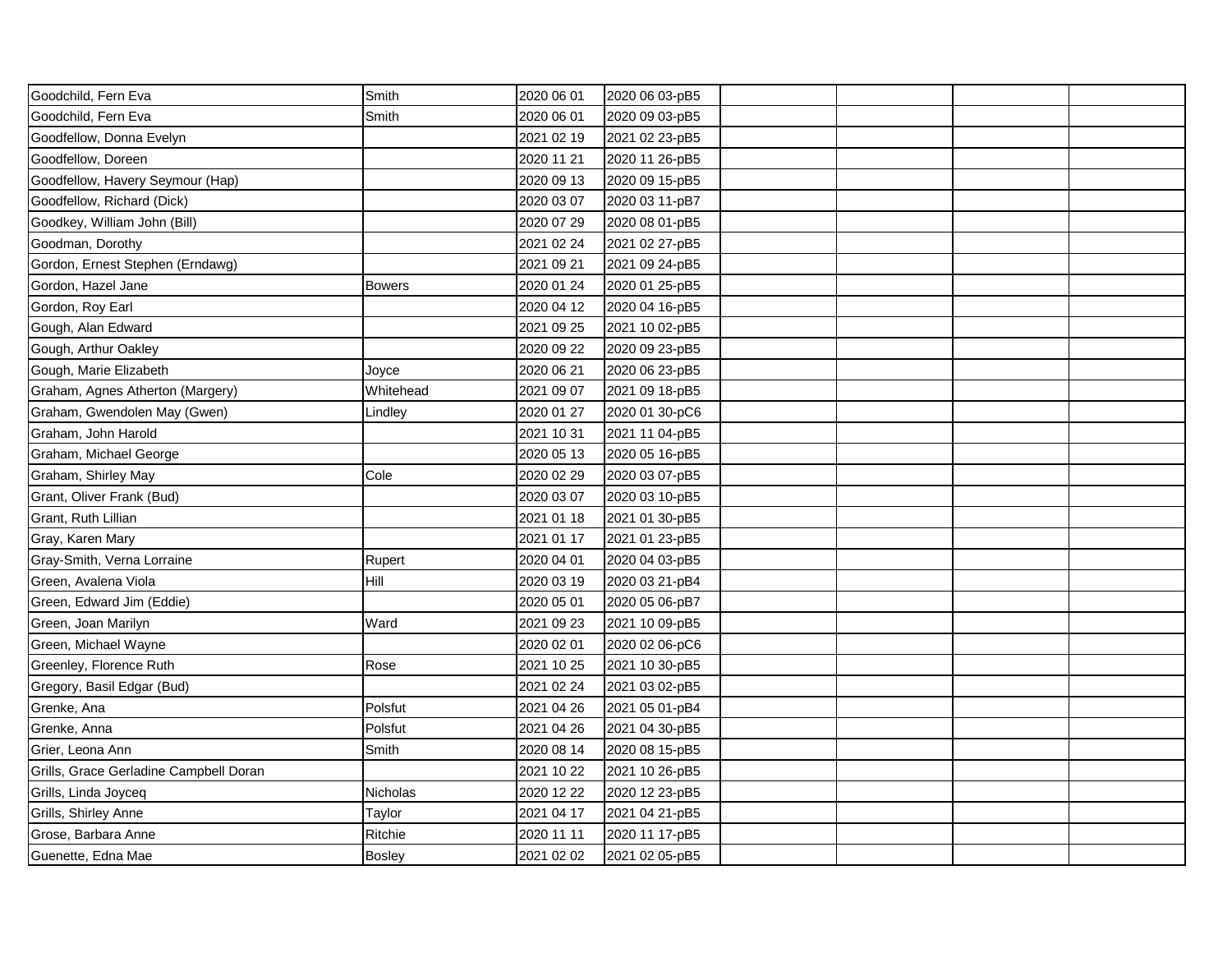| Guest, Wilma Eldrena                  | Lough             | 2021 12 17 | 2021 12 18-pB5 |                |  |  |
|---------------------------------------|-------------------|------------|----------------|----------------|--|--|
| Guthrie, Joan Annette                 | McCauley          | 2021 06 23 | 2021 06 26-pB5 |                |  |  |
| Hackett, Francis Ryan                 |                   | 2021 08 01 | 2021 08 07-pB5 |                |  |  |
| Hagen-Mifflin, Elizabeth (Beth Hagen) | Allen             | 2021 12 26 | 2021 12 29-pB5 |                |  |  |
| Hagerman, Carl Francis                |                   | 2021 01 26 | 2021 01 29-pB5 |                |  |  |
| Hagerman, Roland                      |                   | 2021 05 01 | 2021 09 29-pB5 |                |  |  |
| Haggarty, Marion Isabel               | McDonald          | 2020 06 09 | 2020 06 11-pB5 |                |  |  |
| Haight, L. Diana                      |                   | 2021 04 03 | 2021 04 14-pB5 |                |  |  |
| Haitsma, Jan (Tim)                    |                   | 2020 03 21 | 2020 03 28-pB5 |                |  |  |
| Haitsma-Wiwczaruk, Diana Lee          |                   | 2021 04 17 | 2021 04 20-pB5 | 2021 04 21-pB5 |  |  |
| Haker, Christine                      |                   | 2021 07 24 | 2021 07 27-pB5 |                |  |  |
| Haker, Helena Vera (Helen)            | Kralik            | 2021 03 05 | 2021 03 09-pB5 |                |  |  |
| Hale, Albert John Douglas (Al)        |                   | 2021 10 23 | 2021 10 28-pB5 |                |  |  |
| Hale, Leila Joan                      | Lowery            | 2021 06 16 | 2021 06 18-pB5 |                |  |  |
| Halladay, Robert (Bob)                |                   | 2021 06 10 | 2021 06 26-pB5 |                |  |  |
| Halls, James Winslow                  |                   | 2020 03 10 | 2020 03 21-pB4 |                |  |  |
| Hamilton, James Wellington (Jim)      |                   | 2020 03 17 | 2020 03 21-pB4 |                |  |  |
| Hampton, Barbara Anne                 | Russell           | 2020 09 23 | 2020 09 25-pB5 |                |  |  |
| Hanchakove, Maureen                   |                   | 2020 03 01 | 2020 03 03-pB5 |                |  |  |
| Hanley, Basil (Buzz)                  |                   | 2021 04 28 | 2021 05 01-pB4 |                |  |  |
| Hanley, Mary Cahterine                | Shannon           | 2021 11 07 | 2021 11 11-pB5 |                |  |  |
| Hannah, Lee Robert Paul               |                   | 2021 12 11 | 2021 12 14-pB5 |                |  |  |
| Hanthorn, Helen                       | Moreland          | 2020 03 12 | 2020 03 14-pB5 |                |  |  |
| Hanthorn, Robert Joseph               |                   | 2021 08 05 | 2021 08 12-pB5 |                |  |  |
| Harp, Margaret Mary (Peggy)           |                   | 2020 01 27 | 2020 01 31-pC6 |                |  |  |
| Harper, Matthew Edward Michael (Bud)  |                   | 2020 07 13 | 2020 08 04-pB5 |                |  |  |
| Harrington, Lois Evelyn               | <b>Batchellor</b> | 2020 01 19 | 2020 01 21-pB5 |                |  |  |
| Harris, John (Jack)                   |                   | 2020 09 09 | 2020 09 11-pB5 |                |  |  |
| Harrison, Richard Grant               |                   | 2021 01 20 | 2021 01 23-pB5 |                |  |  |
| Harrison, Richard Grant               |                   | 2021 01 20 | 2021 01 26-pB5 |                |  |  |
| Harry, Marilyn                        |                   | 2020 09 26 | 2020 09 30-pB5 |                |  |  |
| Hartry, Ricky Alexander (Rick)        |                   | 2021 07 10 | 2021 07 17-pB5 |                |  |  |
| Hartwig-Neilson, Isla L.              |                   | 2021 01 20 | 2021 01 22-pB5 |                |  |  |
| Harvey, Patricia Mary Verna           | Robinson          | 2021 10 31 | 2021 11 02-pB5 |                |  |  |
| Hawman, Dane Bradley                  |                   | 2021 09 12 | 2021 09 25-pB5 |                |  |  |
| Hayes, Kenneth ray                    |                   | 2021 09 08 | 2021 09 14-pB5 |                |  |  |
| Hayman, Roy Alan                      |                   | 2020 04 29 | 2020 05 05-pB5 | 2020 05 06-pB7 |  |  |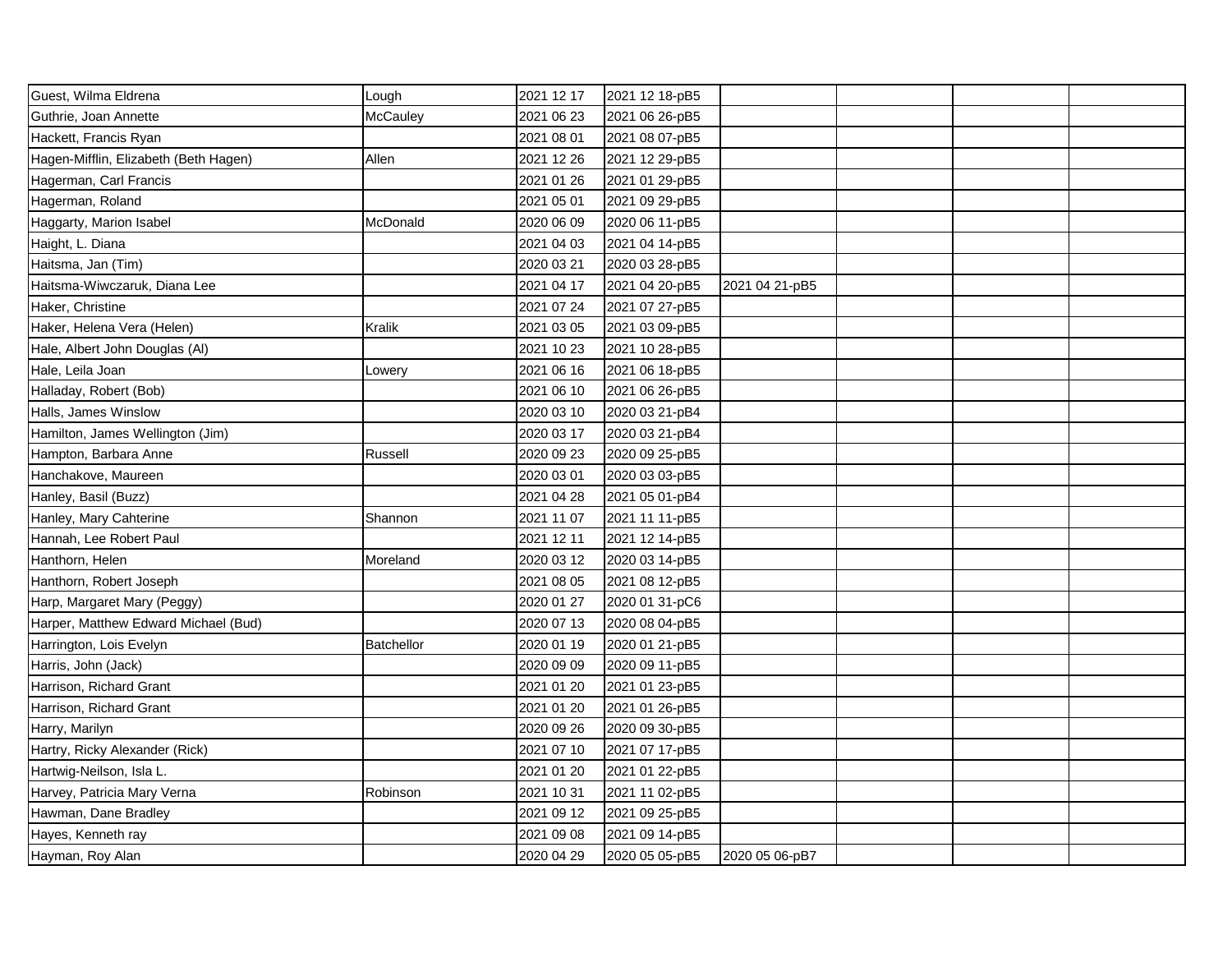| Hearns, Robert Blake (Bob)    |                 | 2021 07 15 | 2021 07 17-pB5 |                |                |  |
|-------------------------------|-----------------|------------|----------------|----------------|----------------|--|
| Hedger, Donald Robert         |                 | 2020 01 06 | 2020 01 09-pC6 |                |                |  |
| Heenan, Doreen Elizabeth      | Triebner        | 2020 12 ?  | 2020 12 19-pB5 |                |                |  |
| Hegadoren, Russell James      |                 | 2021 03 31 | 2021 04 06-pB5 | 2021 04 07-pB5 | 2021 04 08-pB5 |  |
| Henderson, Mary Jane          |                 | 2021 08 17 | 2021 08 19-pB5 |                |                |  |
| Henn, James Edward            |                 | 2020 09 21 | 2020 09 24-pB5 |                |                |  |
| Hennessy, Jessie Gordon       | Scott           | 2020 09 20 | 2020 09 25-pB5 |                |                |  |
| Herbert, Barbara Joyce        | Casey           | 2020 03 03 | 2020 03 13-pC6 |                |                |  |
| Hermer, Frances Anne          | McCormick       | 2020 07 03 | 2020 07 07-pB5 |                |                |  |
| Hickmott, Mary Alice          |                 | 2021 11 14 | 2021 11 24-pB5 |                |                |  |
| Hicks, Betty Diane            | Stezik          | 2020 04 01 | 2020 04 04-pB5 |                |                |  |
| Hicks, Elizabeth (Betty) Rose | Scanlan         | 2020 10 04 | 2020 10 07-pB5 |                |                |  |
| Hicks, Shirley                |                 | 2020 05 19 | 2020 05 21-pB5 |                |                |  |
| Hicks, Theresa                | Brunner         | 2021 07 05 | 2021 08 18-pB5 |                |                |  |
| Hider, Shannon Dawne          |                 | 2020 06 03 | 2020 06 09-pB5 |                |                |  |
| Hielema, Diny                 |                 | 2020 10 23 | 2020 10 27-pB5 |                |                |  |
| Higgins, Beryl Margaret       | McMechan        | 2021 07 26 | 2021 07 28-pB5 |                |                |  |
| Hill, Darlene                 |                 | 2021 02 17 | 2021 02 23-pB5 |                |                |  |
| Hill, Donald Neil (Bo)        |                 | 2020 09 10 | 2020 09 15-pB5 |                |                |  |
| Hill, Edna May                | Olley           | 2021 10 01 | 2021 10 09-pB5 |                |                |  |
| Hilts, Anne                   | <b>Boisvert</b> | 2020 10 14 | 2020 10 16-pB5 | 2020 10 17-pB5 |                |  |
| Hodge, Floyd Omer             |                 | 2020 06 27 | 2020 07 02-pB5 |                |                |  |
| Hodge, William Martin         |                 | 2021 08 01 | 2021 08 07-pB5 |                |                |  |
| Hoftyzer, Bertram K. (Bert)   |                 | 2021 03 14 | 2021 03 18-pB5 |                |                |  |
| Hogue, Louise Ann (Grant)     |                 | 2020 12 ?  | 2021 01 05-pB5 |                |                |  |
| Holgate, Katherine Elizabeth  |                 | 2021 09 13 | 2021 09 16-pB5 |                |                |  |
| Holmes, Barbara Ann           |                 | 2020 12 31 | 2021 01 16-pB5 |                |                |  |
| Homes, Barbara Ann            |                 | 2020 12 31 | 2021 01 12-pB5 |                |                |  |
| Hood, Betty                   | Benwell         | 2021 01 ?  | 2021 01 16-pB5 |                |                |  |
| Hopkin, Joseph Robert Douglas |                 | 2020 12 18 | 2020 12 24-pB5 |                |                |  |
| Hopwood, Ken                  |                 | 2021 01 27 | 2021 02 06-pB5 |                |                |  |
| Horsburgh, Deborah Anne       | Duffus          | 2020 02 27 | 2020 02 29-pB5 |                |                |  |
| Horton, Douglas Clare         |                 | 2021 10 22 | 2021 10 26-pB5 |                |                |  |
| Horwood, John David (Jack)    |                 | 2021 04 22 | 2021 04 27-pB5 |                |                |  |
| Hoselton, Margaret            |                 | 2020 05 23 | 2020 05 27-pB7 |                |                |  |
| Hosker, Verna Grace           | Sandercock      | 2020 01 27 | 2020 02 13-pC6 | 2020 02 14-pC6 | 2020 0215-pB5  |  |
| Houde, Paul Alexander         |                 | 2020 09 11 | 2020 09 16-pB5 |                |                |  |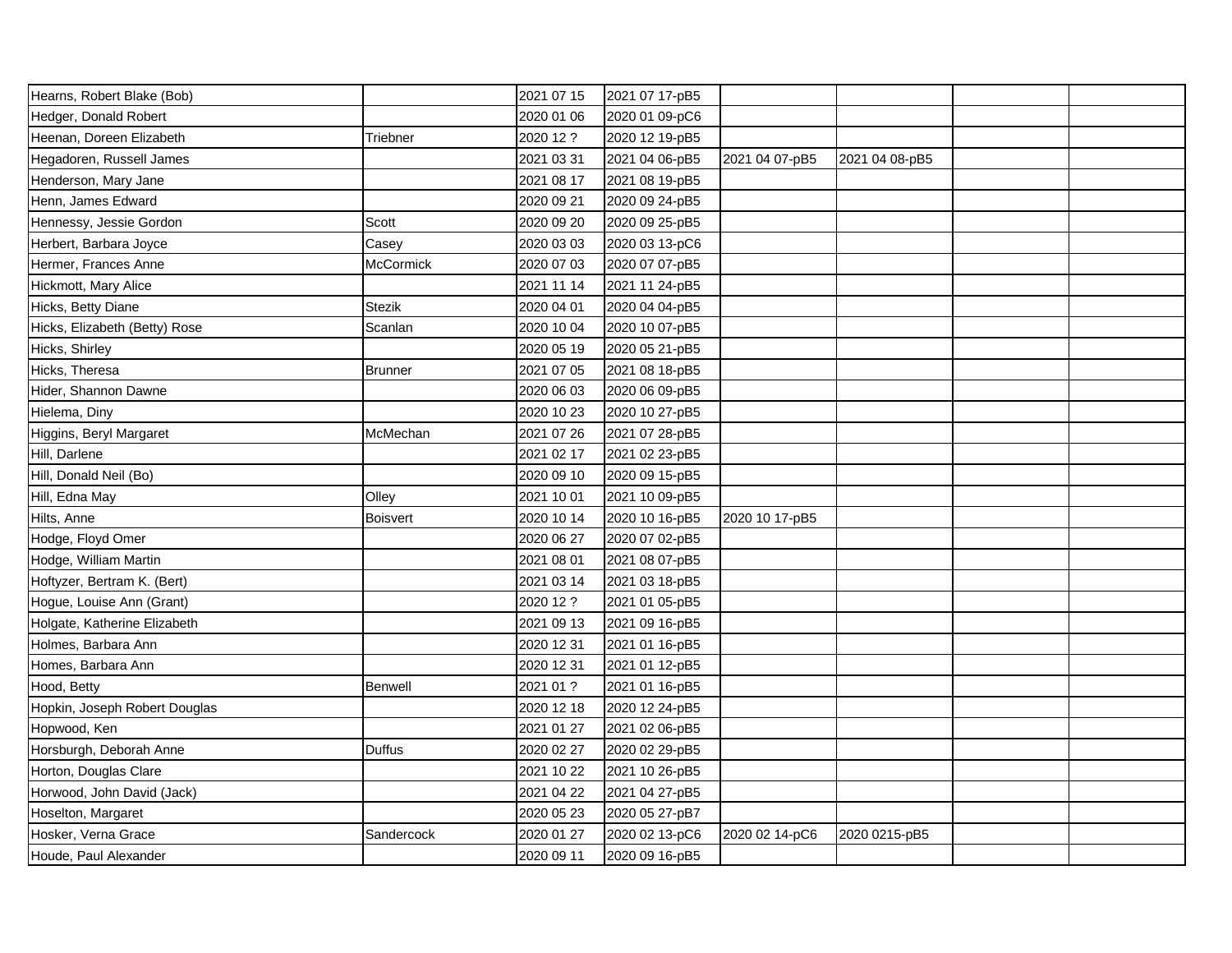| House, William Roger (Bill)                      |            | 2021 06 30 | 2021 07 17-pB5 |                |                |  |
|--------------------------------------------------|------------|------------|----------------|----------------|----------------|--|
| Houston, Patrick Martin                          |            | 2020 02 15 | 2020 02 20-pC6 |                |                |  |
| Howard, Ruth Florence                            | Wilson     | 2020 02 10 | 2020 02 12-pB7 |                |                |  |
| Howell, Anne                                     | Lucas      | 2021 05 11 | 2021 05 26-pB5 |                |                |  |
| Howes, Christopher (Chris)                       |            | 2020 05 28 | 2020 06 02-pB5 |                |                |  |
| Howes, David John                                |            | 2021 07 23 | 2021 07 27-pB5 |                |                |  |
| Hoy, James Clifford (Cliff)                      |            | 2022 01 03 | 2022 01 06-pB5 |                |                |  |
| Hubble, Bessie Luella                            |            | 2021 11 15 | 2021 11 18-pB5 | 2021 11 19-pB5 |                |  |
| Hudson, Harry James Whiteside                    |            | 2020 12 08 | 2020 12 15-pB5 |                |                |  |
| Huffman, Judith Ann                              | Johnston   | 2020 08 30 | 2020 09 17-pB5 |                |                |  |
| Hug, George Robert                               |            | 2020 03 02 | 2020 03 07-pB5 |                |                |  |
| Hunt, Doris Alice                                | Ballantyne | 2020 04 28 | 2020 05 16-pB5 |                |                |  |
| Hunt, Gregory (Dr.)                              |            | 2020 09 05 | 2020 09 08-pB5 |                |                |  |
| Hunt, John Fraser                                |            | 2020 11 22 | 2020 11 28-pB5 |                |                |  |
| Hunt, samuel Stephen (Sam)                       |            | 2021 09 13 | 2021 09 15-pB5 |                |                |  |
| Hunter, Elizabeth                                | Kazakoff   | 2021 12 04 | 2021 12 07-pB5 |                |                |  |
| Hunter, Iris Mary                                |            | 2021 05 09 | 2021 05 12-pB5 |                |                |  |
| Hurford, George Harold                           |            | 2020 01 11 | 2020 02 05-pB7 |                |                |  |
| Hurley, Bernard William (The Honourable Justice) |            | 2020 10 12 | 2020 10 15-pB5 |                |                |  |
| Huszka, Ilse                                     | Grosser    | 2020 01 22 | 2020 01 25-pB5 | 2020 01 31-pC6 |                |  |
| Hutt, Dennis Dail                                |            | 2021 09 12 | 2021 09 15-pB5 |                |                |  |
| Hutt, Ellen Joan                                 | Mitz       | 2021 07 07 | 2021 07 10-pB5 |                |                |  |
| Hylton, Mary Ann                                 |            | 2021 05 07 | 2021 05 11-pB5 |                |                |  |
| Hylton, Ronald                                   |            | 2020 11 03 | 2020 11 07-pB5 |                |                |  |
| Ingram, Betty Marie                              |            | 2021 05 20 | 2021 05 29-pB5 |                |                |  |
| Irish, Robert Murray Douglas                     |            | 2020 10 18 | 2020 10 20-pB5 |                |                |  |
| Irwin, Laurel Ann                                | Johnson    | 2021 08 01 | 2021 08 05-pB5 |                |                |  |
| Istead, Michael Gary                             |            | 2021 11 21 | 2021 12 09-pB5 |                |                |  |
| Jackson, Douglas Huston                          |            | 2020 12 21 | 2021 01 02-pB5 | 2021 01 05-pB5 | 2021 01 06-pB5 |  |
| James, Iva (Ivery)                               |            | 2021 02 24 | 2021 02 27-pB5 |                |                |  |
| James, Thurza Gwendolyn (Gwen)                   |            | 2020 10 28 | 2020 11 03-pB5 |                |                |  |
| Jamieson, Douglas B. (Doug)                      |            | 2021 03 12 | 2021 03 20-pB5 |                |                |  |
| Jamieson, Douglas Norman                         |            | 2021 05 06 | 2021 05 08-pB5 |                |                |  |
| Jamieson, Wilmet John (Bill)                     |            | 2020 08 14 | 2020 08 22-pB5 |                |                |  |
| Janes, Donald Arthur (Don)                       |            | 2021 08 30 | 2021 09 18-pB5 |                |                |  |
| Jaynes, Roy Allan David                          |            | 2020 04 13 | 2020 04 21-pB5 |                |                |  |
| Jeanneault-Bertrim, Donna Jeanne                 |            | 2021 04 14 | 2021 05 01-pB5 |                |                |  |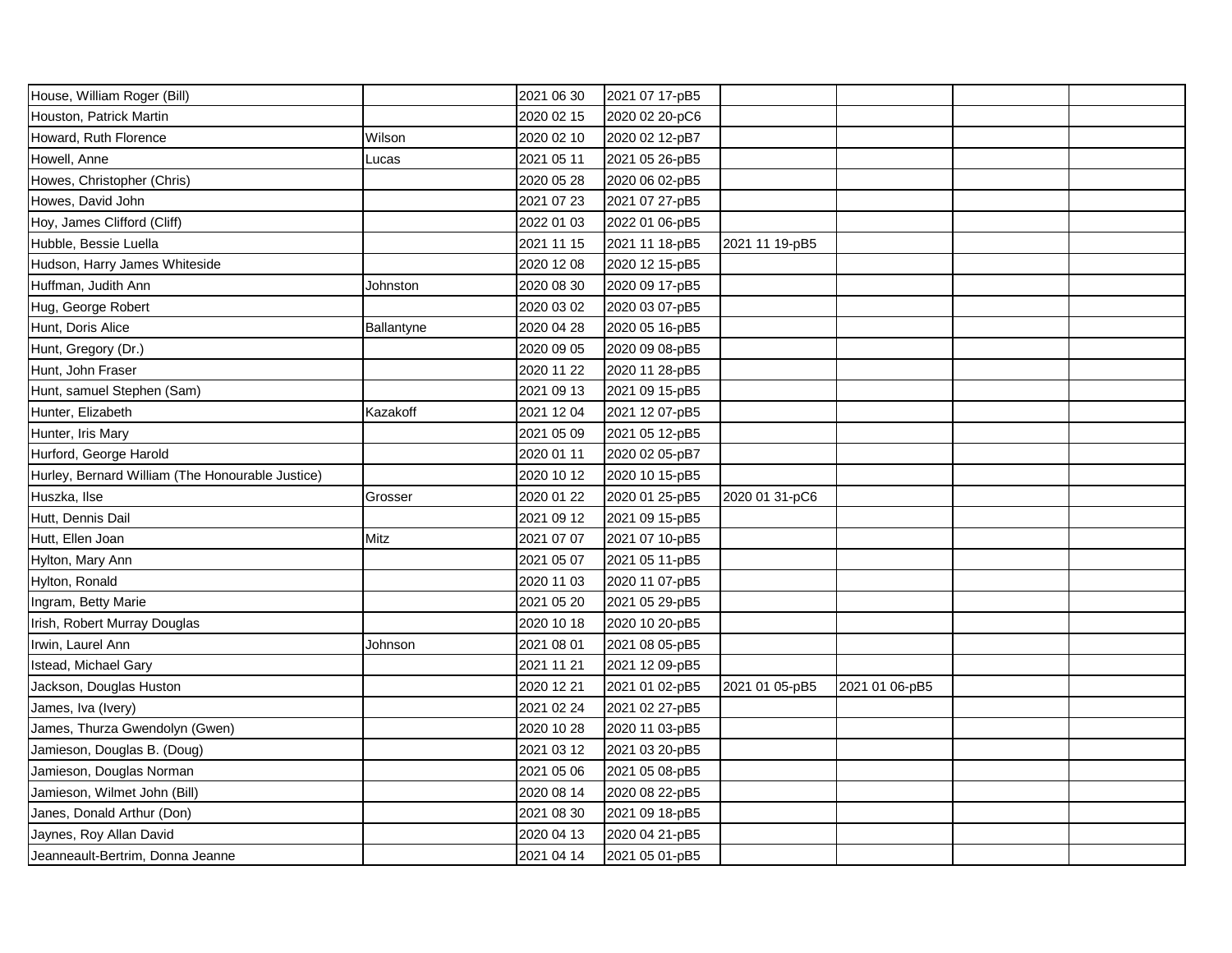| Jefferson, Frank Richard             |               | 2020 12 30 | 2021 01 05-pB5 |                |                |  |
|--------------------------------------|---------------|------------|----------------|----------------|----------------|--|
| Jevons, Chalmers Henry Sydney (Chal) |               | 2020 09 06 | 2020 09 12-pB5 |                |                |  |
| Jewell, J. Elizabeth (Betty)         |               | 2021 04 28 | 2021 05 04-pB5 | 2021 10 30-pB5 |                |  |
| John, Kenneth Gerald                 |               | 2021 07 02 | 2021 07 07-pB5 |                |                |  |
| Johnson, Carol Ann                   | Kemp          | 2021 05 08 | 2021 05 19-pB5 |                |                |  |
| Johnson, Cordelia Jacqueline         | Dolman        | 2020 05 30 | 2020 06 18-pB5 |                |                |  |
| Johnston, Gordon Chalmers            |               | 2021 08 07 | 2021 08 11-pB5 |                |                |  |
| Johnston, Jean Alice                 | Robinson      | 2020 06 26 | 2020 06 30-pB5 |                |                |  |
| Jones, Betty                         |               | 2021 03 14 | 2021 03 19-pB5 |                |                |  |
| Jones, Gloria Joan                   | High          | 2020 04 15 | 2020 04 17-pB5 |                |                |  |
| Jones, Lois Mae                      | Rylotte       | 2021 10 21 | 2021 10 23-pB5 |                |                |  |
| Jongenotter, Corrie                  |               | 2021 11 11 | 2021 11 13-pB5 |                |                |  |
| Jordan, Michael James (Jim)          |               | 2021 06 04 | 2021 06 08-pB5 |                |                |  |
| Jukosky, Joan Netta Sisley           | Sisley        | 2021 03 04 | 2021 03 10-pB5 |                |                |  |
| Jury, Mary Josephine                 | Piccione      | 2020 01 07 | 2020 01 14-pB5 |                |                |  |
| Kane, Douglas James                  |               | 2021 03 01 | 2021 03 09-pB5 |                |                |  |
| Karren, Agnes Diane                  | Walker        | 2021 06 17 | 2021 06 23-pB5 | 2021 06 24-pB5 | 2021 06 25-pB5 |  |
| Kastein, Trudy                       |               | 2020 09 24 | 2020 09 29-pB5 |                |                |  |
| Kay, Allan Henry Marston             |               | 2021 10 25 | 2021 10 28-pB5 |                |                |  |
| Keating, Sheila Dianne               |               | 2021 10 28 | 2021 11 02-pB5 |                |                |  |
| Kechichian, Stacey Leah              | <b>Blaind</b> | 2021 04 27 | 2021 04 30-pB5 | 2021 05 01-pB5 |                |  |
| Kehoe, Leonard Thomas                |               | 2020 01 30 | 2020 02 01-pB4 |                |                |  |
| Keller, June                         |               | 2021 07 09 | 2021 07 13-pB5 |                |                |  |
| Kells, Ernest (Grant)                |               | 2021 02 19 | 2021 02 24-pB5 |                |                |  |
| Kelly, Edward Patrick (Ted)          |               | 2021 06 22 | 2021 06 25-pB5 |                |                |  |
| Kelly. Ina McLean                    | Hogge         | 2019 12 29 | 2020 01 18-pB5 |                |                |  |
| Kelsey, Betty                        | Martin        | 2020 01 07 | 2020 01 10-pC6 |                |                |  |
| Kennedy, John (Jack)                 |               | 2021 04 28 | 2021 05 01-pB5 |                |                |  |
| Kennedy, Sharon                      |               | 2020 03 13 | 2020 03 17-pB5 |                |                |  |
| Kerr, Joyce Alberta                  | Fuller        | 2020 09 19 | 2020 09 22-pB5 | 2020 09 23-pB5 |                |  |
| Kieffer, Charles Vincent             |               | 2020 10 15 | 2020 10 20-pB5 |                |                |  |
| Kimmerly, Margaret                   |               | 2020 12 01 | 2020 12 05-pB5 |                |                |  |
| King, Deborah Rose (Debby)           | Young         | 2020 08 02 | 2020 08 12-pB5 |                |                |  |
| Kingston, Gordon (Gordie)            |               | 2020 04 01 | 2020 04 04-pB5 |                |                |  |
| Kinmond, Alyce Susanne               | Keller        | 2021 02 13 | 2021 02 18-pB5 |                |                |  |
| Kirkley, Richard David               |               | 2020 09 17 | 2020 09 22-pB5 |                |                |  |
| Kitcher, Peter Wakefield             |               | 2020 02 11 | 2020 02 13-pC6 |                |                |  |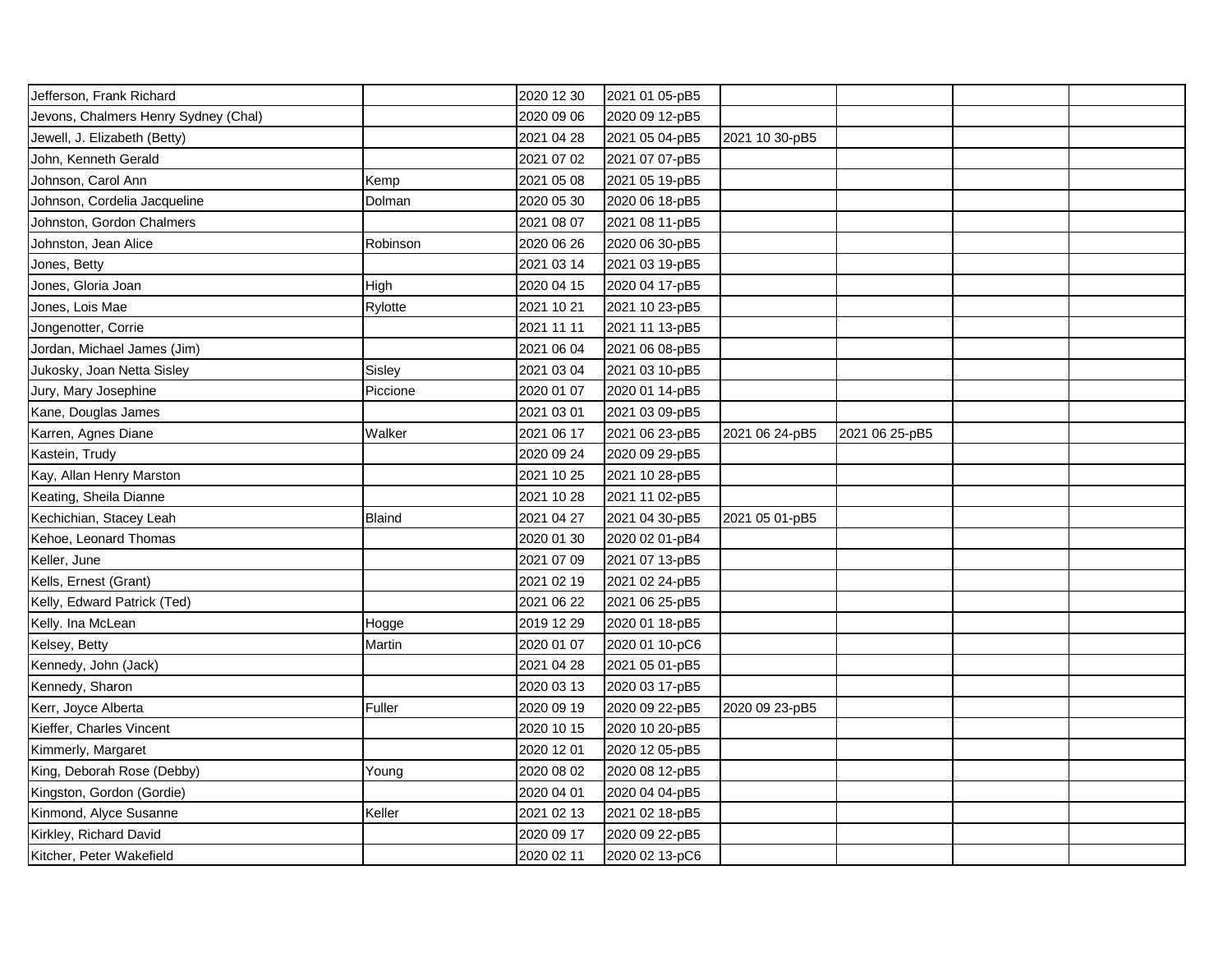| Klemencic, Stanko (Stan)          |            | 2021 06 16 | 2021 06 18-pB5 |                |  |  |
|-----------------------------------|------------|------------|----------------|----------------|--|--|
| Kooistra, Dirk                    |            | 2020 09 30 | 2020 10 03-pB5 |                |  |  |
| Koomen, Collen Blanche            | Knott      | 2021 05 17 | 2021 05 20-pB5 |                |  |  |
| Kopulos, George Jerome            |            | 2021 11 25 | 2021 11 30-pB5 |                |  |  |
| Kort, Kees                        |            | 2020 08 17 | 2020 08 22-pB5 |                |  |  |
| Koshy, Tharian                    |            | 2019 01 18 | 2020 01 18-pB5 |                |  |  |
| Kraick, Irene                     |            | 2021 11 21 | 2021 11 24-pB5 | 2021 11 25-pB5 |  |  |
| Kryschuk, Kennedy Alice Georgina  | Flindall   | 2020 11 04 | 2020 11 10-pB5 |                |  |  |
| Lacombe, David                    |            | 2020 01 08 | 2020 01 10-pC6 | 2020 01 11-pB5 |  |  |
| Lafferty, Anna Fortuna            | Calletta   | 2021 09 26 | 2021 09 28-pB5 |                |  |  |
| Lahey McComb, Beth                |            | 2021 04 28 | 2021 05 04-pB5 |                |  |  |
| LaJoie, Anthony                   |            | 2021 01 05 | 2021 01 09-pB5 |                |  |  |
| LaJoie, John Joseph George (Jack) |            | 2021 02 04 | 2021 02 11-pB5 | 2021 02 12-pB5 |  |  |
| Lake, Margaret Elizabeth          | Doyle      | 2020 08 04 | 2020 08 07-pB5 |                |  |  |
| Lakins, Nancy Elizabeth           |            | 2020 12 30 | 2021 01 05-pB5 |                |  |  |
| Lamb, Marnie (Jean)               |            | 2021 05 15 | 2021 05 26-pB5 |                |  |  |
| Lamer, Ronald Paul                |            | 2021 12 05 | 2021 12 08-pB5 |                |  |  |
| Landry, David D.                  |            | 2021 03 15 | 2021 03 19-pB5 |                |  |  |
| Lane, William (Glenn)             |            | 2020 02 16 | 2020 02 18-pB5 | 2020 02 19-pB7 |  |  |
| Lang, Helen Maria                 | Moll       | 2020 02 07 | 2020 02 14-pC6 | 2020 02 15-pB5 |  |  |
| Lang, Ruth Mildred                | Perkins    | 2021 06 17 | 2021 06 22-pB5 |                |  |  |
| Langabeer, Brian Arthur           |            | 2021 10 26 | 2021 10 29-pB5 |                |  |  |
| Latchford, Aneita Flora           | Goodfellow | 2020 04 06 | 2020 04 08-pB7 |                |  |  |
| Latchford, Helen Elizabeth        | Ketcheson  | 2021 02 18 | 2021 02 20-pB5 |                |  |  |
| Latchford, Stephen                |            | 2020 05 24 | 2020 06 27-pB5 |                |  |  |
| Lathangue, Janice (Lynn)          | Major      | 2020 01 12 | 2020 01 17-pC6 |                |  |  |
| Laundry, Carole Hannah            | Hackett    | 2020 08 07 | 2020 09 12-pB5 |                |  |  |
| Lauritzen, Beverly Ann            | Knight     | 2020 04 22 | 2020 04 25-pB5 |                |  |  |
| Lawlor, Rose Marie                | Wagar      | 2021 07 04 | 2021 07 07-pB5 |                |  |  |
| Lazier, Krista Lee                |            | 2020 01 28 | 2020 02 01-pB4 |                |  |  |
| Leavey, Dennis George             |            | 2021 08 31 | 2021 09 04-pB5 |                |  |  |
| Lebaron, Stuart Douglas           |            | 2020 12 27 | 2020 12 30-pB5 |                |  |  |
| LeBlanc, Anne Catherine           | Thibault   | 2021 06 21 | 2021 06 26-pB5 |                |  |  |
| Leblanc, Donald J                 |            | 2021 01 28 | 2021 02 05-pB5 |                |  |  |
| LeBlanc, Leo Joseph               |            | 2020 02 09 | 2020 02 11-pB5 |                |  |  |
| Lee, Audrey Lillian               | Pringle    | 2020 04 12 | 2020 04 16-pB5 |                |  |  |
| Lee, Bernard Frederick            |            | 2021 06 05 | 2021 06 08-pB5 |                |  |  |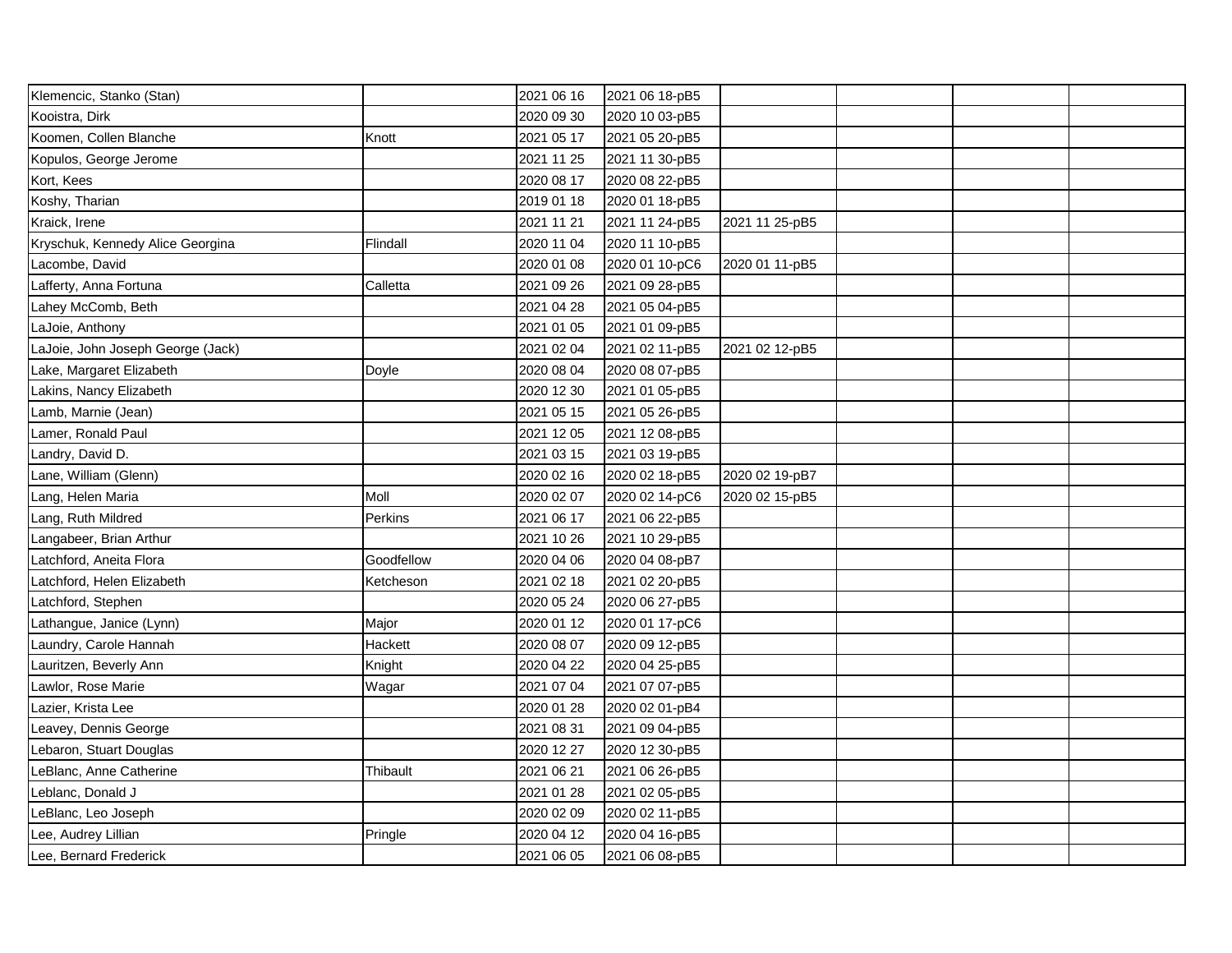| Lee, Bruce Whitney                      |                       | 2020 05 07 | 2020 05 12-pB5 | 2020 05 13-pB7 | 2020 05 14-pB5 |  |
|-----------------------------------------|-----------------------|------------|----------------|----------------|----------------|--|
| Legacey-Fawcett, Eulah                  | Thibault              | 2020 03 02 | 2020 03 07-pB5 |                |                |  |
| egere-Glembiski                         | Colby Michael Richard | 2020 04 06 | 2020 04 14-pB5 |                |                |  |
| Leonard, Marian Lucille                 | Jones                 | 2020 04 05 | 2020 04 07-pB5 |                |                |  |
| Lewis, Denton Allan                     |                       | 2021 09 13 | 2021 09 17-pB5 |                |                |  |
| Lewis, Sylvia Helen                     |                       | 2021 02 26 | 2021 03 02-pB5 |                |                |  |
| Leybourne, Helen Marion Mae             | <b>Byers</b>          | 2020 03 18 | 2020 03 21-pB4 |                |                |  |
| Licence, Marjorie Madeline              | Lewis                 | 2021 10 11 | 2021 10 15-pB5 |                |                |  |
| Lietaer, Daniel (Don)                   |                       | 2021 10 13 | 2021 10 19-pB5 |                |                |  |
| Lightfoot, Laurie Ellen                 |                       | 2021 10 05 | 2021 10 16-pB5 | 2021 10 19-pB5 | 2021 10 20-pB5 |  |
| Lindale, Agatha Mary                    | Cournyea              | 2020 03 13 | 2020 03 17-pB5 |                |                |  |
| Little, Kenneth Charles (Ken)           |                       | 2021 05 30 | 2021 06 01-pB5 |                |                |  |
| Little, Marian                          |                       | 2021 02 15 | 2021 02 20-pB5 |                |                |  |
| Lloyd, Elmer Irvine                     |                       | 2021 02 13 | 2021 02 16-pB7 |                |                |  |
| Llyoyd-Allin, Donna Marie               | Wood                  | 2021 01 24 | 2021 01 26-pB5 |                |                |  |
| Locke, Anne Elizabeth                   | Mawdsley              | 2020 09 28 | 2020 10 03-pB5 |                |                |  |
| Locke, Rick George                      |                       | 2021 03 20 | 2021 03 23-pB5 |                |                |  |
| Lockwood, Doris Irene                   | Hannah                | 2020 07 14 | 2020 07 17-pB5 |                |                |  |
| oney, Agnes Rosalind (Fern)             | Calvert               | 2020 02 10 | 2020 02 13-pC6 |                |                |  |
| Long, Olive (Ollie)                     | Urch                  | 2020 04 24 | 2020 04 29-pB7 |                |                |  |
| Long, William Henry                     |                       | 2021 11 06 | 2021 11 10-pB5 |                |                |  |
| Longo, Salvatore Anthony (Sal)          |                       | 2020 12 02 | 2020 12 04-pB5 | 2020 12 5-pB5  |                |  |
| Lorimer, Jacqueline                     | Delorme               | 2020 02 16 | 2020 02 19-pB7 |                |                |  |
| Lott, Ruby Ellen                        |                       | 2021 08 22 | 2021 09 07-pB5 | 2021 09 08-pB5 | 2021 09 09-pB5 |  |
| Lott, Shirley Anne Martha               | Haley                 | 2020 09 18 | 2020 09 22-pB5 |                |                |  |
| Lough, Leslie Robert                    |                       | 2020 11 15 | 2020 11 18-pB5 |                |                |  |
| Lovett, Doreen Isabel                   | Tackaberry            | 2020 01 13 | 2020 01 17-pC6 | 2020 01 18-pB5 | 2020 01 21-pB5 |  |
| Lowther, Carolyne Christina             | Herrington            | 2020 02 04 | 2020 02 07-pC6 |                |                |  |
| Lowther, Leigh Brian                    |                       | 2020 04 10 | 2020 04 16-pB5 |                |                |  |
| Lucas, Mabel                            | <b>Burrows</b>        | 2020 11 16 | 2020 11 18-pB5 |                |                |  |
| Lush-Underwood, Deltra Joyce Ellen (Jo) | Hollister             | 2020 12 17 | 2020 12 19-pB5 |                |                |  |
| Luther, George Joseph                   |                       | 2020 09 20 | 2020 09 26-pB5 |                |                |  |
| Lyon, Barbara Marie                     | Huffman               | 2020 11 26 | 2020 12 01-pB5 |                |                |  |
| Lyon, Shelia Elzabeth                   | Douglas               | 2020 12 16 | 2020 12 22-pB5 |                |                |  |
| Lyons, Marilyn Joan                     | <b>Bennett</b>        | 2021 09 06 | 2021 09 15-pB5 |                |                |  |
| Lytle, Patricia Mary                    |                       | 2021 10 24 | 2021 10 30-pB5 | 2021 11 02-pB5 | 2021 11 03-pB5 |  |
| Lytle, Peter Joseph                     |                       | 2020 09 12 | 2020 09 19-pB5 |                |                |  |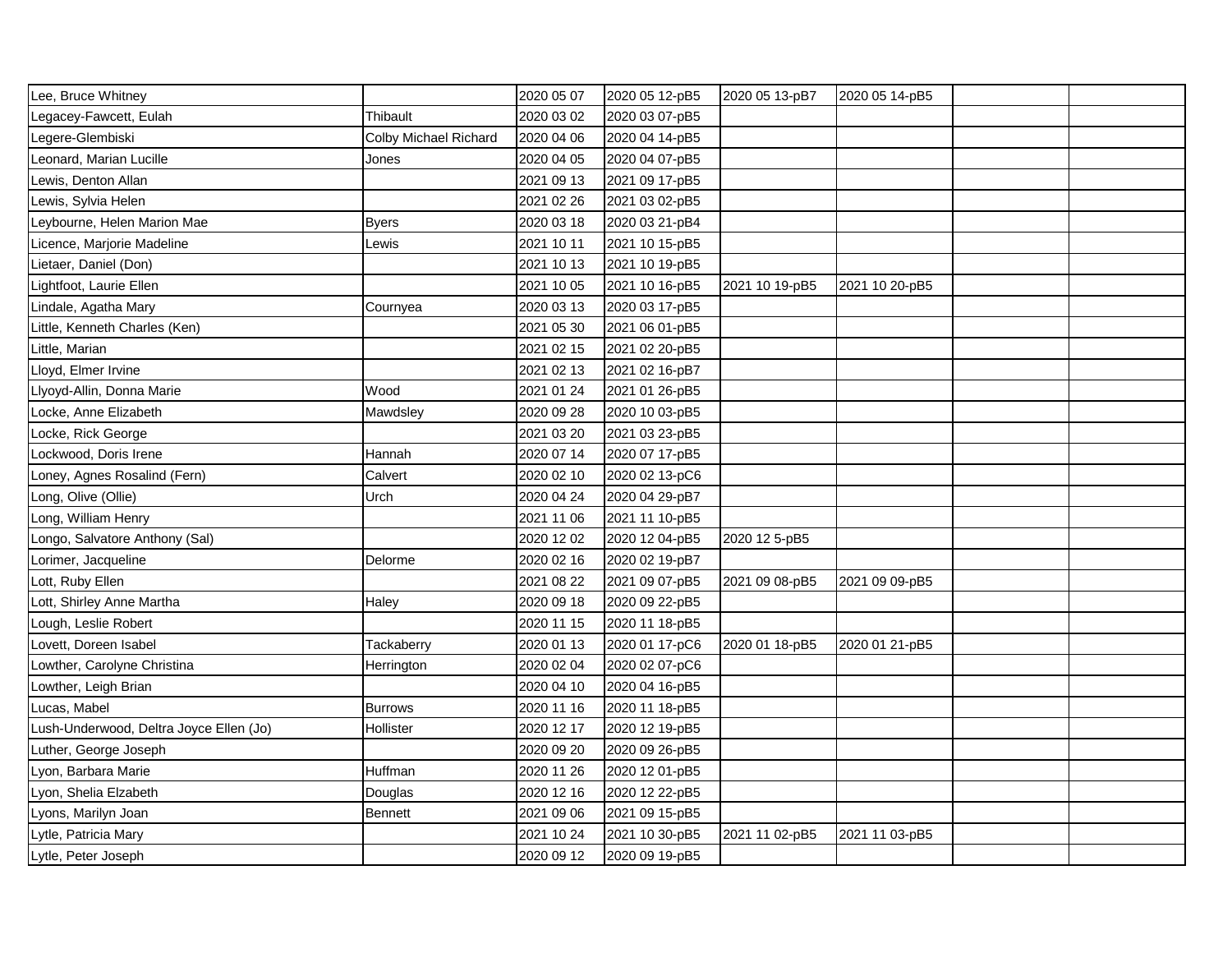| Mabee, Shirley Joanne                  | Jewell          | 2021 06 23 | 2021 06 25-pB5 |                |                |  |
|----------------------------------------|-----------------|------------|----------------|----------------|----------------|--|
| MacCormack, Janice Lorraine            | Dailey          | 2020 02 15 | 2020 02 20-pC6 |                |                |  |
| MacDonald, Alexander                   |                 | 2021 02 ?  | 2021 02 18-pB5 |                |                |  |
| MacDonald, Betty June                  | <b>Beckwith</b> | 2020 02 20 | 2020 02 22-pB5 |                |                |  |
| MacDonald, Cheryl (Darlene)            |                 | 2021 11 28 | 2021 11 30-pB5 |                |                |  |
| MacDonald, Glenda Nora Belle           | Wellman         | 2020 10 10 | 2020 10 15-pB5 |                |                |  |
| MacDonald, Karen Darlene               | Hill            | 2021 07 07 | 2021 07 10-pB5 |                |                |  |
| MacDonald, Keith Ostrander             |                 | 2021 03 27 | 2021 03 30-pB5 |                |                |  |
| MacDonald, Raymond Lawrence            |                 | 2021 06 27 | 2021 07 03-pB5 | 2021 07 06-pB5 | 2021 07 07-pB5 |  |
| MacDonald, Sheila Louise               | Sager           | 2021 04 23 | 2021 04 27-pB5 |                |                |  |
| MacFarlane, Doreen                     |                 | 2021 10 12 | 2021 10 15-pB5 | 2021 10 16-pB5 |                |  |
| Maciuszonek, Helena                    |                 | 2021 04 13 | 2021 04 17-pB5 |                |                |  |
| Mackay, John Philip                    |                 | 2021 09 18 | 2021 09 22-pB5 |                |                |  |
| MacKay, Marie                          | <b>Bruce</b>    | 2021 05 18 | 2021 07 06-pB5 |                |                |  |
| MacKnight, Diana Margaret              |                 | 2020 09 14 | 2020 09 18-pB5 |                |                |  |
| MacLean, Susan Elaine                  |                 | 2021 12 04 | 2021 12 15-pB5 |                |                |  |
| MacLeod, Janice Louise                 | Smith           | 2021 06 26 | 2021 07 03-pB5 |                |                |  |
| MacLeod, Robert Alan (Bob)             |                 | 2020 01 22 | 2020 02 01-pB4 |                |                |  |
| Madill, David                          |                 | 2021 03 12 | 2021 03 16-pB5 |                |                |  |
| Magee, Brian Robert Boyd Leger         |                 | 2020 07 17 | 2020 07 18-pB5 | 2020 07 21-pB5 | 2020 07 22-pB5 |  |
| Maher, Dennis Francis                  |                 | 2021 05 12 | 2021 06 01-pB5 |                |                |  |
| Mainland, Marie Helena                 | LaVallee        | 2021 09 21 | 2021 09 28-pB5 |                |                |  |
| Malcolm, James Gerald (Jim)            |                 | 2020 05 10 | 2020 05 12-pB5 |                |                |  |
| Maloney, Jane Elizabeth                | Ketcheson       | 2021 01 25 | 2021 02 04-pB5 | 2021 02 05-pB5 | 2021 02 06-pB5 |  |
| Maracle, Bernice                       |                 | 2020 08 30 | 2020 09 01-pB5 |                |                |  |
| Maracle, Christopher Shannon Al (Tite) |                 | 2021 07 30 | 2021 08 04-pB5 |                |                |  |
| Maracle, Jean                          | <b>Brown</b>    | 2020 12 08 | 2021 05 01-pB5 | 2021 05 04-pB5 | 2021 05 05-pB5 |  |
| Maracle, Marguerite                    |                 | 2021 07 18 | 2021 07 20-pB5 |                |                |  |
| Maracle, Mary Eliza                    |                 | 2020 01 28 | 2020 02 06-pC6 |                |                |  |
| Maracle, William (Bill)                |                 | 2021 11 25 | 2021 11 27-pB7 |                |                |  |
| Maracle-Bowers, Patricia Carol (Pat)   |                 | 2021 11 02 | 2021 11 06-pB5 |                |                |  |
| Marsh, Anthony Joseph                  |                 | 2020 04 19 | 2020 04 25-pB5 |                |                |  |
| Martin, Donald Wesley                  |                 | 2021 09 04 | 2021 09 07-pB5 |                |                |  |
| Martin, Linda Susan                    | Woodcock        | 2021 09 24 | 2021 09 30-pB5 |                |                |  |
| Martin, Shirley Ileen                  | Moran           | 2021 12 29 | 2022 01 04-pB5 |                |                |  |
| Martin, Thomas Wayne                   |                 | 2021 07 19 | 2021 07 21-pB5 |                |                |  |
| Marvin, Gladys                         | Hatfield        | 2021 03 23 | 2021 03 26-pB4 |                |                |  |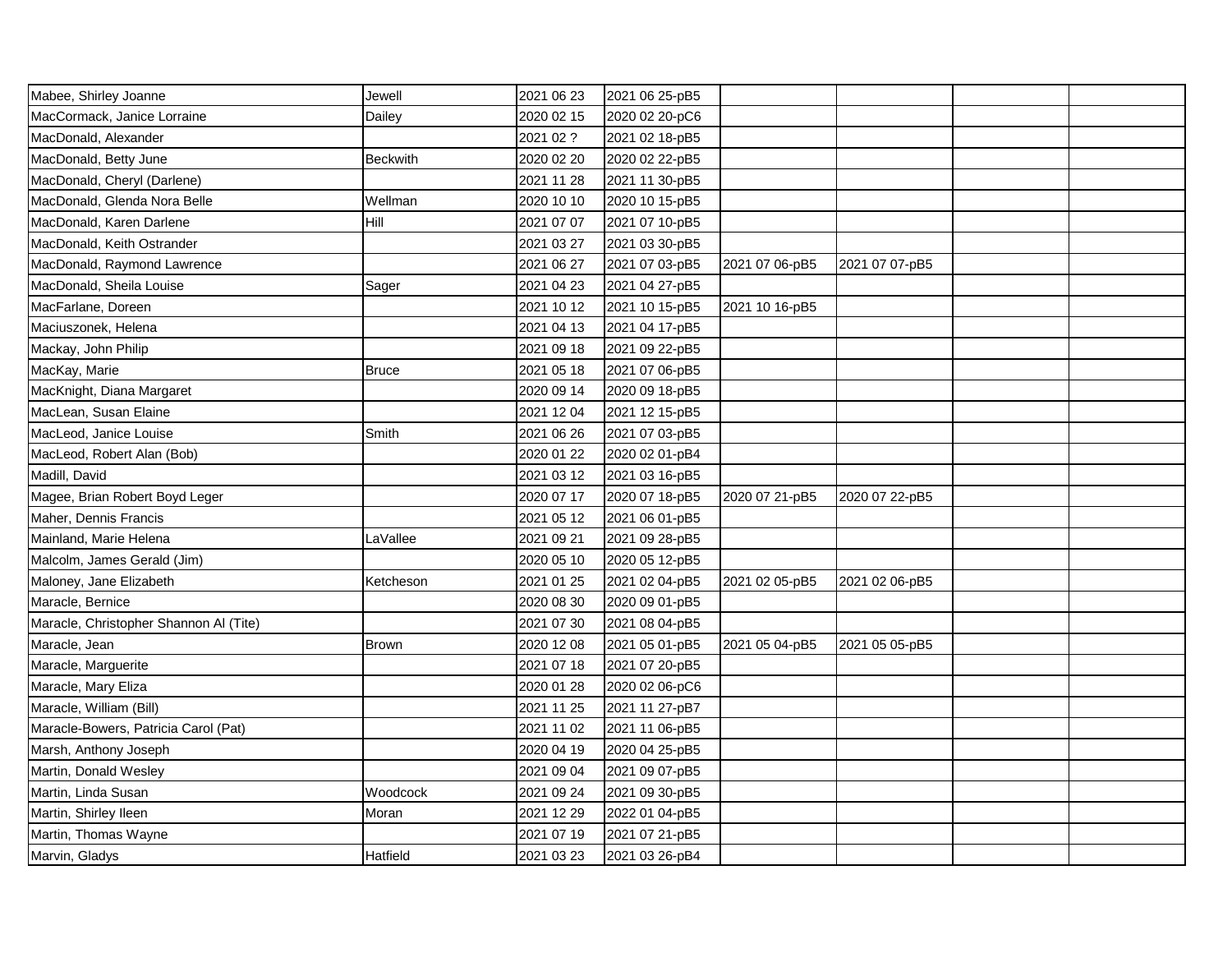| Masters, Janice Yvonne                      | Fraser         | 2020 07 05 | 2020 07 08-pB5 |                |                |  |
|---------------------------------------------|----------------|------------|----------------|----------------|----------------|--|
| Mater, Lyle Emmett                          |                | 2021 03 23 | 2021 03 27-pB5 |                |                |  |
| Matthews, Margaret Ann                      | Vermilyea      | 2021 11 23 | 2021 11 27-pB7 |                |                |  |
| Matthews, Robert James                      |                | 2020 08 21 | 2020 08 29-pB5 |                |                |  |
| Matthie, John Douglas                       |                | 2020 02 21 | 2020 02 25-pB5 |                |                |  |
| Matthysse, John (Matthijsse)                |                | 2020 06 23 | 2020 06 26-pB5 |                |                |  |
| Maxwell, Carmen Laureine                    | Collin         | 2020 04 24 | 2020 04 29-pB7 |                |                |  |
| May, Adelaide Manetta                       |                | 2021 04 11 | 2021 04 03-pB5 |                |                |  |
| Mayer, Elizabeth Ann                        | Railson        | 2020 10 08 | 2020 10 13-pB4 |                |                |  |
| McAdam, Frederick Harry (Fred)              |                | 2021 01 25 | 2021 01 28-pB5 |                |                |  |
| McAvella, Helen Theresa                     | Harris         | 2020 03 11 | 2020 03 13-pC6 |                |                |  |
| McAvoy, Mary Teresa Ann                     |                | 2021 03 10 | 2021 03 13-pB5 |                |                |  |
| McBride, John Clinton (Jack)                |                | 2021 01 30 | 2021 02 02-pB5 |                |                |  |
| McCaffery, Rick                             |                | 2020 06 02 | 2020 06 04-pB5 | 2020 06 05-pB5 |                |  |
| McCauley, Monty                             |                | 2020 02 04 | 2020 02 06-pC6 |                |                |  |
| McCaw, Jessie Lorna                         | McMurter       | 2021 11 18 | 2021 11 20-pB5 |                |                |  |
| McClare, Brenda                             |                | 2020 03 04 | 2020 03 07-pB5 |                |                |  |
| McClean-Graham, Karen Elizabeth             |                | 2021 07 02 | 2021 07 06-pB5 | 2021 07 07-pB5 |                |  |
| McCoy, Beverly Kent                         |                | 2021 11 24 | 2021 12 01-pB5 | 2021 12 02-pB5 |                |  |
| McCrea, Patiricia Eileen (Pat)              | Donoghue       | 2020 08 30 | 2020 09 02-pB5 |                |                |  |
| McCullough, Lori Ann                        | Wilder         | 2021 09 23 | 2021 09 30-pB5 | 2021 10 05-pB5 |                |  |
| McCurdy, James David Peter                  |                | 2021 04 11 | 2021 05 05-pB5 |                |                |  |
| McDermott, Martha Ann                       | <b>Bracken</b> | 2020 02 24 | 2020 03 06-pC6 |                |                |  |
| McDonald, Donald Andrew                     |                | 2020 05 01 | 2020 05 06-pB7 |                |                |  |
| McFadden, Barry James                       |                | 2021 02 02 | 2021 02 06-pB5 |                |                |  |
| McGee, Beverly Anne                         | Stapley        | 2020 02 25 | 2020 02 28-pC6 |                |                |  |
| McGee, Marion                               |                | 2020 05 01 | 2020 05 09-pB5 |                |                |  |
| McGillivray, Mary Edwina                    |                | 2021 12 02 | 2021 12 04-pB5 |                |                |  |
| McGinn, Timothy James                       |                | 2020 06 10 | 2020 06 16-pB5 | 2020 06 17-pB5 | 2020 06 18-pB5 |  |
| McGlade, Gail June                          | Renshaw        | 2020 12 01 | 2020 12 05-pB5 |                |                |  |
| McGowan, Douglas Allan                      |                | 2020 07 02 | 2020 07 18-pB5 | 2020 07 25-pB5 |                |  |
| McGregor, Gladys Kathleen (formerly McAdam) | <b>Burkitt</b> | 2020 11 25 | 2020 11 27-pB5 |                |                |  |
| McGuinness, Theodore Charles (Ted)          |                | 2020 04 26 | 2020 04 29-pB7 |                |                |  |
| McInyre, Eric Stanley                       |                | 2021 04 23 | 2021 04 27-pB5 |                |                |  |
| McKay, Robert Thomas (Bob)                  |                | 2020 10 30 | 2020 11 03-pB5 |                |                |  |
| McKenna, Leslie John                        |                | 2020 01 05 | 2020 01 16-pC6 | 2020 01 17-pC6 | 2020 01 18-pB5 |  |
| McKeown, Donald Gerald                      |                | 2020 06 15 | 2020 06 18-pB5 |                |                |  |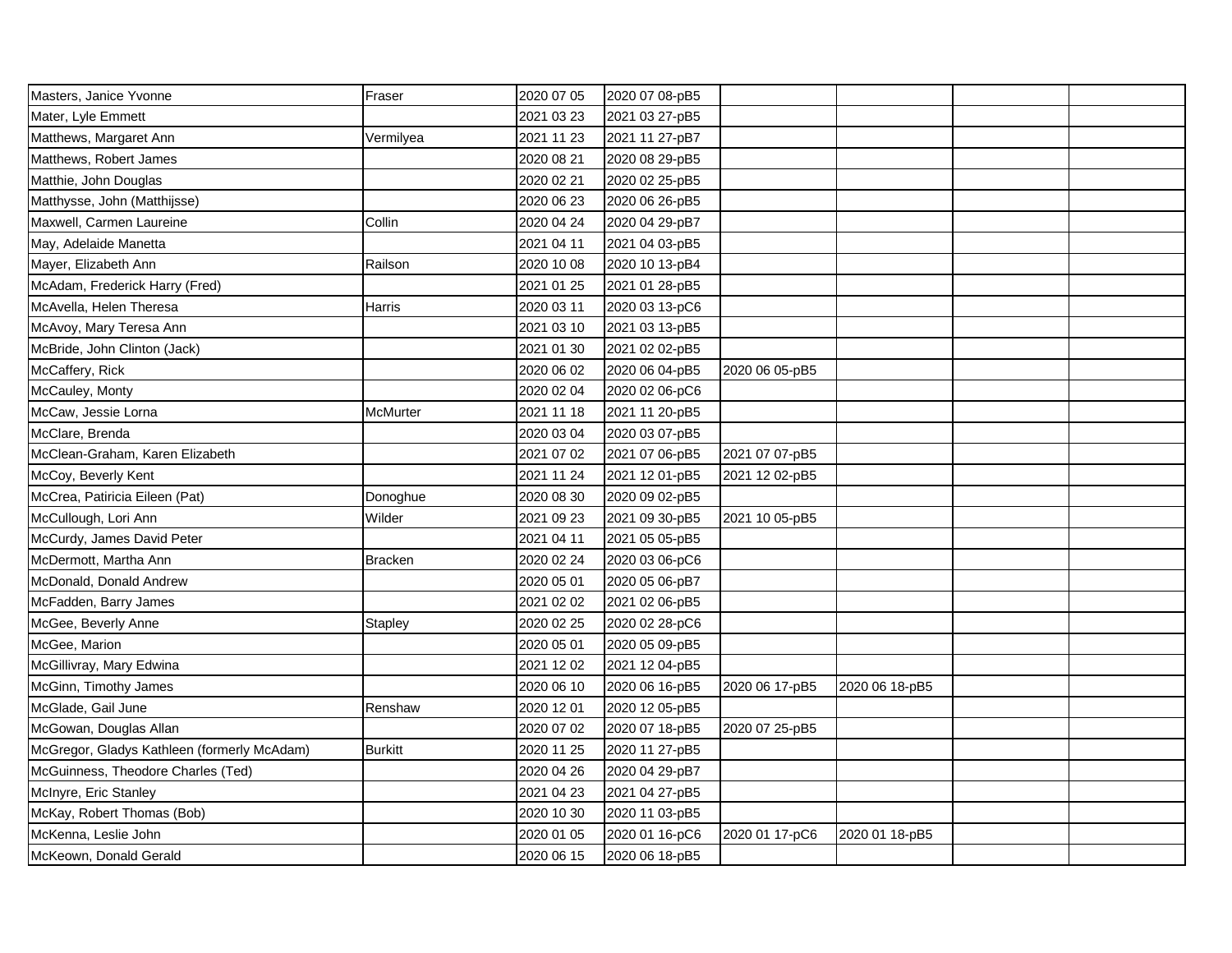| McKinnon, Donald George            |                | 2021 08 16 | 2021 08 18-pB5 |                |                |  |
|------------------------------------|----------------|------------|----------------|----------------|----------------|--|
| McLean, Ian Edward                 |                | 2021 08 11 | 2021 08 14-pB5 |                |                |  |
| McLean, Joan Marie                 | Edwards        | 2020 12 29 | 2021 01 02-pB5 |                |                |  |
| McLean, Mary Catherine             | LaBerge        | 2020 11 02 | 2020 11 07-pB5 | 2020 11 11-pB5 |                |  |
| McLean, Mary Elizabeth (Dr.)       | <b>Benians</b> | 2020 10 22 | 2020 10 27-pB5 |                |                |  |
| McLennan, Stephen                  |                | 2021 09 14 | 2021 09 18-pB5 |                |                |  |
| McMahon, Erin Marie                |                | 2021 12 12 | 2021 12 15-pB5 | 2021 12 16-pB5 |                |  |
| McMartin, Robert Nelson (Bob)      |                | 2020 05 20 | 2020 05 21-pB5 |                |                |  |
| McMullen, Ruth Ileen               |                | 2021 09 28 | 2021 10 02-pB5 |                |                |  |
| McNaughton, David Hugh             |                | 2020 11 07 | 2020 11 21-pB5 |                |                |  |
| McPheat, Christine Rodgers (Chris) | Lyall          | 2020 12 09 | 2020 12 12-pB5 |                |                |  |
| McPhee, William Earl (Bill)        |                | 2021 11 25 | 2021 11 30-pB5 |                |                |  |
| McQuigge, Georgena Norma           | Lindsay        | 2021 06 07 | 2021 06 11-pB5 | 2021 06 12-pB5 | 2021 06 15-pB5 |  |
| McRae, Marjorie (Helen)            | Reid           | 2021 04 10 | 2021 04 03-pB5 |                |                |  |
| McTaggart, Donald Ross             |                | 2021 05 28 | 2021 06 05-pB5 |                |                |  |
| Meeks, Stan                        |                | 2020 04 28 | 2020 04 29-pB7 |                |                |  |
| Meens, William Hugh (Bill)         |                | 2020 09 30 | 2020 10 03-pB5 |                |                |  |
| Meiklejohn, Douglas                |                | 2020 03 26 | 2020 04 01-pB7 |                |                |  |
| Meldrum, Joe William               |                | 2021 06 12 | 2021 06 18-pB5 |                |                |  |
| Melville, Diana Elaine             | Milner         | 2020 04 17 | 2020 04 21-pB5 |                |                |  |
| Menna, Garry Eugene                |                | 2021 02 23 | 2021 02 27-pB5 |                |                |  |
| Mercer, John Wayne                 |                | 2020 03 02 | 2020 03 21-pB4 |                |                |  |
| Merrick, Francis Annie             | Morrison       | 2020 06 06 | 2020 06 09-pB5 |                |                |  |
| Meyers, Brian Francis (Frank)      |                | 2020 10 03 | 2020 10 07-pB5 |                |                |  |
| Michaud, Albert                    |                | 2020 03 20 | 2020 03 24-pB5 |                |                |  |
| Mikel, Marjorie Jean               |                | 2020 11 20 | 2020 11 25-pB5 |                |                |  |
| Miles, Mary Lynne                  |                | 2021 06 10 | 2021 06 15-pB5 |                |                |  |
| Miller, Donald James               |                | 2021 07 04 | 2021 08 14-pB5 |                |                |  |
| Miller, George A.                  |                | 2021 05 23 | 2021 05 26-pB5 |                |                |  |
| Miller, Gordon                     |                | 2020 06 23 | 2020 07 14-pB5 |                |                |  |
| Miller, Janet Elizabeth (Babe)     |                | 2020 05 14 | 2020 05 19-pB5 |                |                |  |
| Miller, Raymond Bruce              |                | 2020 06 05 | 2020 06 13-pB5 |                |                |  |
| Milligan, Percy McLaren            |                | 2020 07 12 | 2020 07 14-pB5 |                |                |  |
| Milliken, Edward Charles           |                | 2020 05 24 | 2020 05 30-pB5 |                |                |  |
| Milton, Carla Sharon               | Christy        | 2021 02 02 | 2021 02 09-pB7 |                |                |  |
| Minaker, Barbara Phyllis           | Mikel          | 2020 08 31 | 2020 09 08-pB5 |                |                |  |
| Minaker, Muriel Jean               | <b>Burkitt</b> | 2020 12 14 | 2020 12 19-pB5 |                |                |  |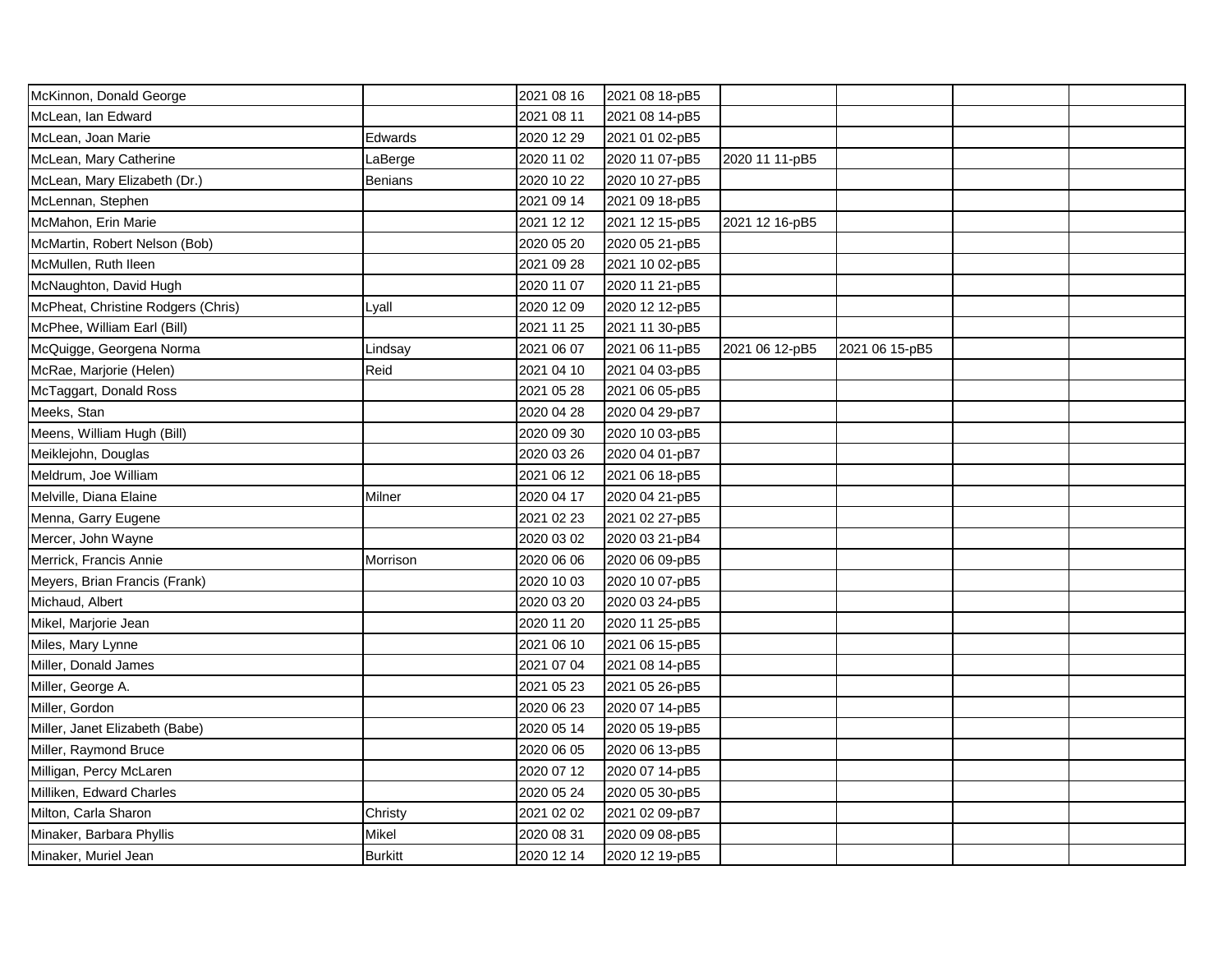| Minnikin, Deanna                        |            | 2021 11 23 | 2021 11 30-pB5 |                |                |                |                |
|-----------------------------------------|------------|------------|----------------|----------------|----------------|----------------|----------------|
| Moase, James Gray (Jim)                 |            | 2021 09 15 | 2021 11 06-pB5 |                |                |                |                |
| Molenaar, Sjoukje (Georgina)            |            | 2021 10 07 | 2021 10 12-pB5 |                |                |                |                |
| Molineux. Carol Mae                     | Reid       | 2020 12 23 | 2021 01 02-pB5 |                |                |                |                |
| Moller, Lorraine May                    |            | 2020 11 17 | 2020 11 21-pB5 |                |                |                |                |
| Moloney, Anna Catherine                 | Corkery    | 2021 09 26 | 2021 09 30-pB5 |                |                |                |                |
| Mondeville, Robert Richard (Bob)        |            | 2021 09 20 | 2021 09 24-pB5 | 2021 09 25-pB5 | 2021 09 28-pB5 | 2021 09 29-pB5 | 2021 09 30-pB5 |
| Mondeville, William Allen Douglas Wayne |            | 2020 01 08 | 2020 01 11-pB5 |                |                |                |                |
| Montrose, Margaret Joan                 | Dickie     | 2020 07 29 | 2020 08 01-pB5 |                |                |                |                |
| Moody, Leanne Dorrell Wills             |            | 2020 09 20 | 2020 09 26-pB5 |                |                |                |                |
| Moon, Alice Lorraine                    |            | 2021 03 27 | 2021 03 30-pB5 |                |                |                |                |
| Moorcroft, Monte Donland                |            | 2021 03 05 | 2021 03 09-pB5 |                |                |                |                |
| Moordroft, William Ross                 |            | 2020 01 11 | 2020 01 14-pB5 |                |                |                |                |
| Moore, Carolyn Louise                   | Anderson   | 2020 04 13 | 2020 04 15-pB7 |                |                |                |                |
| Moore, Louise Emily                     | Peck       | 2020 01 08 | 2020 01 10-pC6 |                |                |                |                |
| Moorman, Ronald George                  |            | 2020 02 09 | 2020 02 12-pB7 | 2020 03 07-pB5 |                |                |                |
| Moroz, Alexander                        |            | 2021 04 19 | 2021 05 01-pB5 |                |                |                |                |
| Morris, Ruth Evelyn                     | Sargeant   | 2020 11 18 | 2020 11 21-pB5 |                |                |                |                |
| Mortlock, James Malcolm (Jim)           |            | 2021 06 11 | 2021 06 19-pB5 |                |                |                |                |
| Morton, Bryan Earl                      |            | 2021 10 07 | 2021 10 12-pB5 | 2021 10 13-pB5 |                |                |                |
| Morton, Elizabeth Ann                   |            | 2021 07 03 | 2021 07 10-pB5 |                |                |                |                |
| Morton, John (Jack) Richard             |            | 2020 12 12 | 2020 12 19-pB5 |                |                |                |                |
| Mosco, James Joseph (Jim)               |            | 2021 01 26 | 2021 01 28-pB5 |                |                |                |                |
| Motley, Wilfred Lewis                   |            | 2020 10 12 | 2020 10 14-pB5 |                |                |                |                |
| Mowatt, Geoffrey Howard                 |            | 2020 04 09 | 2020 04 30-pB5 | 2020 05 01-pB5 | 2020 05 02-pB5 |                |                |
| Mowbray, Roy William                    |            | 2020 12 06 | 2020 12 09-pB5 |                |                |                |                |
| Mowers, Lyle Arthur                     |            | 2020 12 03 | 2020 12 05-pB5 |                |                |                |                |
| Moynes, Dorothy Marsh                   |            | 2020 06 09 | 2020 06 16-pB5 |                |                |                |                |
| Mudd, Walter Francis                    |            | 2020 03 23 | 2020 03 25-pB7 | 2020 03 26-pB5 | 2020 03 27-pB5 |                |                |
| Muirhead, Wayne Trevor                  |            | 2020 03 16 | 2020 03 25-pB7 |                |                |                |                |
| Muise, David Thomas                     |            | 2020 05 17 | 2020 05 27-pB7 |                |                |                |                |
| Mullarky, Teresa Marie                  | Duffy      | 2020 09 06 | 2020 09 10-pB5 |                |                |                |                |
| Mullen, Bonnie Lorine                   | Allen      | 2020 11 04 | 2020 11 10-pB5 |                |                |                |                |
| Mullen, Flora Ann                       | Wooldridge | 2021 06 30 | 2021 07 03-pB5 |                |                |                |                |
| Mullins, David Leslie                   |            | 2020 04 06 | 2020 04 16-pB5 | 2020 04 17-pB5 | 2020 04 18-pB5 |                |                |
| Mulvale, Donald                         |            | 2021 09 19 | 2021 09 22-pB5 |                |                |                |                |
| Mulvey-Hannifan, Devon Alberta          |            | 2021 08 25 | 2021 09 14-pB5 |                |                |                |                |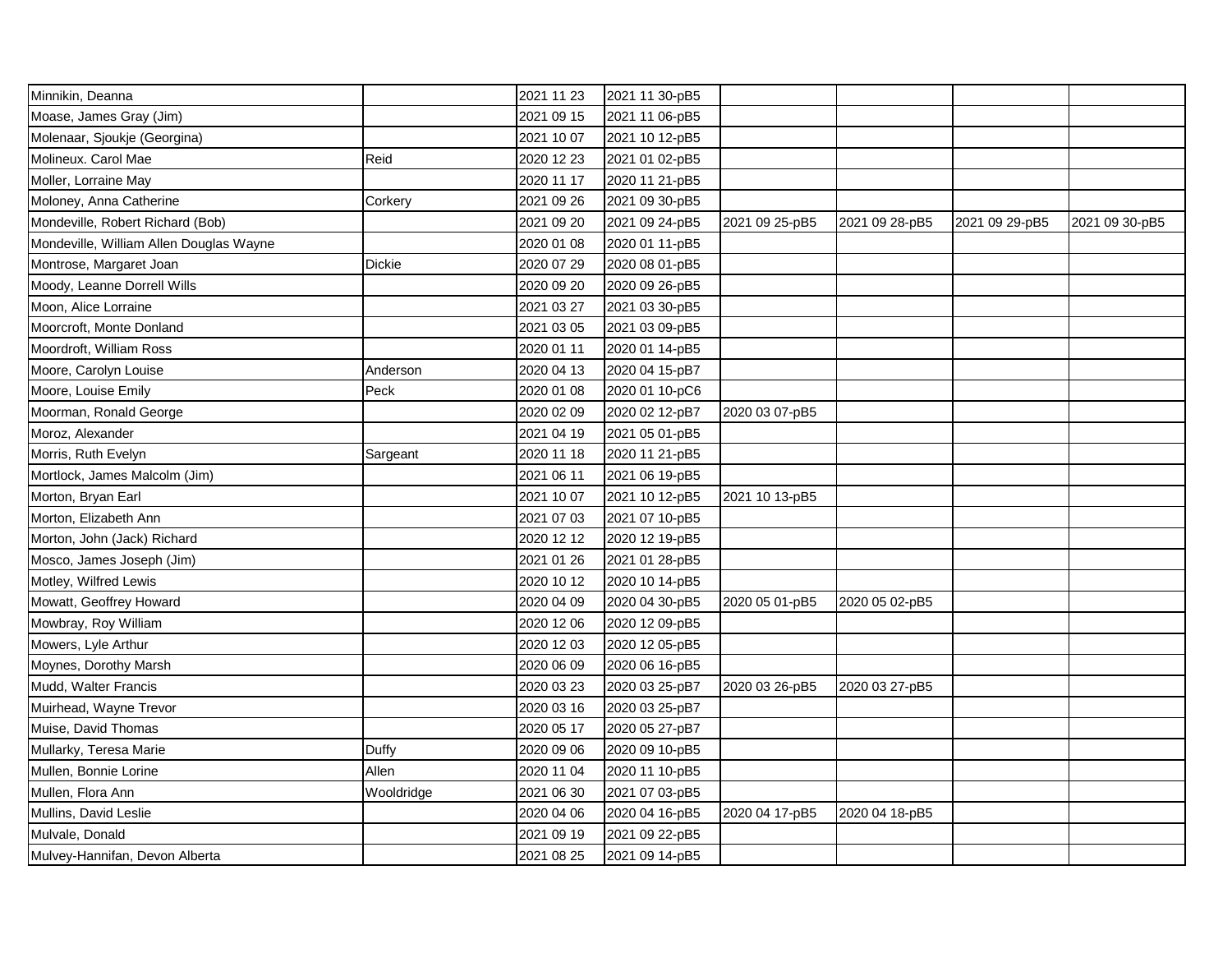| Mumby, Grant Lorne             |             | 2020 06 12 | 2020 06 16-pB5 |                |                |  |
|--------------------------------|-------------|------------|----------------|----------------|----------------|--|
| Munro, Allan Storie            |             | 2021 04 01 | 2021 04 08-pB5 |                |                |  |
| Murphy, Bradley Patrick        |             | 2021 12 16 | 2021 12 21-pB5 |                |                |  |
| Murphy, Jordan Patrick         |             | 2021 08 06 | 2021 08 12-pB5 |                |                |  |
| Murrant, Melvin (Roy)          |             | 2020 05 24 | 2020 05 29-pB5 |                |                |  |
| Murray, Elizabeth Grace        | Jones       | 2020 08 18 | 2020 08 20-pB5 |                |                |  |
| Murray, James Stephen (Jim)    |             | 2021 07 09 | 2021 07 13-pB5 |                |                |  |
| Musclow, Mavis Margerite       | Kelly       | 2020 01 23 | 2020 01 28-pB5 |                |                |  |
| Nelson, Shirley Ann            |             | 2021 09 05 | 2021 09 09-pB5 |                |                |  |
| Nespoli, Bonaventura           |             | 2021 10 18 | 2021 10 21-pB4 |                |                |  |
| Newman, Albert (Bert) Nelson   |             | 2020 10 03 | 2020 10 10-pB5 |                |                |  |
| Newman, Frances Elaine         | Marshall    | 2020 01 23 | 2020 01 29-pB7 |                |                |  |
| Nichols, Karla Ann             | Ray         | 2021 08 25 | 2021 09 07-pB5 | 2021 09 08-pB5 |                |  |
| Nickle, Bruce Donald           |             | 2020 03 01 | 2020 03 10-pB5 |                |                |  |
| Nicollls, William robert (Bob) |             | 2021 09 05 | 2021 09 08-pB5 |                |                |  |
| Niedzwiecki, Rosemary Anne     | O'Neil      | 2020 04 12 | 2020 04 15-pB7 |                |                |  |
| Nigro, Tom                     |             | 2021 12 21 | 2021 12 28-pB5 |                |                |  |
| Nix, Muriel Margaret           | Campbell    | 2020 01 24 | 2020 01 25-pB5 |                |                |  |
| Noakes, William Alfred (Bill)  |             | 2021 04 04 | 2021 04 16-pB5 |                |                |  |
| Nolan, Noreen Genyth           | Smith       | 2021 05 02 | 2021 05 08-pB5 | 2021 05 11-pB5 |                |  |
| Norton, Patricia Catherine     | Cornell     | 2020 02 09 | 2020 02 11-pB5 |                |                |  |
| Nugent, Michael Donald Andrew  |             | 2020 07 10 | 2020 07 17-pB5 | 2020 07 18-pB5 | 2020 07 21-pB5 |  |
| Nyman, Dien William (Bill)     |             | 2020 07 04 | 2020 07 08-pB5 | 2020 07 09-pB5 |                |  |
| O'Brien, Bernice Emily         | Williams    | 2021 06 27 | 2021 06 29-pB5 |                |                |  |
| O'Connell, David Vincent       |             | 2021 01 04 | 2021 01 09-pB5 |                |                |  |
| O'Connor, Sarah Sonia          | Molinski    | 2021 01 04 | 2021 01 07-pB5 | 2021 01 08-pB5 |                |  |
| Ogborne, Doris Jean            | Edrington   | 2021 09 20 | 2021 09 28-pB5 |                |                |  |
| O'Grady, Margaret Alice        | Hayes       | 2021 08 17 | 2021 08 19-pB5 |                |                |  |
| O'Grady, Michael Bruce         |             | 2021 04 22 | 2021 05 01-pB5 |                |                |  |
| O'Hara, Minnie Irene           |             | 2021 02 22 | 2021 02 24-pB5 |                |                |  |
| O'Hearn, M. Joan               |             | 2020 04 15 | 2020 04 18-pB5 |                |                |  |
| O'Hearn, Terrence Joseph       |             | 2021 06 11 | 2021 06 15-pB5 |                |                |  |
| Olesen, Kathleen Yvonne (Kay)  | <b>Bush</b> | 2020 08 21 | 2020 08 27-pB5 |                |                |  |
| Oliveira, Sandy                |             | 2020 08 22 | 2020 08 28-pB5 |                |                |  |
| Oliver. Carrie Gertrude        | Stoliker    | 2021 01 23 | 2021 01 26-pB5 |                |                |  |
| Onarheim, Theodor Gustav (Ted) |             | 2020 12 11 | 2020 12 15-pB5 |                |                |  |
| Opperman, Larry James          |             | 2021 04 03 | 2021 04 10-pB5 | 2021 09 11-pB5 |                |  |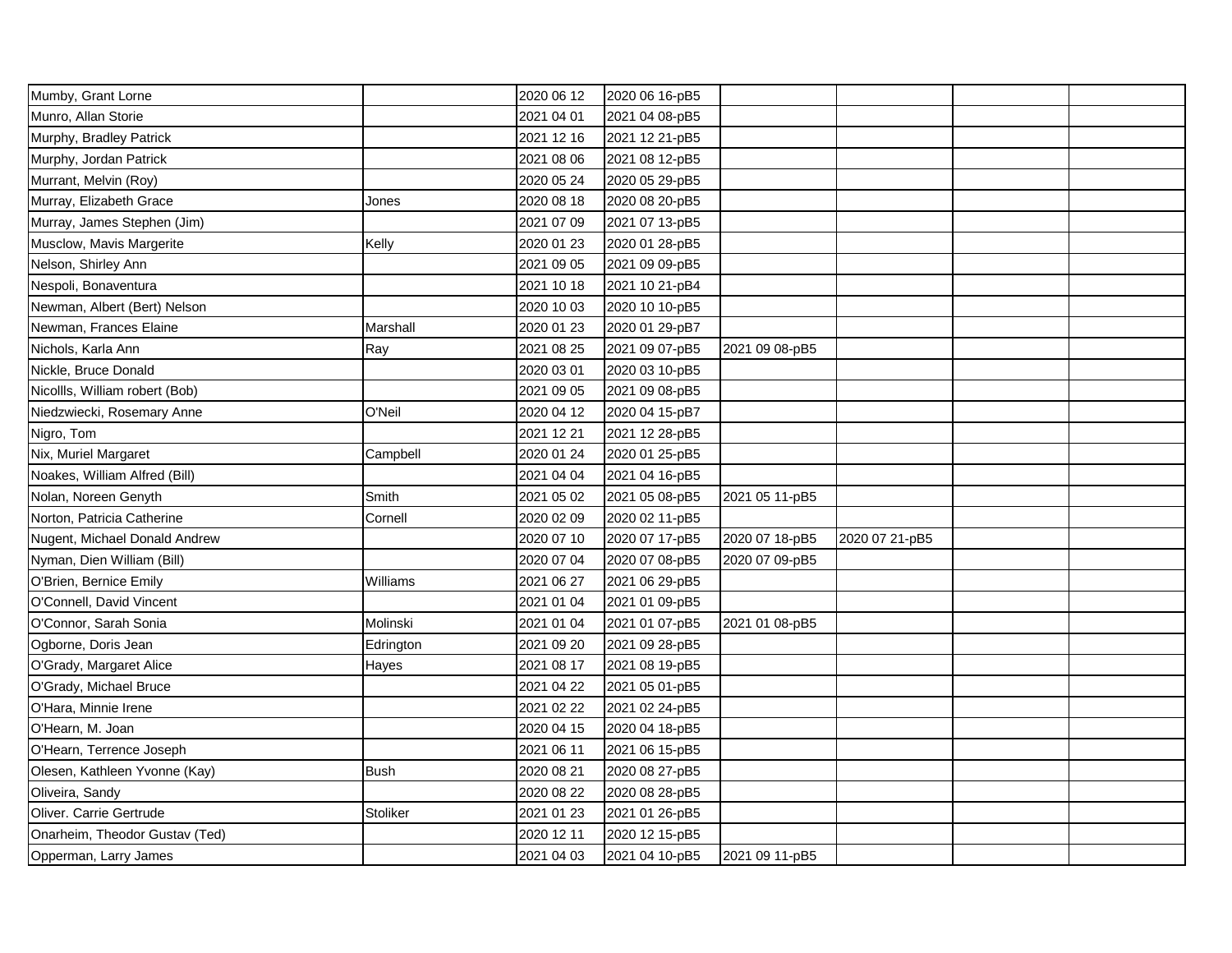| Ormond, Ronald George (Ron)      |              | 2020 01 13 | 2020 01 17-pC6 |                |                |  |
|----------------------------------|--------------|------------|----------------|----------------|----------------|--|
| Osborne, Pamela Jane             | Rose         | 2020 07 01 | 2020 07 04-pB5 |                |                |  |
| Osterhout, Iona Lorraine         | Terry        | 2020 07 19 | 2020 07 22-pB5 |                |                |  |
| Overend, John                    |              | 2020 12 17 | 2020 12 22-pB5 |                |                |  |
| Paldiwar, Derek William          |              | 2021 08 16 | 2021 08 21-pB5 |                |                |  |
| Palisca, Ilse Victoria           | Pleschberger | 2020 05 11 | 2020 05 13-pB7 |                |                |  |
| Palmateer, Barbara F.            | Thrasher     | 2020 07 22 | 2020 07 24-pB5 | 2020 08 05-pB5 |                |  |
| Palmer, Donald Allan             |              | 2020 04 04 | 2020 04 08-pB7 | 2020 04 09-pB5 | 2020 04 11-pB5 |  |
| Parker, Donna Elizabeth          |              | 2020 07 25 | 2020 07 29-pB5 |                |                |  |
| Parkes, Joyce                    | Edwards      | 2021 04 21 | 2021 04 27-pB5 |                |                |  |
| Parks, Clifford Reid             |              | 2021 12 12 | 2021 12 16-pB5 |                |                |  |
| Parks, Everett John              |              | 2021 08 07 | 2021 08 10-pB5 |                |                |  |
| Parks, Perry Arthur              |              | 2021 03 02 | 2021 04 10-pB5 |                |                |  |
| Parsons, Arthur Hubert           |              | 2020 08 21 | 2020 08 26-pB5 |                |                |  |
| Patterson, Alvin Arnold          |              | 2021 03 19 | 2021 03 25-pB5 |                |                |  |
| Patterson, Beverly Jean          |              | 2021 01 29 | 2021 02 03-pB5 |                |                |  |
| Patterson, Patrick George (Dick) |              | 2021 02 15 | 2021 02 20-pB5 |                |                |  |
| Paul, Linda Marilyn              |              | 2021 02 06 | 2021 02 11-pB5 |                |                |  |
| Peake, Peggy Elizabeth           |              | 2020 04 17 | 2020 04 21-pB5 | 2020 04 22-pB7 | 2020 04 23-pB5 |  |
| Pearce, Ernest Norman            |              | 2020 01 10 | 2020 01 18-pB5 |                |                |  |
| Pearce, George Arnold (George)   |              | 2020 10 14 | 2020 10 17-pB5 |                |                |  |
| Pearsall, Barbara Larue          | Collier      | 2020 05 30 | 2020 06 04-pB5 |                |                |  |
| Pellow, Lucille                  |              | 2021 10 31 | 2021 11 02-pB5 |                |                |  |
| Penley, David                    |              | 2021 08 06 | 2021 08 10-pB5 |                |                |  |
| Penner, Peter                    |              | 2020 07 31 | 2020 08 05-pB5 |                |                |  |
| Pennie, Edna Annie               | Johnston     | 2020 03 25 | 2020 03 28-pB5 |                |                |  |
| Pershick, David Leonard          |              | 2021 01 18 | 2021 01 20-pB5 |                |                |  |
| Pescod, Eleanor Grace            | Arthur       | 2020 01 23 | 2020 01 25-pB5 |                |                |  |
| Phillips, Ann Maureen            | Wooley       | 2020 11 20 | 2020 11 25-pB5 |                |                |  |
| Pickett, Wilfred John (Wilf)     |              | 2020 06 19 | 2020 06 23-pB5 |                |                |  |
| Pigden, Janet Grace              |              | 2021 11 13 | 2021 11 16-pB5 |                |                |  |
| Pigden, Lloyd Alic               |              | 2020 12 07 | 2020 12 10-pB5 |                |                |  |
| Pigden, Roy Herbert              |              | 2021 10 20 | 2021 11 04-pB5 | 2021 11 06-pB5 |                |  |
| Pilgrim, Donald William          |              | 2021 09 21 | 2021 09 25-pB5 |                |                |  |
| Pine, Stephen Shane              |              | 2020 06 01 | 2020 06 05-pB5 |                |                |  |
| Plews, Shirley Lynne             | Richards     | 2021 03 26 | 2021 03 30-pB5 |                |                |  |
| Plummer, Raymond Edward          |              | 2020 08 18 | 2020 08 20-pB5 | 2020 08 21-pB5 |                |  |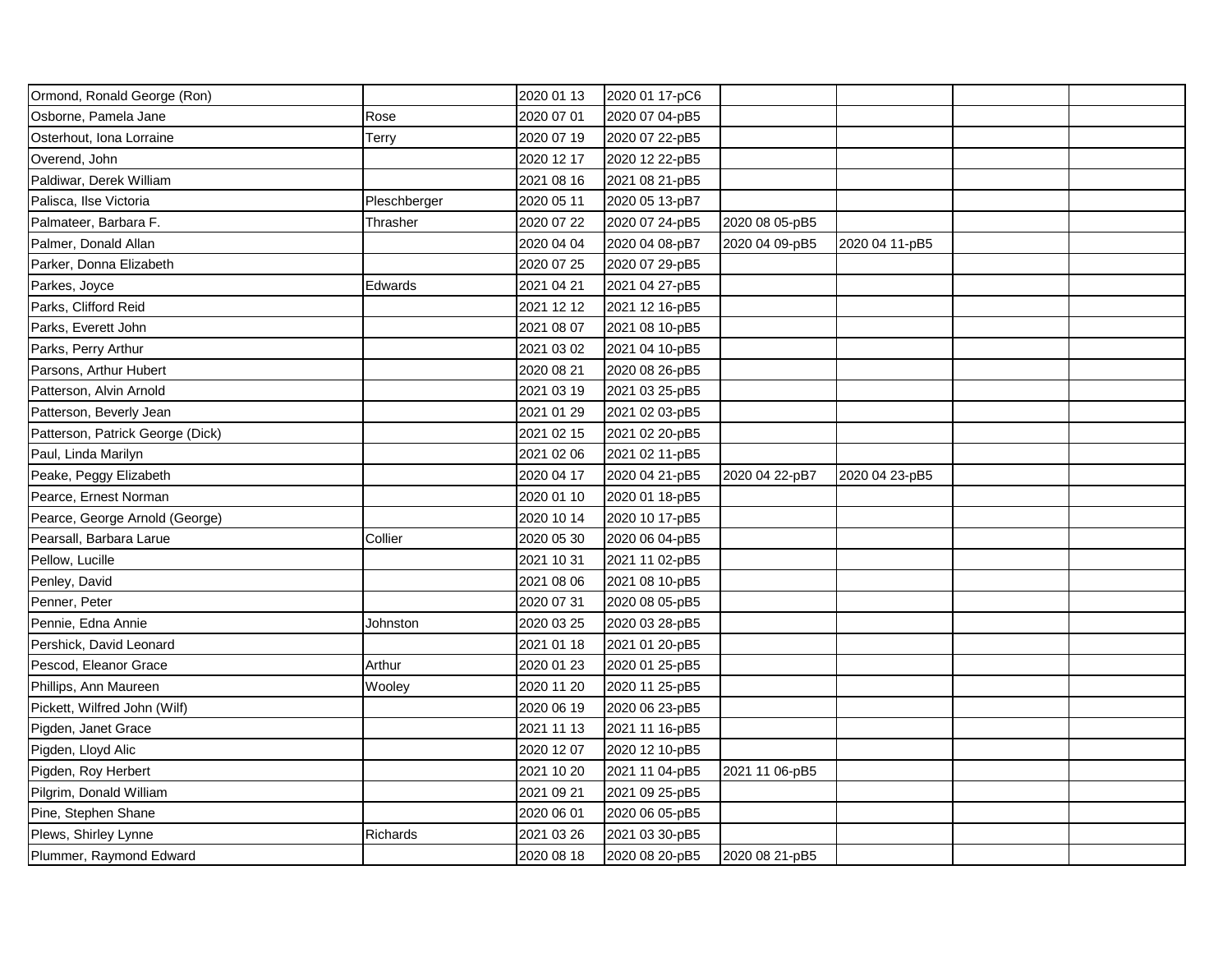| Plumton, Dona Jeanne                |                | 2020 09 29 | 2020 10 01-pB5 |                |  |  |
|-------------------------------------|----------------|------------|----------------|----------------|--|--|
| Pollock, James Ivan (Jim)           |                | 2021 10 28 | 2021 10 30-pB5 |                |  |  |
| Pollpck, Barbara Joyce              | Chatten        | 2020 01 15 | 2020 01 17-pC6 |                |  |  |
| Porteous, Richard Dudley (Dick)     |                | 2020 01 13 | 2020 01 16-pC6 |                |  |  |
| Porter, Ron                         |                | 2021 11 04 | 2021 11 09-pB5 |                |  |  |
| Poslusny, Jana                      |                | 2020 01 ?? | 2020 01 07-pB5 |                |  |  |
| Post, Danny Raymond                 |                | 2021 03 30 | 2021 04 03-pB5 |                |  |  |
| Post, Lila Agnes Louise             | Andrews        | 2020 05 11 | 2020 05 13-pB7 |                |  |  |
| Potts, Jerry Grant                  |                | 2020 04 28 | 2020 05 02-pB5 |                |  |  |
| Powell, Leendert Anthony (Tony)     |                | 2021 10 25 | 2021 10 27-pB6 |                |  |  |
| Prentice, Georgina Mary             | Edmonds        | 2021 07 15 | 2021 07 24-pB5 |                |  |  |
| Prentice, Marjorie May              | Head           | 2020 05 12 | 2020 05 15-pB5 |                |  |  |
| Preston, Carol Elizabeth            |                | 2021 04 12 | 2021 04 17-pB5 |                |  |  |
| Price-Jones Marion Agnes            | Boyd           | 2020 11 ?  | 2020 11 07-pB5 |                |  |  |
| Priest, Mary Elizabeth (Betty)      | McLeod         | 2021 03 24 | 2021 03 27-pB5 |                |  |  |
| Pringle, Constance Melinda (Connie) |                | 2021 02 14 | 2021 02 17-pB5 |                |  |  |
| Pringle, Theresa Marie              | <b>Stewart</b> | 2021 07 20 | 2021 07 24-pB5 |                |  |  |
| Prowse, Audrey Constance            | Quilter        | 2020 11 27 | 2020 12 01-pB5 |                |  |  |
| Purcell, Mary                       | Rezka          | 2020 11 13 | 2020 11 14-pB5 |                |  |  |
| Queen, Martin James                 |                | 2020 04 08 | 2020 04 18-pB5 |                |  |  |
| Quilty, Maija Sisko                 | Takala         | 2020 12 29 | 2021 01 05-pB5 |                |  |  |
| Quinlan, Barbara Jean               | Green          | 2020 12 07 | 2020 12 12-pB5 |                |  |  |
| Quinn, Carole                       |                | 2021 12 23 | 2021 12 29-pB5 |                |  |  |
| Quinn, James Arthur                 |                | 2021 11 28 | 2021 12 04-pB5 |                |  |  |
| Raby, Anne (Annie)                  |                | 2020 02 03 | 2020 02 07-pC6 |                |  |  |
| Radford, Evelyn Margaret            | Hutton         | 2021 05 14 | 2021 05 18-pB5 |                |  |  |
| Randle, Peter                       |                | 2021 05 02 | 2021 05 05-pB5 |                |  |  |
| Rankin, Alvin Louis (Smiley, Alzie) |                | 2020 01 18 | 2020 01 24-pC6 |                |  |  |
| Rashotte, Connie Louise             | Hancock        | 2020 02 13 | 2020 02 18-pB5 |                |  |  |
| Rashotte, Nola Roberta              | Lawler         | 2021 02 16 | 2021 02 19-pB5 | 2021 02 20-pB5 |  |  |
| Rashotte, Paul William              |                | 2020 09 16 | 2020 10 16-pB5 |                |  |  |
| Rashotte, Robert Joseph (Joe)       |                | 2020 04 29 | 2020 05 02-pB5 |                |  |  |
| Rawson, Joanne Margaret             | Goyer          | 2021 07 02 | 2021 07 06-pB5 |                |  |  |
| Rawson, John                        |                | 2020 07 02 | 2020 07 07-pB5 |                |  |  |
| Ray, Bella Viola                    |                | 2021 12 28 | 2021 12 30-pB5 |                |  |  |
| Ray, Harold E. (Ted)                |                | 2021 08 02 | 2021 08 07-pB5 |                |  |  |
| Raycroft, Diane Joyce               |                | 2021 02 25 | 2021 02 27-pB5 | 2021 03 05-pB5 |  |  |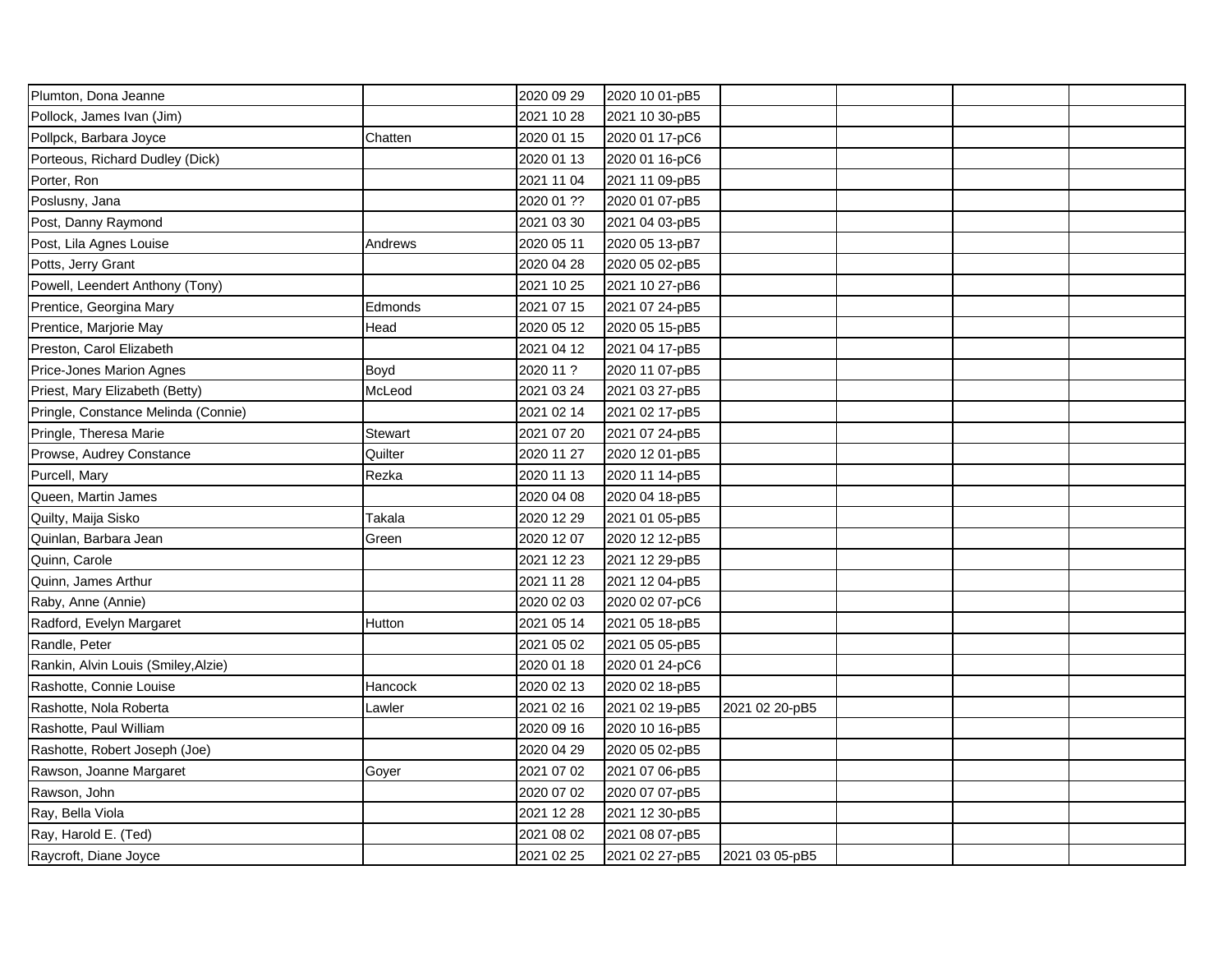| Read, Linton Douglas            |              | 2020 03 19 | 2020 03 27-pB5 |                |                |  |
|---------------------------------|--------------|------------|----------------|----------------|----------------|--|
| Rector, William Mckinnon        |              | 2021 11 11 | 2021 11 20-pB5 | 2021 11 30-pB5 |                |  |
| Redner, Gordon James Bernard    |              | 2021 06 08 | 2021 06 12-pB5 |                |                |  |
| Reed, Dwayne A.                 |              | 2022 01 04 | 2022 01 06-pB5 |                |                |  |
| Reid, Donald Cecil (Brian)      |              | 2020 02 28 | 2020 03 05-pC6 | 2020 03 06-pC6 | 2020 03 07-pB5 |  |
| Reid, Dorothy Mina Marie        | Holden       | 2021 12 05 | 2021 12 07-pB5 |                |                |  |
| Reid, Harold Morley             |              | 2020 03 16 | 2020 03 19-pC6 |                |                |  |
| Reid, Helen Isabel (June)       | Heath        | 2020 08 26 | 2020 08 29-pB5 |                |                |  |
| Reid, Maurice Hugh (Lefty)      |              | 2020 08 15 | 2020 08 19-pB5 |                |                |  |
| Reid, Thomas Stanley            |              | 2020 05 05 | 2020 05 09-pB5 |                |                |  |
| Reynolds, Grace                 | Kanesa       | 2021 09 20 | 2021 09 25-pB5 |                |                |  |
| Rezebergs, Andris (Andy)        |              | 2021 05 29 | 2021 06 17-pB5 | 2021 06 18-pB5 | 2021 06 19-pB5 |  |
| Rhode, Amy Lorraine             | Reardan      | 2021 11 19 | 2021 11 25-pB5 |                |                |  |
| Rhode, Jessica Lynn             |              | 2021 11 25 | 2021 12 07-pB5 |                |                |  |
| Rikley, Federick Allen          |              | 2021 01 09 | 2021 01 12-pB5 |                |                |  |
| Ripley, Gary Allyn              |              | 2020 09 25 | 2020 09 30-pB5 |                |                |  |
| Rivers, Clifford (Tiny)         |              | 2021 09 01 | 2021 09 15-pB5 |                |                |  |
| Rivers, Michael Edward (Mick)   |              | 2020 04 29 | 2020 05 02-pB5 |                |                |  |
| Rivers, Muriel                  | <b>Baker</b> | 2020 04 28 | 2020 05 02-pB5 |                |                |  |
| Roach, Geraldine Belle (Marion) | Clements     | 2020 08 03 | 2020 08 05-pB5 |                |                |  |
| Robb, Helen Ila                 | Pitt         | 2020 11 06 | 2020 11 12-pB5 |                |                |  |
| Roberts, David McKinney         |              | 2021 04 22 | 2021 04 24-pB5 |                |                |  |
| Roberts, Donald Eugene          |              | 2020 07 02 | 2020 07 04-pB5 |                |                |  |
| Roberts, Shirley Ann            |              | 2021 02 23 | 2021 02 27-pB5 |                |                |  |
| Robertson, Gary                 |              | 2020 08 26 | 2020 08 29-pB5 |                |                |  |
| Robertson, Mary Louden          | Miller       | 2021 05 18 | 2021 05 21-pB5 |                |                |  |
| Robinson, Reginald Arthur       |              | 2021 05 15 | 2021 05 20-pB5 |                |                |  |
| Robinson, Stewart (Wayne)       |              | 2021 06 13 | 2021 06 19-pB5 |                |                |  |
| Robson, Lynda Lou               | <b>Baker</b> | 2020 10 21 | 2020 10 24-pB5 |                |                |  |
| Rockall, Verna Jean             | Murray       | 2020 12 20 | 2020 12 22-pB5 |                |                |  |
| Rodgers, Madeline Ruby          | Scriven      | 2020 11 24 | 2020 12 01-pB5 |                |                |  |
| Rollins, Mark Jeffrey           |              | 2020 06 30 | 2020 07 07-pB5 | 2020 07 11-pB5 |                |  |
| Rollins, Maurice H.             |              | 2021 06 03 | 2021 06 05-pB5 | 2021 06 08-pB5 |                |  |
| Rollins, Robert M.              |              | 2021 01 08 | 2021 01 13-pB5 |                |                |  |
| Rosenplot, Walter Casler        |              | 2020 01 05 | 2020 01 07-pB5 |                |                |  |
| Ross, Anne Marie                |              | 2021 02 17 | 2021 02 18-pB5 |                |                |  |
| Ross, Charles Thomas (Tom)      |              | 2021 02 05 | 2021 02 10-pB5 | 2021 02 17-pB5 |                |  |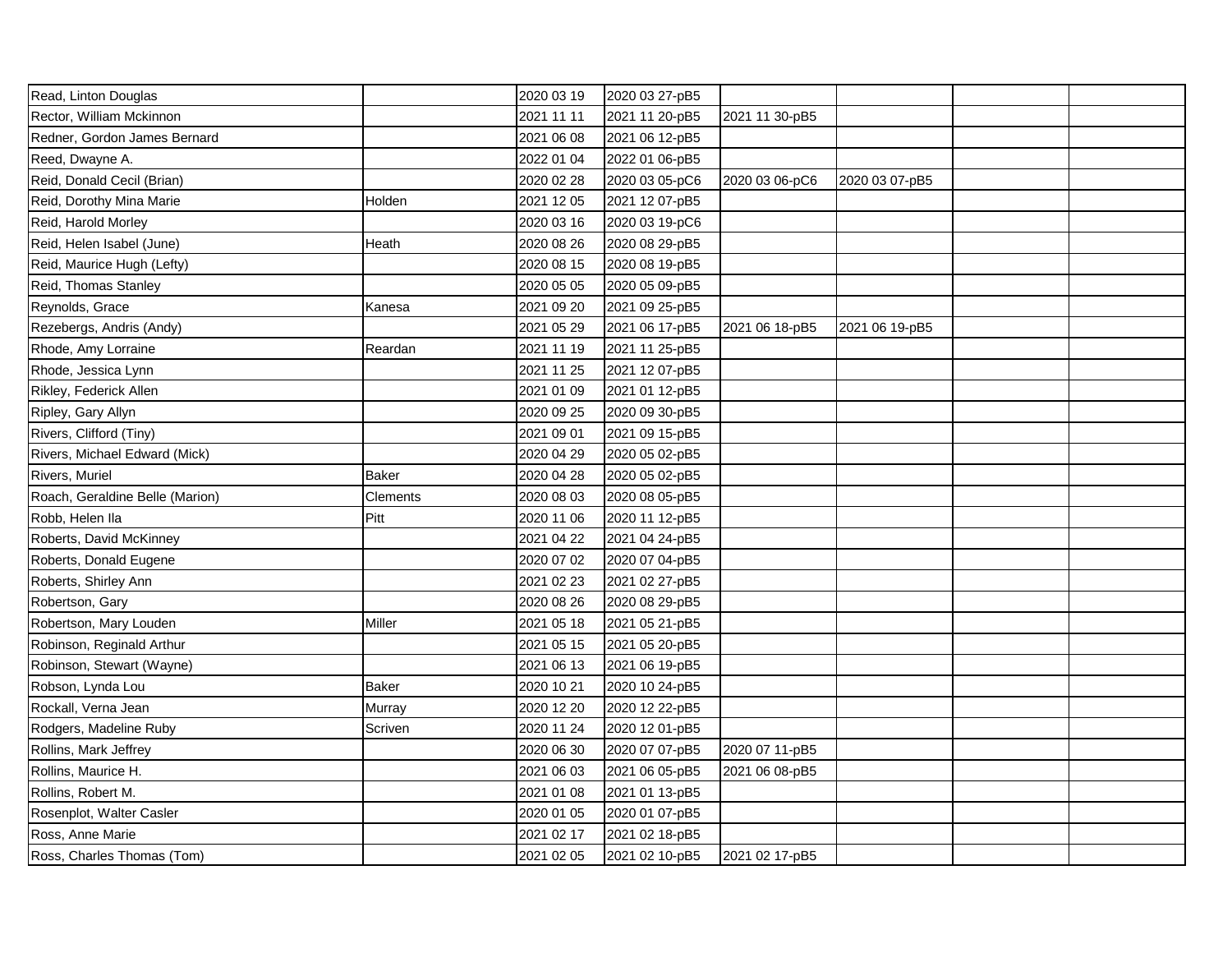| Ross, Rev. Dr. Douglas Harry       |              | 2021 11 06 | 2021 11 18-pB5 |                |                |  |
|------------------------------------|--------------|------------|----------------|----------------|----------------|--|
| Ross, Una Eileen                   |              | 2020 04 23 | 2020 04 30-pB5 | 2020 05 01-pB5 | 2020 05 02-pB5 |  |
| Rounding, Daniel                   |              | 2020 04 26 | 2020 05 05-pB5 |                |                |  |
| Roy, Armand                        |              | 2021 02 10 | 2021 02 12-pB5 |                |                |  |
| Rushnell, Doirs Isabel             | McComb       | 2020 03 03 | 2020 03 06-pC6 |                |                |  |
| Rushton, Clara (Clare)             | McGee        | 2020 01 06 | 2020 01 11-pB5 |                |                |  |
| Rutherford, Jack Edgar McCaul      |              | 2021 07 28 | 2021 07 31-pB5 |                |                |  |
| Ryan, Douglas Patrick              |              | 2020 07 26 | 2020 07 29-pB5 |                |                |  |
| Ryan, Judith Marie                 | Rollins      | 2020 08 04 | 2020 08 07-pB5 |                |                |  |
| Ryan, Leo Jerome (Jerry)           |              | 2021 11 20 | 2021 11 23-pB5 |                |                |  |
| Ryckman, Robbie William            |              | 2021 08 02 | 2021 08 14-pB5 | 2021 10 16-pB5 |                |  |
| Ryer, Rosemary Ingrid Gough        | Svensson     | 2020 09 08 | 2020 09 12-pB5 |                |                |  |
| Sagriff, Firmen Joseph             |              | 2021 06 25 | 2021 07 15-pB5 |                |                |  |
| Sahadat, Rev. Joseph               |              | 2020 07 17 | 2020 07 21-pB5 |                |                |  |
| Salba, Martin John Joseph          |              | 2021 12 31 | 2022 01 06-pB5 |                |                |  |
| Sallans, Denis Henry               |              | 2021 08 08 | 2021 08 11-pB5 |                |                |  |
| Salois, Andre Leo Joseph (Jerry)   |              | 2020 02 18 | 2020 02 25-pB5 |                |                |  |
| Salois, Denis                      |              | 2020 05 09 | 2020 05 12-pB5 |                |                |  |
| Sandford, Harold Thomas            |              | 2021 10 07 | 2021 10 12-pB5 |                |                |  |
| Sarty, Kathleen Margot             | Rendall      | 2020 04 22 | 2020 04 25-pB5 |                |                |  |
| Saunders, David Edward (Dave)      |              | 2020 12 19 | 2020 12 22-pB5 |                |                |  |
| Saunders, Jimmy                    |              | 2020 10 04 | 2020 10 07-pB5 |                |                |  |
| Saunders, Joseph Alexander         |              | 2021 12 16 | 2021 12 18-pB5 |                |                |  |
| Saunders, Martin Peter             |              | 2021 05 07 | 2021 05 12-pB5 |                |                |  |
| Savage, Virginia May               | Cochrane     | 2020 01 16 | 2020 01 18-pB5 |                |                |  |
| Scarlett, Christine June MacKenzie | Scott        | 2020 06 28 | 2020 07 04-pB5 |                |                |  |
| Scheller, Gail                     | Casnick      | 2021 10 02 | 2021 10 09-pB5 |                |                |  |
| Schwager, Margaret Mary            | Terry        | 2021 11 09 | 2021 11 13-pB5 |                |                |  |
| Schwarze, Manfred "Fred" Reinhold  |              | 2021 01 15 | 2021 01 22-pB5 |                |                |  |
| Scott, Phyllis (Evelyn)            | Miller       | 2020 04 01 | 2020 04 04-pB5 |                |                |  |
| Scrivens, Karen Elaine             | <b>Belch</b> | 2021 12 27 | 2021 12 30-pB5 |                |                |  |
| Scrutton, Barbara Ellen            | Stickle      | 2021 07 20 | 2021 07 22-pB5 |                |                |  |
| Seames, Daniel Arthur (Danny)      |              | 2020 07 13 | 2020 07 18-pB5 |                |                |  |
| Sedore, Ruby J.                    |              | 2020 02 09 | 2020 02 14-pC6 |                |                |  |
| Seeley, Margaret (Bernice)         | Dunham       | 2020 02 17 | 2020 02 19-pB7 |                |                |  |
| Semark, Lorna Valerie              | Flemming     | 2021 03 21 | 2021 03 23-pB5 |                |                |  |
| Sewell, Teresa Ann                 |              | 2021 03 08 | 2021 03 11-pB5 |                |                |  |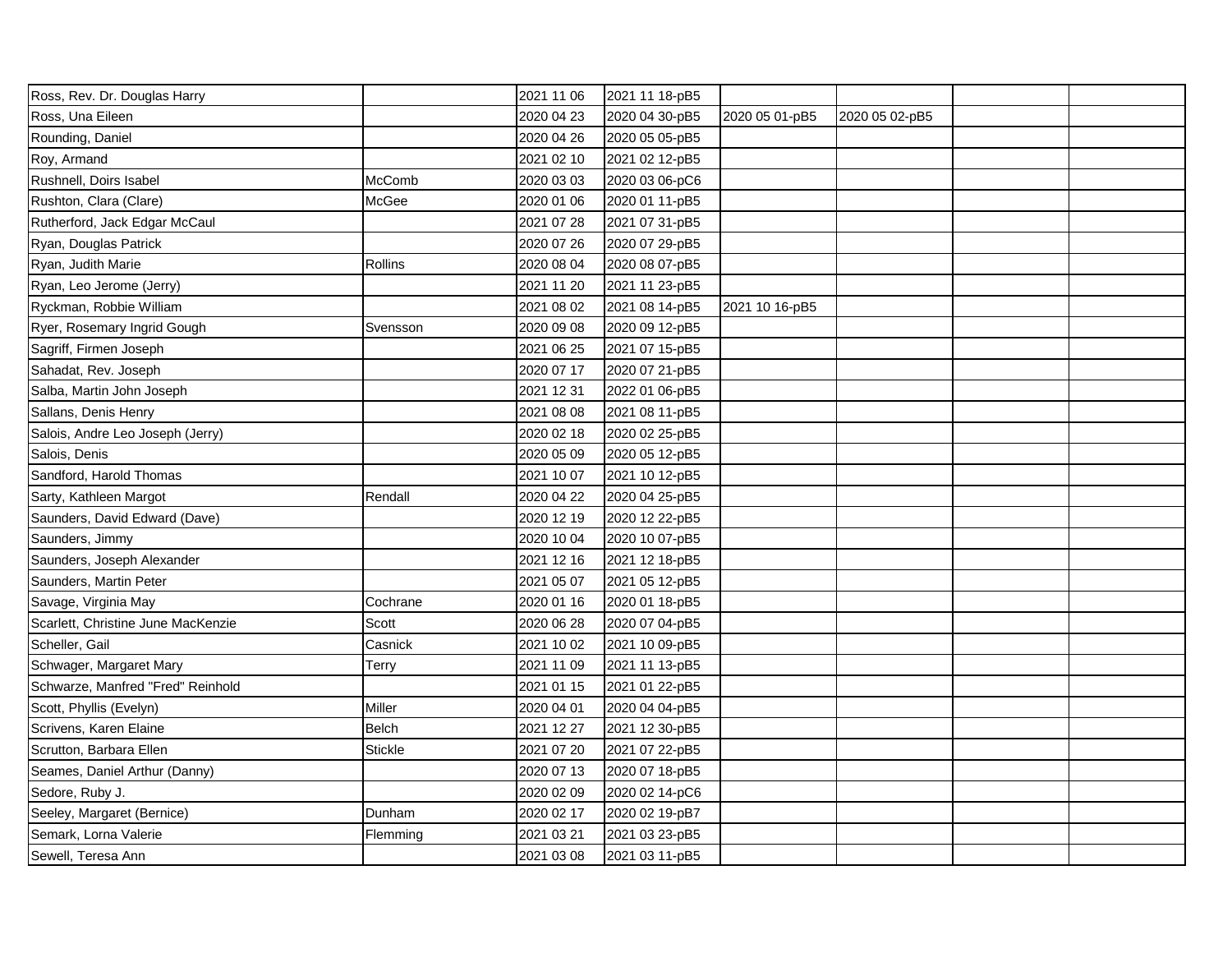| Seymour, Raymond Russell           |              | 2021 02 14 | 2021 02 20-pB5 |                |                |  |
|------------------------------------|--------------|------------|----------------|----------------|----------------|--|
| Seymour, Thomas Lyons              |              | 2020 01 22 | 2020 01 28-pB5 |                |                |  |
| Shannick, Donald Frederick         |              | 2020 05 04 | 2020 05 09-pB5 |                |                |  |
| Shannik, Helen June                | Colton       | 2020 10 23 | 2020 10 27-pB5 |                |                |  |
| Shannik, Lubertha (Betty)          | Scholten     | 2020 09 03 | 2020 09 10-pB5 |                |                |  |
| Shannon, Jean Marie                | Cook         | 2021 10 16 | 2021 10 19-pB5 |                |                |  |
| Sharpe, Marion                     | McMulen      | 2021 07 03 | 2021 07 08-pB5 |                |                |  |
| Sharpe, Philip Arthur              |              | 2020 09 02 | 2020 09 05-pB5 |                |                |  |
| Shaw, Dorothy (Fargey)             | Seale        | 2020 11 11 | 2020 11 28-pB5 |                |                |  |
| Shaw, Dorothy Barbara              | Fargey       | 2020 11 11 | 2020 11 14-pB5 |                |                |  |
| Shea, Donald Michael               |              | 2020 07 01 | 2020 07 09-pB5 |                |                |  |
| Shelley, Linda                     |              | 2020 10 16 | 2020 10 20-pB5 |                |                |  |
| Sheridan, Lucille Agnes            |              | 2021 09 10 | 2021 09 15-pB5 |                |                |  |
| Sherman, John Eugene               |              | 2020 09 09 | 2020 09 15-pB5 | 2020 09 16-pB5 | 2020 09 16-pB5 |  |
| Shettell, Rita                     |              | 2020 03 05 | 2020 03 14-pB5 | 2020 03 19-pC6 |                |  |
| Shorey, Robert Terry               |              | 2020 09 17 | 2020 09 23-pB5 |                |                |  |
| Shortell, Leo Anthony              |              | 2020 08 30 | 2020 09 02-pB5 |                |                |  |
| Shorten, Arthur (Lloyd) (Rev. Dr.) |              | 2020 01 08 | 2020 01 11-pB5 |                |                |  |
| Shortt, Sharon Marie               |              | 2021 11 27 | 2021 12 04-pB5 |                |                |  |
| Sills, Robert Allan (Bob)          |              | 2021 01 27 | 2021 01 29-pB5 |                |                |  |
| Sillsm Gerald Bruce                |              | 2021 12 04 | 2021 12 04-pB5 |                |                |  |
| Silver, Eleanor Irene              | <b>Tripp</b> | 2021 04 10 | 2021 04 17-pB5 |                |                |  |
| Silvester, Darlene Marie           | Dulsrud      | 2020 02 21 | 2020 02 25-pB5 |                |                |  |
| Simms, Clare Blake                 |              | 2021 01 08 | 2021 02 13-pB5 |                |                |  |
| Simons, VictoriaAnne (Vicki)       |              | 2020 08 22 | 2020 08 25-pB5 |                |                |  |
| Simpkins Lisa Martha               | Gottsleben   | 2020 06 18 | 2020 06 26-pB5 |                |                |  |
| Simpson, June                      | Hart         | 2021 06 13 | 2021 06 24-pB5 | 2021 06 25-pB5 | 2021 06 26-pB5 |  |
| Simpson, Lois Eileen               | O'Neill      | 2021 06 18 | 2021 06 26-pB5 |                |                |  |
| Sine, Gordon Raymond (Gord)        |              | 2020 05 15 | 2020 05 19-pB5 |                |                |  |
| Sirvage, Janet Bernice             |              | 2021 12 05 | 2021 12 08-pB5 |                |                |  |
| Sizer, James                       |              | 2020 02 05 | 2020 02 07-pC6 |                |                |  |
| Skelton Megaw, Rhoda Gwendoline    | Sheridan     | 2020 03 20 | 2020 03 25-pB7 |                |                |  |
| Slight, Karen Sheila               | Cameron      | 2021 10 25 | 2021 11 06-pB5 |                |                |  |
| Slik, Pamela D.                    |              | 2020 04 22 | 2020 04 30-pB5 |                |                |  |
| Sloan, Gloria Beverley             | Daley        | 2021 05 19 | 2021 08 21-pB5 |                |                |  |
| Smale, Helen Jane                  |              | 2021 01 05 | 2021 01 09-pB5 |                |                |  |
| Smale, Shirley Louise              |              | 2020 11 04 | 2020 11 14-pB5 |                |                |  |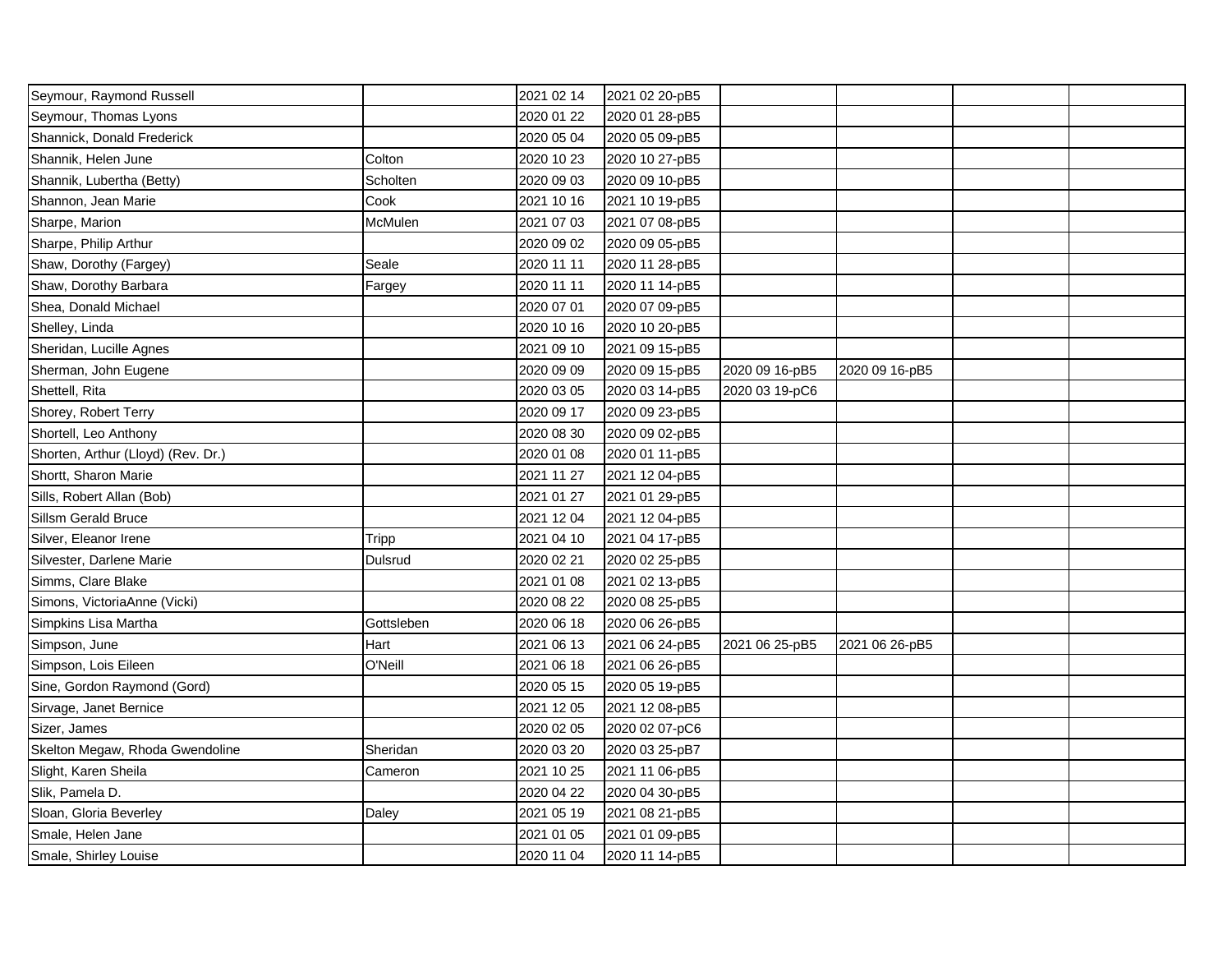| Smigarowske, Theda Agnes             | Cole     | 2020 01 30 | 2020 02 07-pC6 |                |                |  |
|--------------------------------------|----------|------------|----------------|----------------|----------------|--|
| Smit, Shirley Elizabeth              |          | 2021 08 06 | 2021 08 10-pB5 |                |                |  |
| Smith, Betty Lenorah                 |          | 2021 05 13 | 2021 05 15-pB5 | 2021 05 18-pB5 |                |  |
| Smith, David Leonard                 |          | 2020 06 19 | 2020 06 23-pB5 |                |                |  |
| Smith, Errol Lloyd                   |          | 2020 01 20 | 2020 01 23-pC6 |                |                |  |
| Smith, Eva Marie                     |          | 2021 04 29 | 2021 05 01-pB5 |                |                |  |
| Smith, Gerald James                  |          | 2020 11 23 | 2020 12 09-pB5 |                |                |  |
| Smith, James David                   |          | 2021 07 27 | 2021 08 06-pB5 |                |                |  |
| Smith, Jean Isabelle                 | Wilson   | 2020 06 12 | 2020 06 17-pB5 |                |                |  |
| Smith, Leslie James                  |          | 2020 12 09 | 2020 12 15-pB5 |                |                |  |
| Smith, Lorna Marie                   | Hunt     | 2020 03 21 | 2020 03 24-pB5 |                |                |  |
| Smith, Robert (Bobbie)               |          | 2020 07 28 | 2020 08 01-pB5 |                |                |  |
| Smith, Steven Earl                   |          | 2021 12 27 | 2021 12 30-pB5 |                |                |  |
| Smithrim, Gary Douglas               |          | 2021 11 16 | 2021 11 18-pB5 |                |                |  |
| Snell, Warren Wallace                |          | 2021 05 23 | 2021 05 26-pB5 |                |                |  |
| Snellgrove, Edna Bernice             | Morgan   | 2020 01 19 | 2020 01 22-pB7 |                |                |  |
| Snider, Paul Conrad                  |          | 2020 05 07 | 2020 05 21-pB5 |                |                |  |
| Snider, Rev. Kenneth James           |          | 2020 05 04 | 2020 05 06-pB7 |                |                |  |
| Soble, Mary Marguerite               |          | 2021 03 01 | 2021 03 03-pB5 |                |                |  |
| Solmes, John McKeown                 |          | 2020 09 30 | 2020 10 02-pB5 |                |                |  |
| Soulard, Norman                      |          | 2020 09 26 | 2020 09 29-pB5 |                |                |  |
| Sparks, Melvin Eugene                |          | 2020 10 11 | 2020 10 14-pB5 |                |                |  |
| Spicer, N. May                       |          | 2021 02 20 | 2021 02 23-pB5 |                |                |  |
| Sprague, Eleanor Fay                 | McGachie | 2020 09 11 | 2020 09 18-pB5 | 2020 09 19-pB5 |                |  |
| Stacey, Frederick Nelson             |          | 2020 07 02 | 2020 07 07-pB5 |                |                |  |
| Steele, Lois Marcella (Sally)        | Coombes  | 2020 04 29 | 2020 05 06-pB7 |                |                |  |
| Steele, Marjorie Irene               | Bence    | 2021 08 04 | 2021 08 07-pB5 |                |                |  |
| Steele, Ralph William Reuben (Rusty) |          | 2020 10 25 | 2020 10 25-pB5 |                |                |  |
| Steele, Robert Brian                 |          | 2021 08 30 | 2021 09 04-pB5 |                |                |  |
| Stenner, Robert John (Bob)           |          | 2021 01 31 | 2021 02 05-pB5 |                |                |  |
| Stethem, Frank Leonard               |          | 2020 07 07 | 2020 07 11-pB5 |                |                |  |
| Stevens Blais, A. Ruth               |          | 2021 10 21 | 2021 10 26-pB5 |                |                |  |
| Stewart, Doris Kathleen (Doe)        | Evans    | 2020 04 28 | 2020 04 30-pB5 | 2020 05 01-pB5 | 2020 05 02-pB5 |  |
| Stewart, James Andrew (Jim)          |          | 2020 03 20 | 2020 03 24-pB5 |                |                |  |
| Stickle, Ray Elwood                  |          | 2021 02 14 | 2021 02 17-pB5 |                |                |  |
| Stock, Chris                         |          | 2020 11 13 | 2020 11 18-pB5 |                |                |  |
| Stoffers, Loretta Frances            | Reid     | 2020 04 23 | 2020 04 25-pB5 |                |                |  |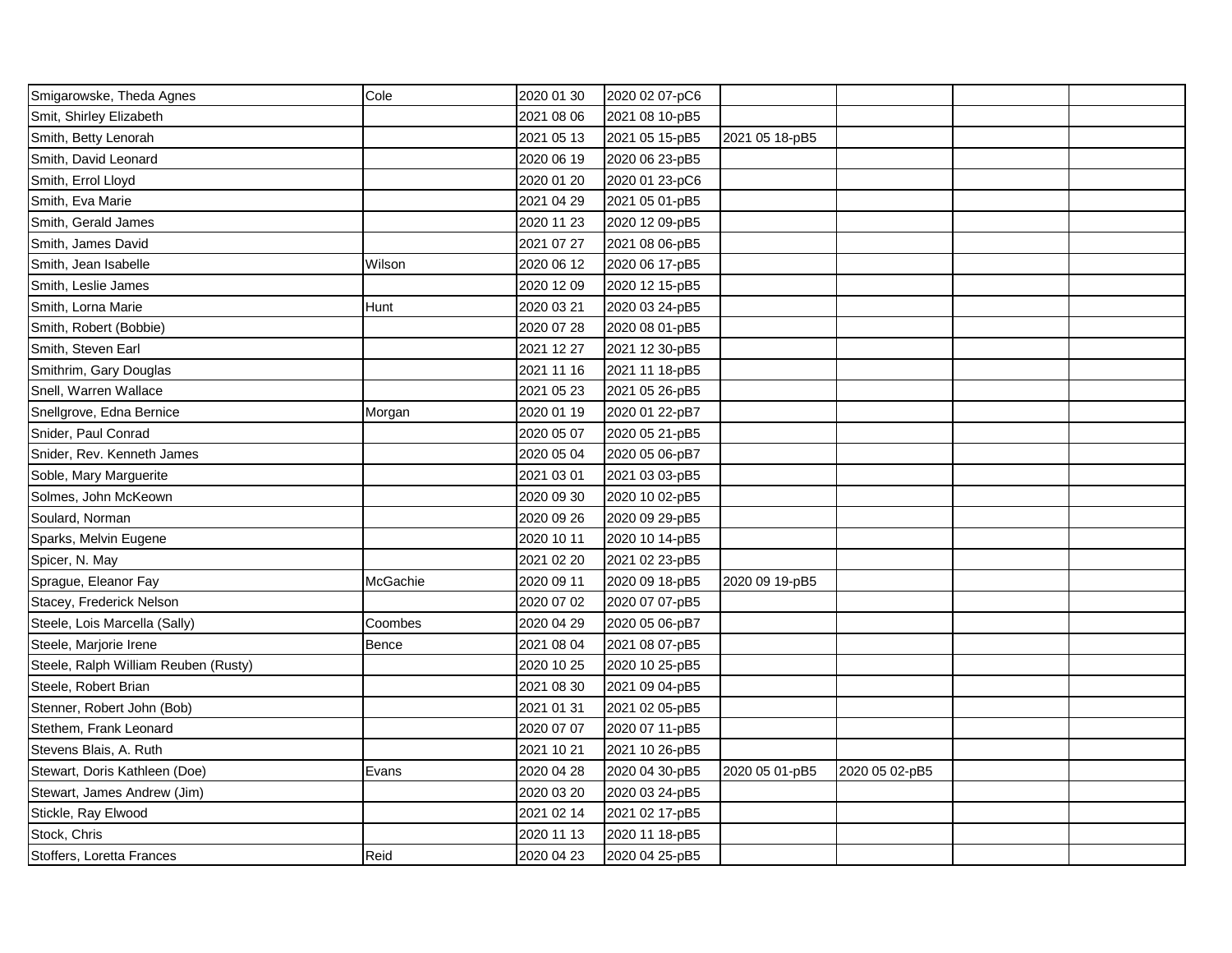| Stos, William Morris            |            | 2021 04 26 | 2021 05 01-pB5 |                |                |                |  |
|---------------------------------|------------|------------|----------------|----------------|----------------|----------------|--|
| Stoughton, Vernon Alexander     |            | 2021 12 03 | 2021 12 07-pB5 |                |                |                |  |
| Strahan, Isabelle Marie         | Shortt     | 2020 02 27 | 2020 03 04-pB7 |                |                |                |  |
| Striker, Gordon Earl            |            | 2021 12 08 | 2021 12 11-pB5 |                |                |                |  |
| Sullivan, Betty Mae             | Ray        | 2021 03 31 | 2021 04 03-pB5 |                |                |                |  |
| Summers, Patrick Thomas         |            | 2020 01 30 | 2020 02 01-pB4 |                |                |                |  |
| Sutton, Art                     |            | 2020 08 ?? | 2020 08 26-pB5 | 2020 08 27-pB5 | 2020 08 28-pB5 | 2020 08 29-pB5 |  |
| Swan, Ralph Arnold              |            | 2020 01 25 | 2020 02 01-pB4 |                |                |                |  |
| Sweet, Francis Wellington (Red) |            | 2021 10 05 | 2021 10 09-pB5 |                |                |                |  |
| Switzer, Nellie                 | Sallans    | 2020 01 23 | 2020 02 26-pB7 | 2020 02 28-pC6 |                |                |  |
| Taft, Jonathan Sterling Asa     |            | 2020 02 21 | 2020 02 25-pB5 |                |                |                |  |
| Tanner, Nora Ann Alvina         |            | 2020 05 15 | 2020 05 19-pB5 |                |                |                |  |
| Taplay, Vicky Lee               | Turcotte   | 2020 01 21 | 2020 01 25-pB5 |                |                |                |  |
| Taylor, Audrey Gilberta         | Branscombe | 2020 10 03 | 2020 10 07-pB5 |                |                |                |  |
| Taylor, Audrey Minto            | Bradshaw   | 2020 11 10 | 2020 11 14-pB5 |                |                |                |  |
| Taylor, Donna Adelle            | Campbell   | 2020 04 17 | 2020 04 21-pB5 |                |                |                |  |
| Taylor, Isabelle                | Fox        | 2020 03 19 | 2020 03 24-pB5 |                |                |                |  |
| Taylor, James Allan             |            | 2020 09 01 | 2020 09 05-pB5 |                |                |                |  |
| Temple, Frederick Rene          |            | 2020 07 04 | 2020 07 11-pB5 | 2020 07 14-pB5 |                |                |  |
| Terych, Alice Helen             | Hanley     | 2020 02 10 | 2020 02 13-pC6 | 2020 02 14-pC6 |                |                |  |
| Thomas, Earl Patrick            |            | 2021 11 13 | 2021 11 17-pB5 |                |                |                |  |
| Thompson, James (Jimmy)         |            | 2020 09 12 | 2020 09 17-pB5 |                |                |                |  |
| Thompson, Robert William (Bob)  |            | 2021 11 18 | 2021 11 20-pB5 |                |                |                |  |
| Thomson, Charles MacDonald      |            | 2020 04 29 | 2020 05 02-pB5 |                |                |                |  |
| Thorn, Marhorie Aileen          | Vance      | 2020 11 02 | 2020 11 05-pB5 |                |                |                |  |
| Thrasher, Lila Belle            | Jones      | 2020 07 07 | 2020 07 09-pB5 |                |                |                |  |
| Thrasher, Wayne William         |            | 2020 02 14 | 2020 02 18-pB5 |                |                |                |  |
| Tobin, Evelyn Marie Gertrude    |            | 2021 02 11 | 2021 03 04-pB5 |                |                |                |  |
| Todd, Arlene Elizabeth          | Downey     | 2021 07 31 | 2021 08 05-pB5 |                |                |                |  |
| Tom, Michael Mon Voy            |            | 2021 04 10 | 2021 04 24-pB5 |                |                |                |  |
| Tonge, Peter Anthony            |            | 2020 05 13 | 2020 05 14-pB5 |                |                |                |  |
| Totten, Annie Thompson (Anne)   | Campbell   | 2020 04 05 | 2020 04 08-pB7 |                |                |                |  |
| Tracey, Dale Carmon             |            | 2020 08 18 | 2020 08 19-pB5 |                |                |                |  |
| Tracey, Peter Leon              |            | 2020 06 19 | 2020 06 23-pB5 |                |                |                |  |
| Tracey, Theresa Marie Alice     |            | 2021 02 05 | 2021 02 09-pB7 |                |                |                |  |
| Tran, Hai                       |            | 2020 11 30 | 2020 12 08-pB5 |                |                |                |  |
| Treacy, Shirley Marie           | Henn       | 2021 07 09 | 2021 08 13-pB5 | 2021 08 14-pB5 |                |                |  |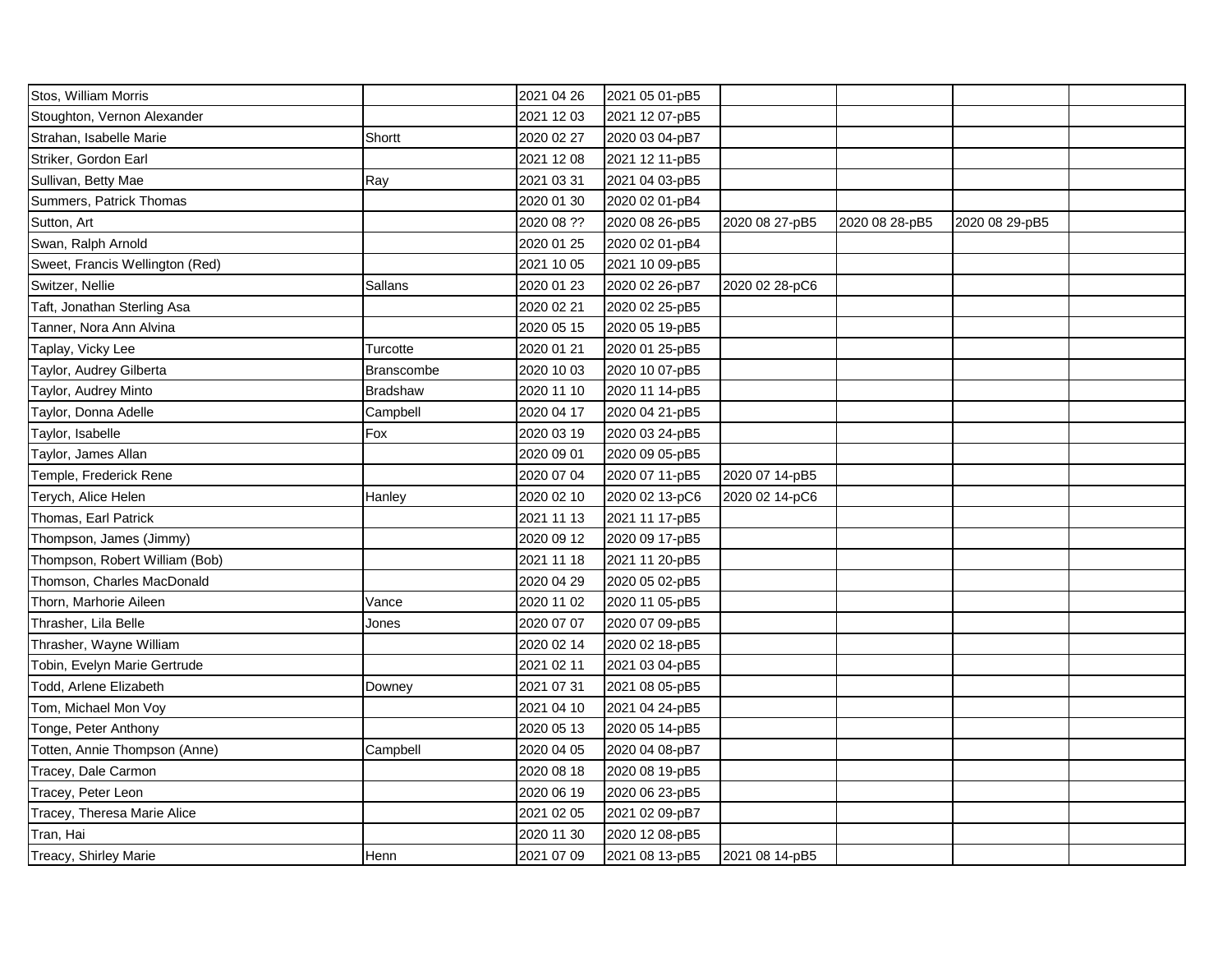| Troke, Francis Leo (Frank)             |            | 2021 05 18 | 2021 05 22-pB5 |                |  |  |
|----------------------------------------|------------|------------|----------------|----------------|--|--|
| Trotter, Bernice Lois                  | Hayes      | 2020 11 20 | 2020 11 24-pB5 |                |  |  |
| Trudeau, Elva Veronica                 |            | 2020 05 16 | 2020 05 19-pB5 |                |  |  |
| Trudeau, William Gerrard (Gerry)       |            | 2020 04 28 | 2020 05 01-pB5 |                |  |  |
| Truin, Beverly                         |            | 2021 07 17 | 2021 07 20-pB5 |                |  |  |
| Trumble, Douglas Earl                  |            | 2021 05 23 | 2021 05 26-pB5 |                |  |  |
| Trumble, Ronald Leroy                  |            | 2020 11 23 | 2020 11 26-pB5 |                |  |  |
| Tucker, Wayne Stanley                  |            | 2020 05 30 | 2020 06 03-pB5 |                |  |  |
| Tulloch, A. Cameron                    |            | 2021 02 02 | 2021 02 06-pB5 |                |  |  |
| Tummon, Gerald Lewis                   |            | 2021 12 08 | 2021 12 11-pB5 |                |  |  |
| Turcotte, Freda                        |            | 2020 09 14 | 2020 09 16-pB5 |                |  |  |
| Turcotte, Karen                        | Ash        | 2021 12 08 | 2021 12 11-pB5 |                |  |  |
| Tweedy, John Edward                    |            | 2021 07 23 | 2021 07 27-pB5 |                |  |  |
| Tweedy, Linda May                      |            | 2020 04 22 | 2020 04 25-pB5 |                |  |  |
| Twiddy, Lorna May                      |            | 2021 02 24 | 2021 03 03-pB5 |                |  |  |
| Tyrrell, Norma Kathleen                | Rutherford | 2021 01 17 | 2021 01 22-pB5 |                |  |  |
| Tyrrell, Richard John (Dick)           |            | 2020 12 24 | 2020 12 29-pB5 |                |  |  |
| Tytula, Timothy Wayne                  |            | 2021 09 07 | 2021 09 11-pB5 |                |  |  |
| Uens, Frqances Kay                     | McDonald   | 2020 01 22 | 2020 01 31-pC6 |                |  |  |
| Ugolini, Joseph                        |            | 2020 07 29 | 2020 08 04-pB5 |                |  |  |
| van de Ven, Lambertus Wilhelmus (Bert) |            | 2021 05 31 | 2021 06 03-pB5 |                |  |  |
| Van Rompaey, Irene Deisree Jeanne      | Geeraerts  | 2021 11 19 | 2021 11 23-pB5 |                |  |  |
| Van Straten, Alida                     | Roosebrand | 2020 09 12 | 2020 09 15-pB5 |                |  |  |
| Vance, Vera Elizabeth                  |            | 2020 09 02 | 2020 09 11-pB5 |                |  |  |
| Vance, Vivan Blanch Edna               |            | 2021 02 11 | 2021 02 16-pB7 |                |  |  |
| Vanderkooy, Walter                     |            | 2021 06 19 | 2021 06 23-pB5 |                |  |  |
| Vandervoort, Fanny (Neva)              |            | 2021 10 28 | 2021 11 04-pB5 | 2021 11 06-pB5 |  |  |
| Vannest, Almeda Marie                  | Wessels    | 2021 11 07 | 2021 11 10-pB5 |                |  |  |
| Vardy, Lorna May                       | Fair       | 2020 08 29 | 2020 09 01-pB5 |                |  |  |
| Varey, Pat Louise                      |            | 2021 11 04 | 2021 11 13-pB5 | 2021 11 16-pB5 |  |  |
| Vernon, Patricia June                  | Cory       | 2021 06 12 | 2021 06 16-pB5 |                |  |  |
| Vigil, Jose Jesus                      |            | 2021 06 27 | 2021 06 30-pB5 |                |  |  |
| Vigna, Deborah Elizabeth (Debbie)      | Tompkins   | 2021 12 19 | 2021 12 30-pB5 |                |  |  |
| Vigodda, Leonard                       |            | 2021 06 03 | 2021 06 12-pB5 |                |  |  |
| Vigodda, Michael Jon                   |            | 2020 07 14 | 2020 07 21-pB5 |                |  |  |
| Walker, Luke                           |            | 2020 06 17 | 2020 06 23-pB5 |                |  |  |
| Walsh, Margaret                        |            | 2021 01 16 | 2021 01 19-pB5 |                |  |  |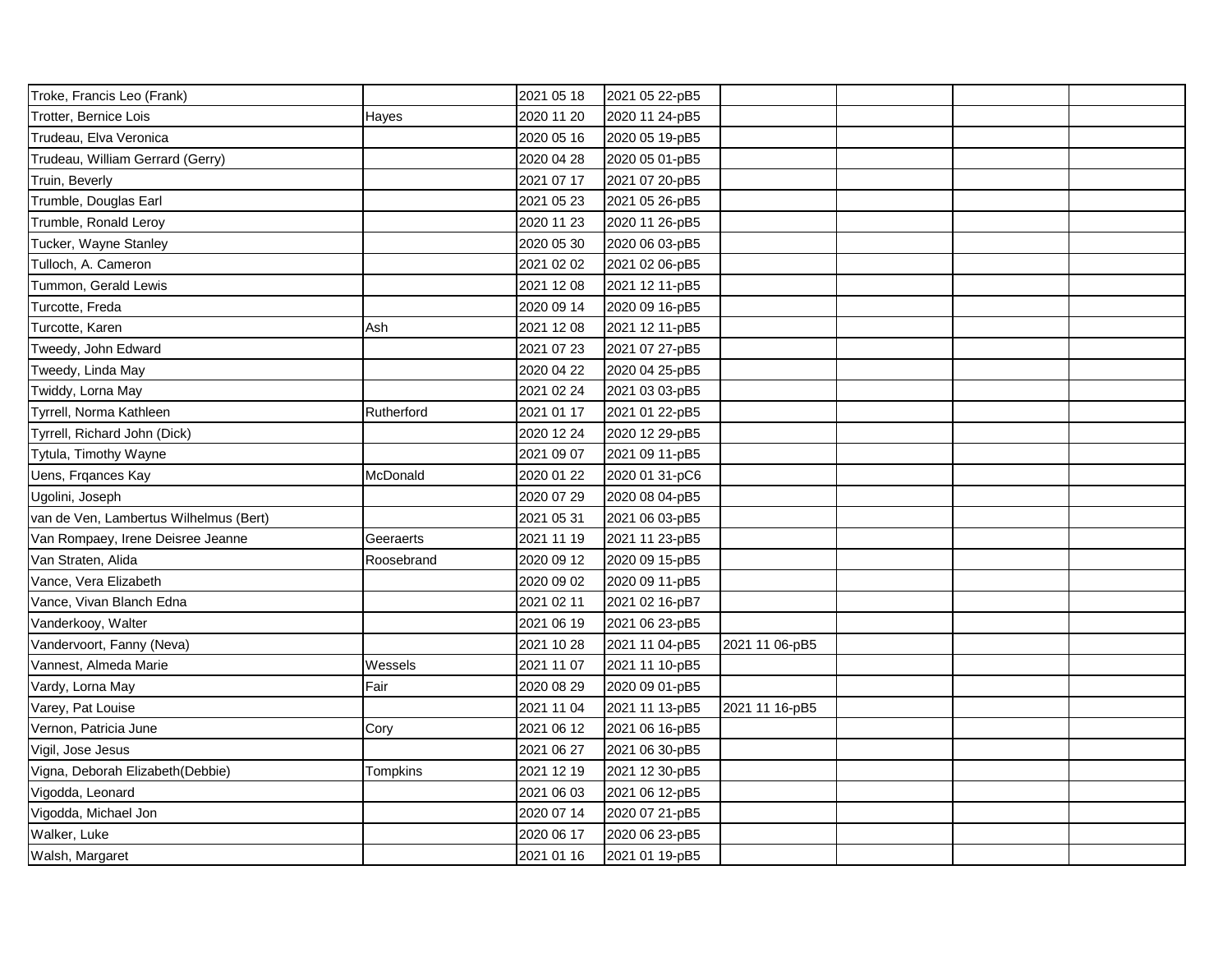| Walter, Rosemarie                  | Keast           | 2020 12 18 | 2020 12 22-pB5 |                |                |  |
|------------------------------------|-----------------|------------|----------------|----------------|----------------|--|
| Walton, Liliane Helene Louisette   | Chollet         | 2021 08 10 | 2021 08 14-pB5 | 2021 09 23-pB5 |                |  |
| Wange, Anne Marie                  | Genore          | 2020 06 20 | 2020 06 25-pB5 |                |                |  |
| Wannamaker, Corona Vivian (Toni)   |                 | 2020 08 06 | 2020 08 25-pB5 |                |                |  |
| Wannamaker, Richard Rodney         |                 | 2020 08 16 | 2020 08 19-pB5 |                |                |  |
| Wannamaker, Sheila                 | Simpson         | 2020 06 14 | 2020 06 19-pB5 |                |                |  |
| Wannan, Kristina                   |                 | 2021 09 11 | 2021 09 16-pB5 |                |                |  |
| Ward, Marjorie Eleanor             |                 | 2020 08 06 | 2020 08 11-pB5 |                |                |  |
| Wardhaugh, June                    | <b>Matthews</b> | 2020 05 05 | 2020 05 08-pB5 |                |                |  |
| Warwick, Edward George (Ted)       |                 | 2020 07 28 | 2020 07 29-pB5 | 2020 07 30-pB5 |                |  |
| Watkins, Richard Alan              |                 | 2021 03 05 | 2021 04 10-pB5 |                |                |  |
| Watkins, Violet Maud               | Wilson          | 2021 09 27 | 2021 09 29-pB5 |                |                |  |
| Watson, Joyce Norine               |                 | 2020 01 03 | 2020 01 09-pC6 |                |                |  |
| Watson, Ruby Jane                  |                 | 2021 07 22 | 2021 07 27-pB5 |                |                |  |
| Watson-Smith, Ana June             |                 | 2020 01 03 | 2020 01 07-pB5 |                |                |  |
| Watts, Ross                        |                 | 2021 03 31 | 2021 04 06-pB5 |                |                |  |
| Way, William Harry (Bill)          |                 | 2020 07 10 | 2020 07 16-pB5 |                |                |  |
| Waywell, Doris                     | Shaw            | 2021 12 25 | 2021 12 28-pB5 |                |                |  |
| Weekes, Doreta Elaine              | Walkes          | 2020 01 11 | 2020 01 21-pB5 |                |                |  |
| Weland, Terry Charles              |                 | 2020 01 09 | 2020 01 11-pB5 |                |                |  |
| Weland, Vena Margaret              | Beaudrie        | 2020 03 21 | 2020 03 24-pB5 |                |                |  |
| Welch, Arnold Edwin                |                 | 2021 08 02 | 2021 08 05-pB5 |                |                |  |
| Wellstood, Rosemary Adelle (Rose)  | Ross            | 2021 08 15 | 2021 08 19-pB5 |                |                |  |
| Werkhoven, Jacob (Jack)            |                 | 2020 11 27 | 2020 12 01-pB5 |                |                |  |
| Wessels, Gloria (Doreen)           |                 | 2021 04 27 | 2021 04 30-pB5 |                |                |  |
| Wever, Jantje Hielkje (Jean)       | Falkena         | 2020 03 16 | 2020 03 24-pB5 | 2021 08 07-pB5 |                |  |
| Whalen, Faith Susan                | Howie           | 2020 03 14 | 2020 03 18-pB7 |                |                |  |
| Whalen, Leo Michael                |                 | 2020 08 12 | 2020 08 14-pB5 |                |                |  |
| Wheeler, Edward (Ed)               |                 | 2021 05 24 | 2021 06 01-pB5 |                |                |  |
| White, Michael Ross (Whitey)       |                 | 2021 09 02 | 2021 09 10-pB5 | 2021 09 11-pB5 | 2021 09 14-pB5 |  |
| Whiteman, Don W. (Dr.)             |                 | 2020 02 03 | 2020 02 13-pC6 |                |                |  |
| Whitfield, Patricia Mae (Pat)      |                 | 2020 06 24 | 2020 06 27-pB5 |                |                |  |
| Whitley, Jean Audrey               |                 | 2021 10 08 | 2021 10 26-pB5 |                |                |  |
| Whitworth, Alan                    |                 | 2020 05 06 | 2020 05 09-pB5 |                |                |  |
| Wickett, Alfred Wayne              |                 | 2021 05 08 | 2021 05 22-pB5 |                |                |  |
| Wigmore, Dorothy Elizabeth (Betty) | Lucas           | 2020 03 21 | 2020 03 28-pB5 |                |                |  |
| Wilder, Barbara Ann                | O'Hara          | 2021 10 05 | 2021 10 09-pB5 |                |                |  |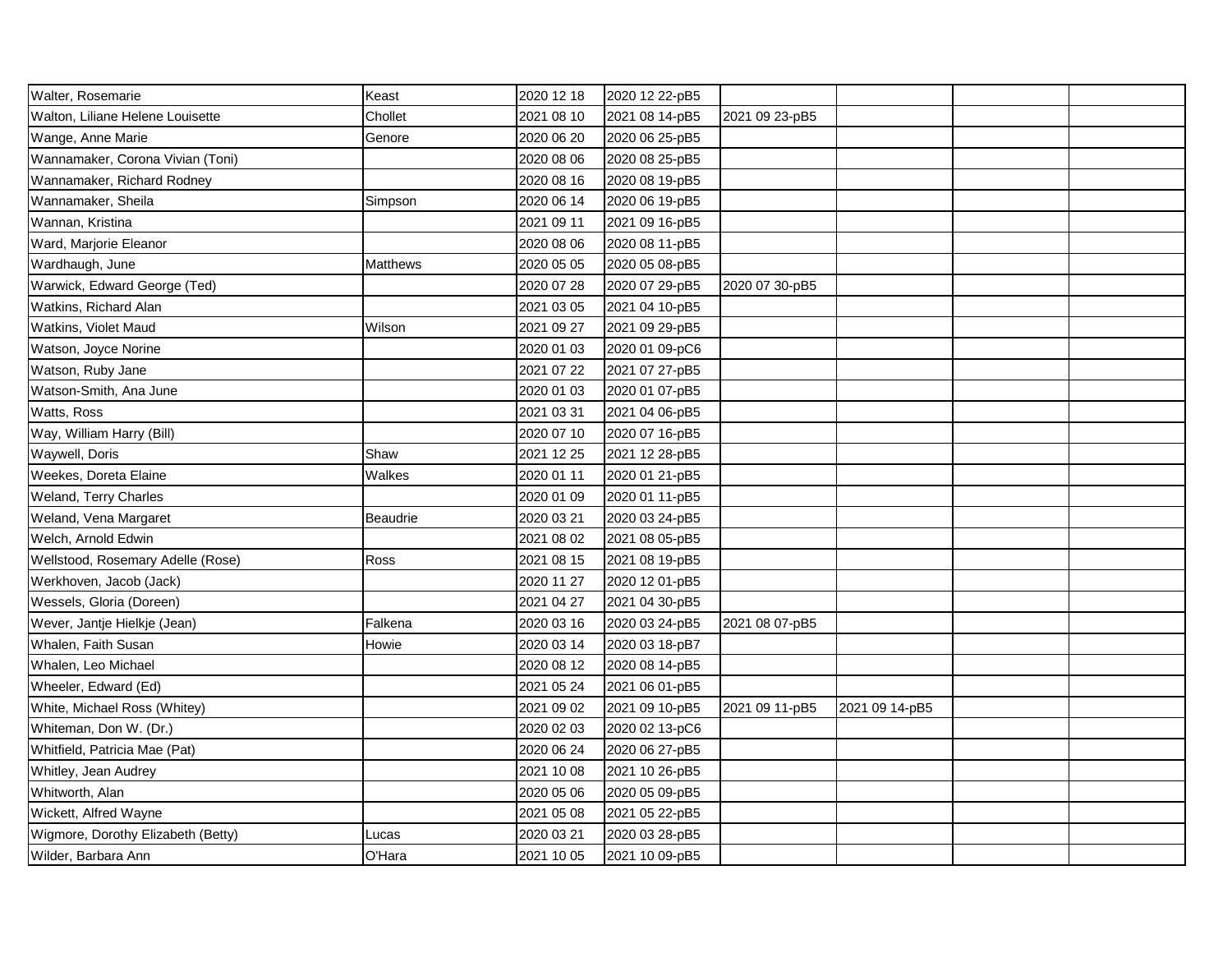| Wiles, Franklin Gordon          |            | 2020 02 13 | 2020 02 15-pB5 |                |  |  |
|---------------------------------|------------|------------|----------------|----------------|--|--|
| Wiley, Doris Jean               | Palmer     | 2020 05 17 | 2020 05 20-pB7 |                |  |  |
| Wiley, Lillian May              | Sutherby   | 2021 05 07 | 2021 05 11-pB5 |                |  |  |
| Wilkinson, Eric                 |            | 2021 05 09 | 2021 05 15-pB5 |                |  |  |
| Williams, Grace Elizabeth       | Cole       | 2020 01 30 | 2020 02 06-pC6 |                |  |  |
| Williams, John Ross             |            | 2020 02 25 | 2020 02 28-pC6 | 2020 02 29-pB5 |  |  |
| Williams, June Florence         | Ready      | 2020 01 19 | 2020 01 21-pB5 |                |  |  |
| Williams, June Georgiana May    |            | 2020 01 18 | 2020 01 22-pB7 |                |  |  |
| Williamson, Judy                | Adams      | 2020 12 28 | 2020 12 31-pB5 |                |  |  |
| Wills, Sybil Wade               | Walker     | 2020 11 10 | 2020 11 14-pB5 |                |  |  |
| Wills, William Syms             |            | 2021 09 06 | 2021 09 09-pB5 | 2021 09 11-pB5 |  |  |
| Willshire, Mary (Bonnie)        | Poole      | 2021 11 11 | 2021 11 16-pB5 |                |  |  |
| Wilson, Donald Willaim (Don)    |            | 2021 04 11 | 2021 04 03-pB5 |                |  |  |
| Wilson, George                  |            | 2021 03 25 | 2021 03 31-pB5 |                |  |  |
| Wilson, Marguerite (Margot)     |            | 2020 02 17 | 2020 02 19-pB7 |                |  |  |
| Winberg, Birgitta Maria         |            | 2021 11 15 | 2021 11 20-pB5 |                |  |  |
| Winberg, Ralf Bjarne            |            | 2021 11 09 | 2021 11 20-pB5 |                |  |  |
| Wood, Becky                     | Fell       | 2020 09 26 | 2020 09 29-pB5 |                |  |  |
| Wood, Carl Ferris               |            | 2020 04 ?? | 2020 04 28-pB5 |                |  |  |
| Wood, Denise Elizabeth          |            | 2020 10 25 | 2020 10 31-pB5 |                |  |  |
| Wood, Faye Elizabeth            | Vanclief   | 2021 03 04 | 2021 03 09-pB5 |                |  |  |
| Wood, Gerald Herbert            |            | 2021 03 08 | 2021 03 10-pB5 |                |  |  |
| Wood, Kristina-Rae Colleen      |            | 2021 10 09 | 2021 10 16-pB5 |                |  |  |
| Wood, Margaret Anne             |            | 2021 01 09 | 2021 01 13-pB5 |                |  |  |
| Wood, Taylor Sharnyl Jane       |            | 2021 05 16 | 2021 05 21-pB5 |                |  |  |
| Wood, William Thomas (Tom)      |            | 2021 09 05 | 2021 09 14-pB5 |                |  |  |
| Woodcock, Margaret Jane         | Sandercock | 2020 09 11 | 2020 09 15-pB5 |                |  |  |
| Woodland, Linda Ann             | Lowery     | 2020 10 05 | 2020 10 10-pB5 |                |  |  |
| Woodley, David George           |            | 2021 03 25 | 2021 04 16-pB5 |                |  |  |
| Woodley, David George           |            | 2021 03 25 | 2021 04 17-pB5 |                |  |  |
| Woodley, Douglas Charles Pearce |            | 2020 03 17 | 2020 03 28-pB5 |                |  |  |
| Woodman, Audrey June            |            | 2021 11 02 | 2021 11 27-pB7 |                |  |  |
| Workman, Mary Lou               |            | 2021 02 26 | 2021 03 02-pB5 |                |  |  |
| Wozny, David                    |            | 2021 01 02 | 2021 01 15-pB5 |                |  |  |
| Wright, Daniel Bruce            |            | 2020 04 27 | 2020 05 07-pB5 |                |  |  |
| Wrightman, Maurice Oscar        |            | 2021 01 13 | 2021 01 16-pB5 |                |  |  |
| Wringe, Anne Marie              | Genore     | 2020 06 20 | 2020 06 26-pB5 |                |  |  |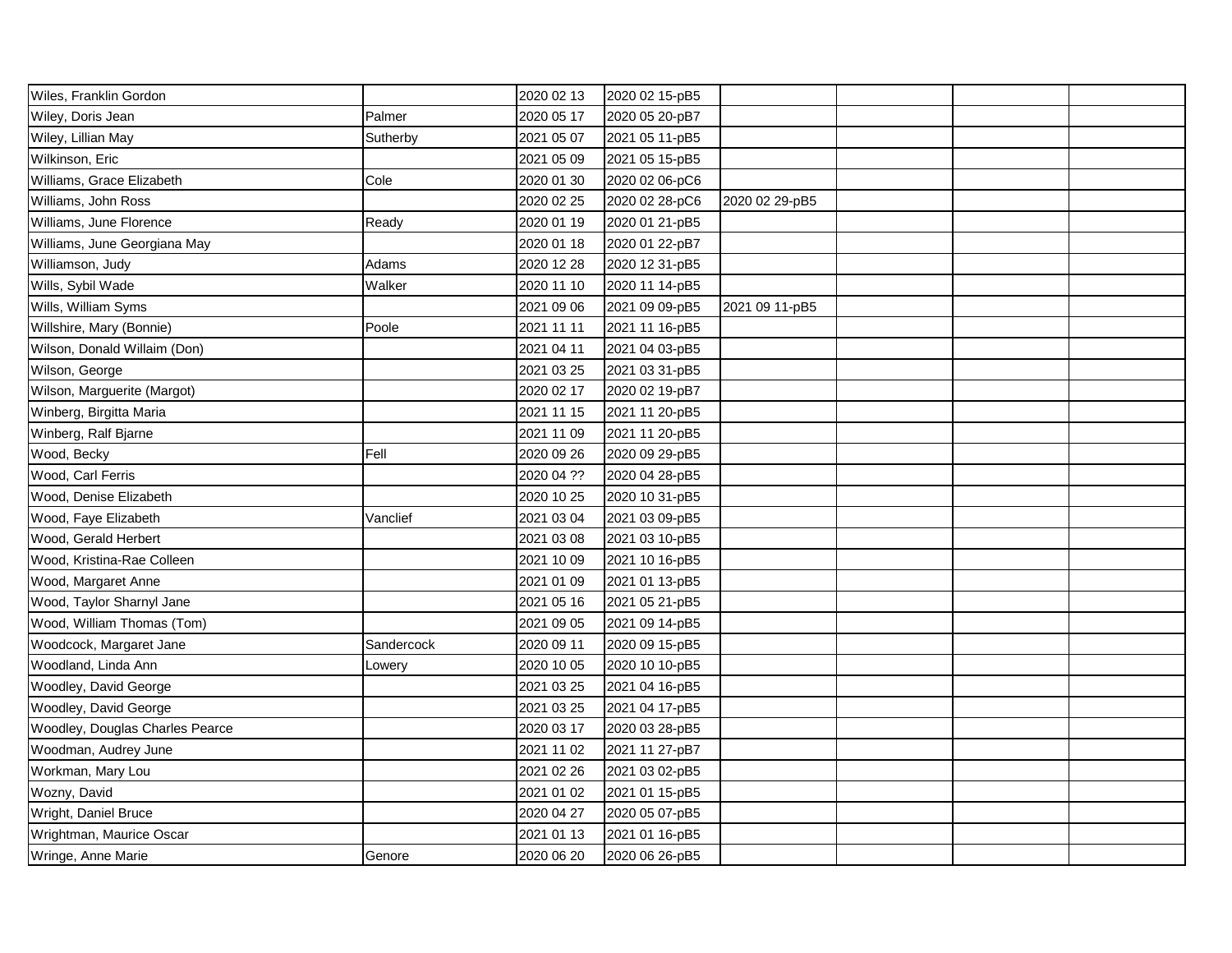| Wynne, Bessie                 | Reid     | 2021 09 17 | 2021 09 21-pB5 |                |  |  |
|-------------------------------|----------|------------|----------------|----------------|--|--|
| Yanch, Helen Frances          | Nolan    | 2021 08 11 | 2021 08 13-pB5 |                |  |  |
| Yantha, Marvin Joseph         |          | 2020 12 03 | 2020 12 05-pB5 |                |  |  |
| Young, Leta May               | Cummings | 2020 08 28 | 2020 08 29-pB5 |                |  |  |
| Young, Margot Jeanne          | Chapman  | 2020 10 24 | 2020 10 31-pB5 |                |  |  |
| Zicari, Rudolph Thomas (Rudy) |          | 2021 08 16 | 2021 08 20-pB5 |                |  |  |
| Zielski, Franklin J.          |          | 2021 04 28 | 2021 04 29-pB5 | 2021 04 30-pB5 |  |  |
| Zweck, Margaret               |          | 2021 09 03 | 2021 09 08-pB5 |                |  |  |
|                               |          |            |                |                |  |  |
|                               |          |            |                |                |  |  |
|                               |          |            |                |                |  |  |
|                               |          |            |                |                |  |  |
|                               |          |            |                |                |  |  |
|                               |          |            |                |                |  |  |
|                               |          |            |                |                |  |  |
|                               |          |            |                |                |  |  |
|                               |          |            |                |                |  |  |
|                               |          |            |                |                |  |  |
|                               |          |            |                |                |  |  |
|                               |          |            |                |                |  |  |
|                               |          |            |                |                |  |  |
|                               |          |            |                |                |  |  |
|                               |          |            |                |                |  |  |
|                               |          |            |                |                |  |  |
|                               |          |            |                |                |  |  |
|                               |          |            |                |                |  |  |
|                               |          |            |                |                |  |  |
|                               |          |            |                |                |  |  |
|                               |          |            |                |                |  |  |
|                               |          |            |                |                |  |  |
|                               |          |            |                |                |  |  |
|                               |          |            |                |                |  |  |
|                               |          |            |                |                |  |  |
|                               |          |            |                |                |  |  |
|                               |          |            |                |                |  |  |
|                               |          |            |                |                |  |  |
|                               |          |            |                |                |  |  |